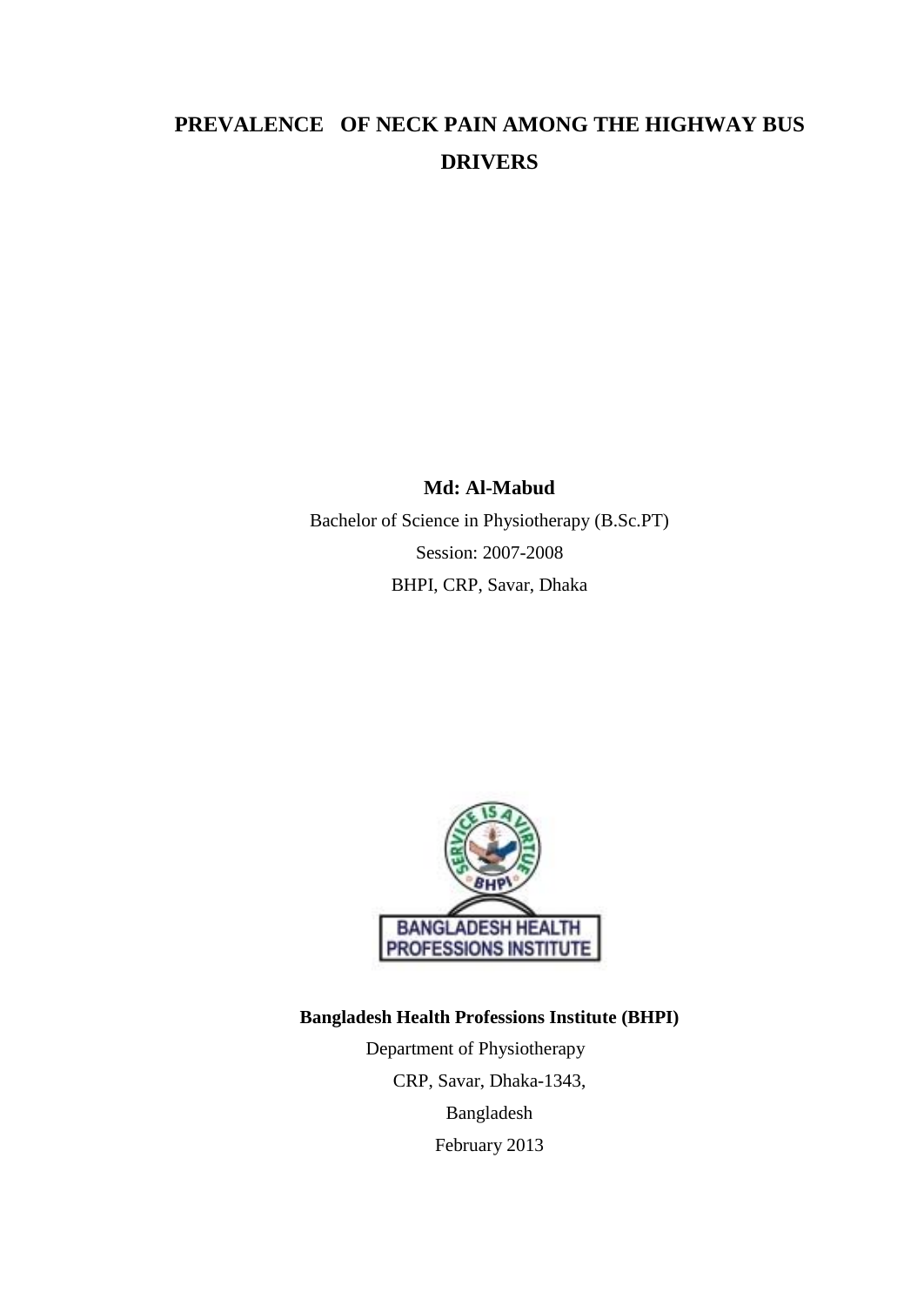We the under signed certify that we have carefully read and recommended to the Faculty of Medicine, University of Dhaka, for the acceptance of this dissertation entitle

# **PREVALENCE OF NECK PAIN AMONG THE HIGHWAY BUS DRIVERS**

Submitted by **Md: Al-Mabud**, for the partial fulfillment of the requirements for the degree of Bachelor of Science in Physiotherapy.

# ………………………….

#### **Md. Obaidul Haque**

B.Sc. PT (Hons), Dip. Ortho. Med, MPH Associate professor and Head of Department Department of Physiotherapy BHPI, CRP, Savar, Dhaka Supervisor

#### …………………………….. **Mohammad Anwar Hossain**

B.Sc. PT (Hons.), Dip. Ortho. Med, MPH Associate Professor, Physiotherapy, BHPI & Head Department of Physiotherapy CRP, Savar, Dhaka

### ………………………………………

#### **Nasirul Islam**

B.Sc.PT (Hons.), MPH Assistant Professor & Course Coordinator, M.Sc. Physiotherapy Department of physiotherapy BHPI, CRP, Savar, Dhaka.

#### **Md. Shofiqual Islam Md. Obaidul Haque**

Department of Physiotherapy Department of Physiotherapy BHPI, CRP, Savar, Dhaka BHPI, CRP, Savar, Dhaka

………………………… …………………….

B.Sc. PT (Hons.), MPH B.Sc. PT (Hons), Dip. Ortho. Med, MPH Assistant Professor Associate professor and Head of Department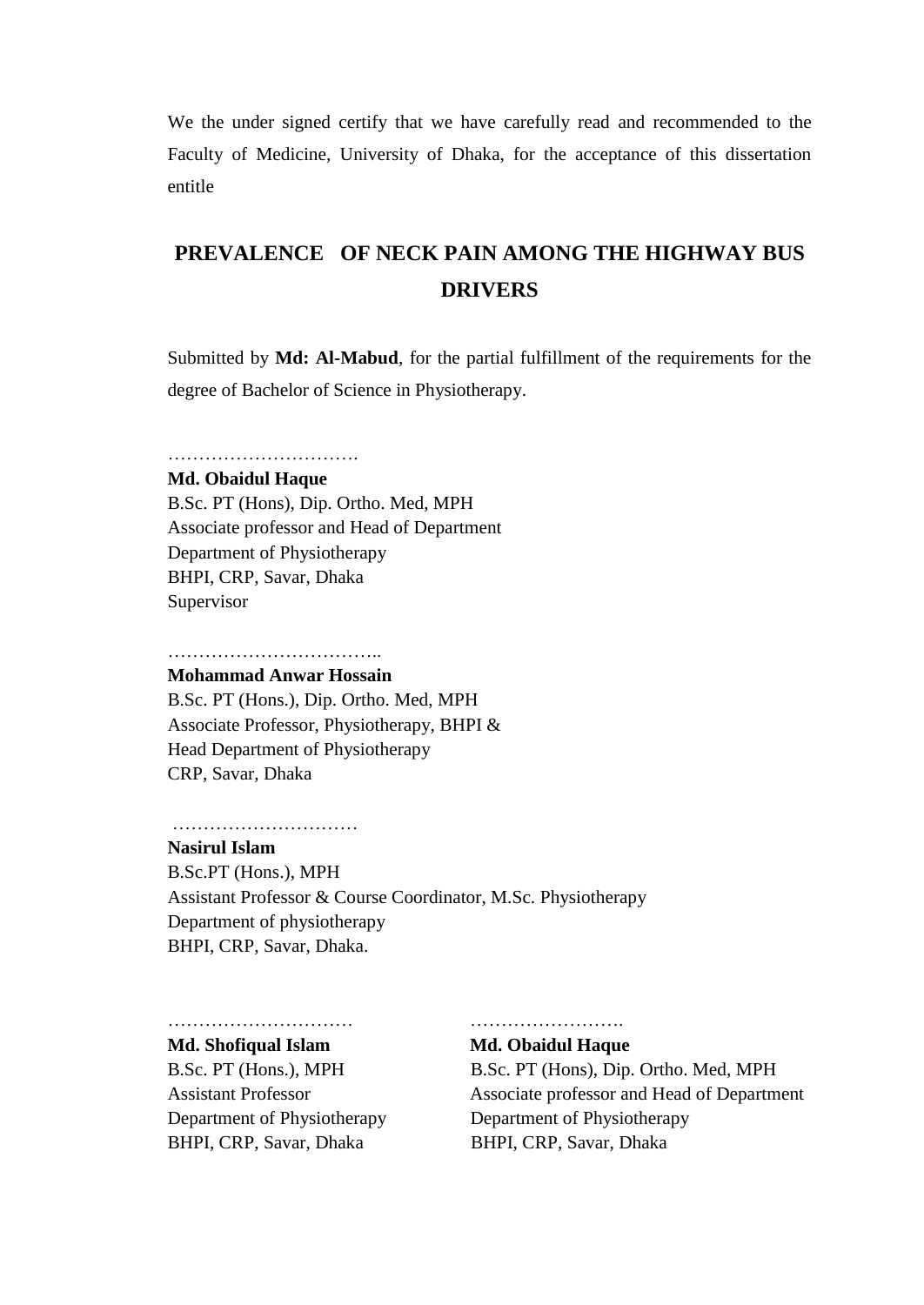# **Declaration**

I declare that the work presented here is my own. All sources used have been cited appropriately. Any mistakes or inaccuracies are my own. I also declare that for any publication, presentation or dissemination of information of the study. I would be bound to take written consent of my supervisor.

**Signature:** Date:

**Md: Al-Mabud** Bachelor of Science in Physiotherapy (B.Sc.PT) Session: 2007-2008 BHPI, CRP, Savar, Dhaka-1343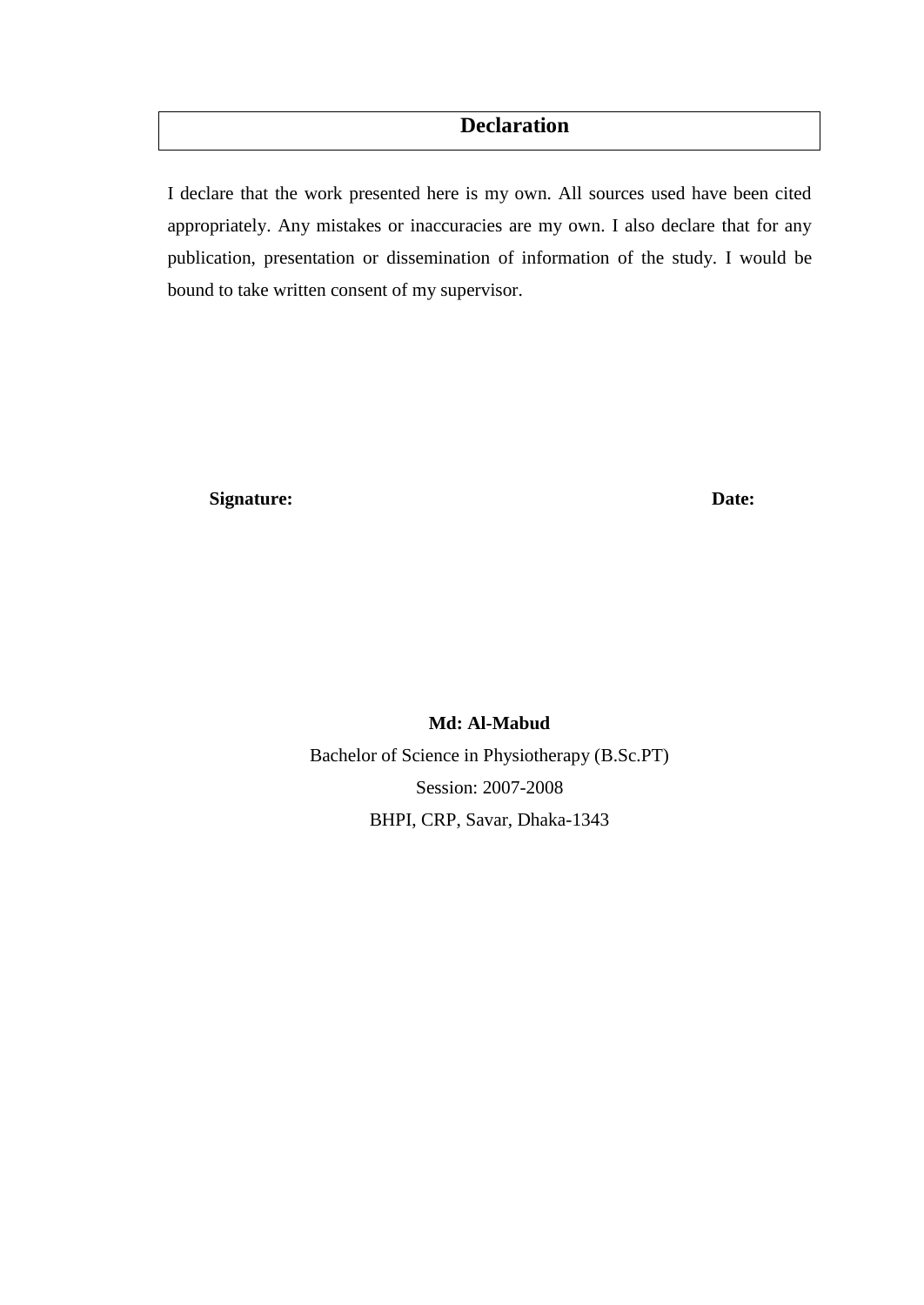|                                      | Page No.       |
|--------------------------------------|----------------|
| Acknowledgement                      | $\mathbf{i}$   |
| Acronyms                             | $\mathbf{ii}$  |
| List of figures                      | iii            |
| Abstract                             | iv             |
| <b>CHAPTER-I: INTRODUCTION</b>       | $1 - 7$        |
| 1.1 Background                       | $1 - 3$        |
| 1.2 Rationale                        | $\overline{4}$ |
| 1.3 Research question                | 5              |
| 1.4 Objectives                       | 5              |
| 1.4.1 General objective              | 5              |
| 1.4.1 Specific objectives            | 5              |
| 1.5 List of variables                | 6              |
| 1.6 Operational definitions          | 7              |
| <b>CHAPTER-II: LITERATURE REVIEW</b> | $8-13$         |
| <b>CHAPTER-III: METHODOLOGY</b>      | 14-17          |
| 3.1 Study design                     | 14             |
| 3.2 Study area                       | 14             |
| 3.3 Sample size                      | 14             |
| 3.4 Sampling technique               | 15             |
| 3.5 Method of data collection        | 15             |
| 3.6 Data analysis                    | 15             |
| 3.7 Data collection tools            | 15             |
| 3.8 Inclusion criteria               | 16             |
| 3.9 Exclusion criteria               | 16             |
| 3.10 Ethical consideration           | 16             |
| 3.11 Informed consent                | 16             |
| 3.12 Limitations                     | 17             |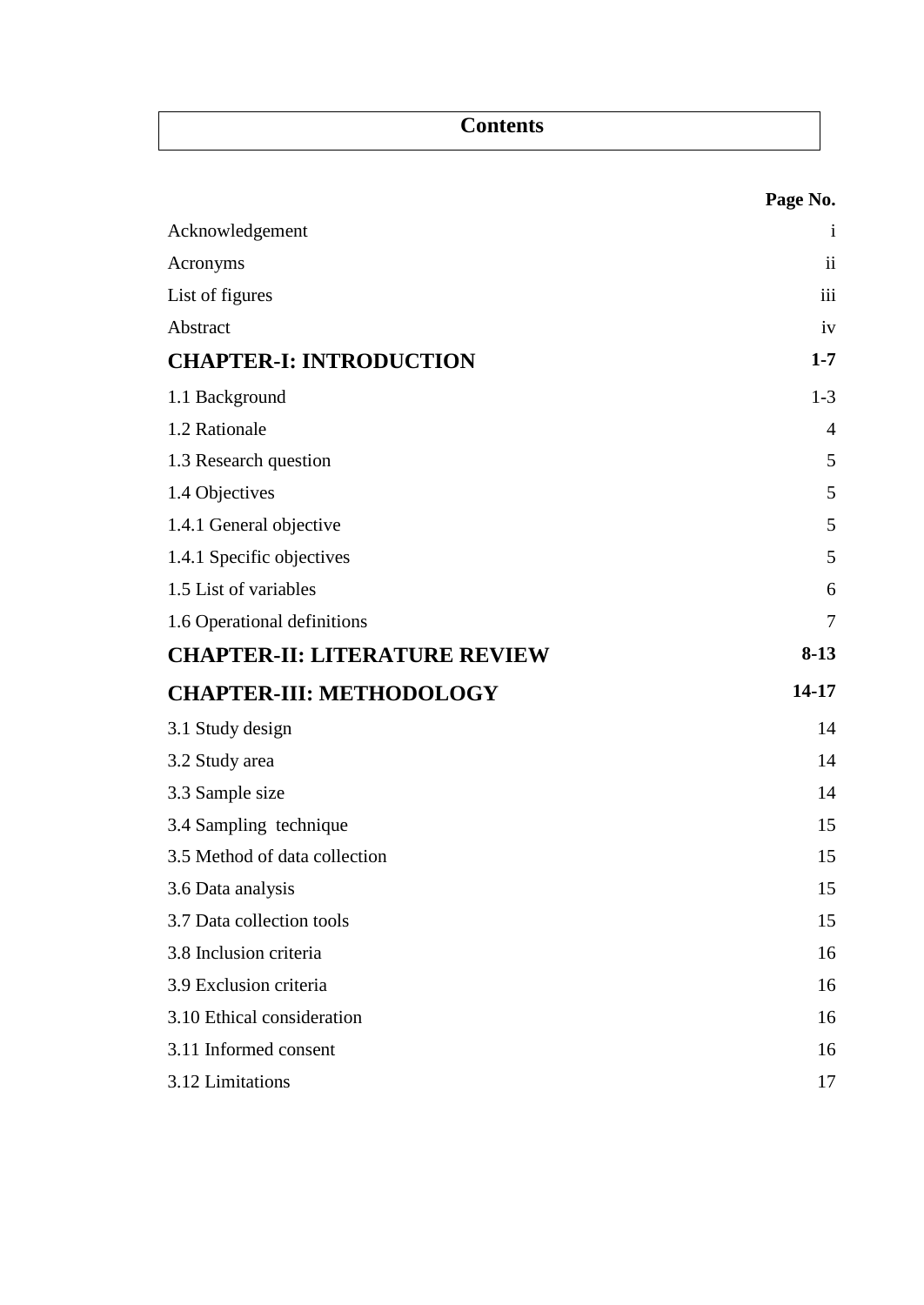|                                                     | Page No.     |
|-----------------------------------------------------|--------------|
| <b>CHAPTER-IV: RESULTS</b>                          | 18-28        |
| <b>CHAPTER-V: DISCUSSION</b>                        | <b>29-30</b> |
| <b>CHAPTER-VI: CONCLUSION &amp; RECOMMENDATIONS</b> | 31-32        |
| <b>REFERENCES</b>                                   | 33-38        |
| <b>APPENDIX</b>                                     | 39-46        |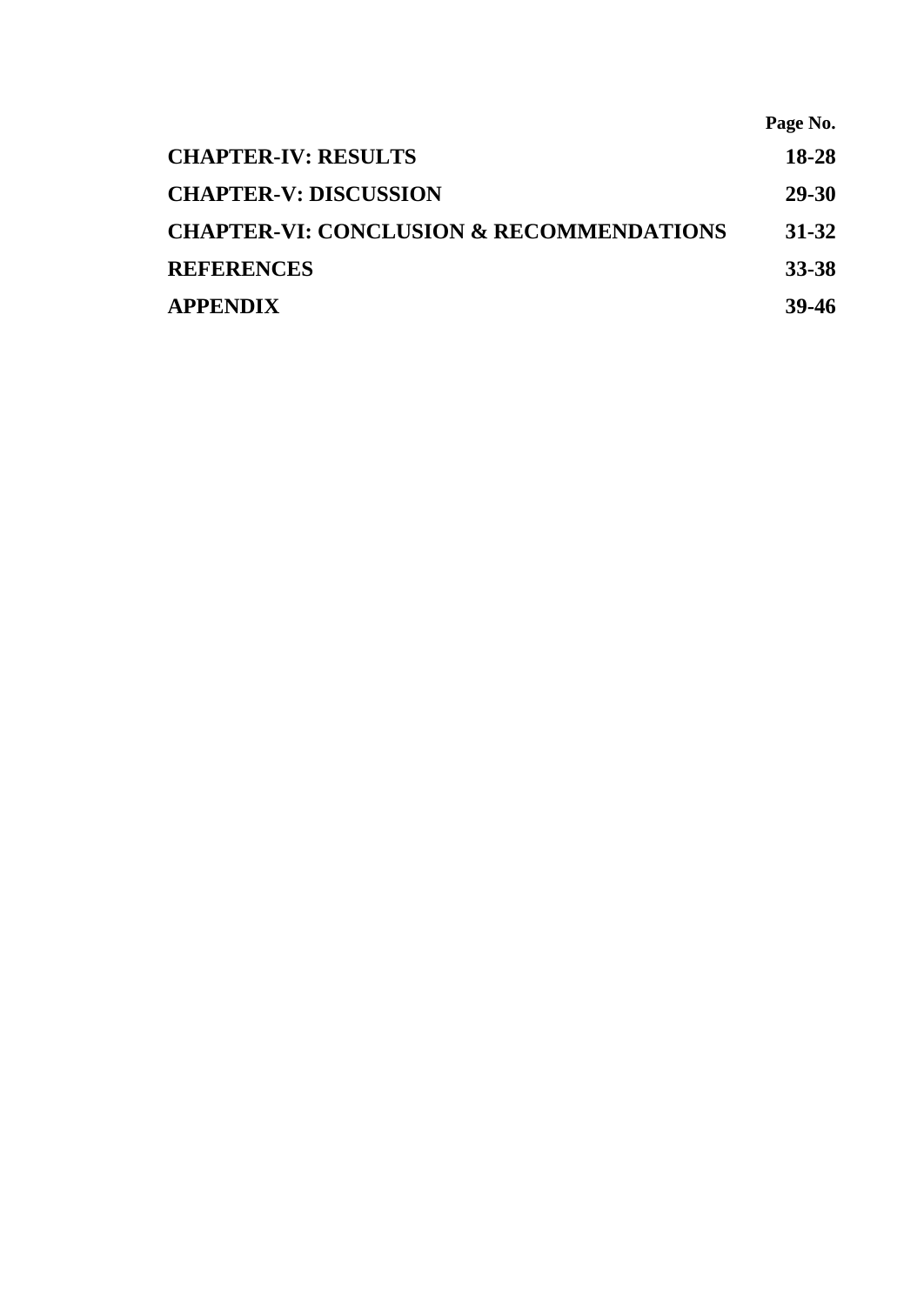# **Acknowledgement**

First of all, I would like to pay my gratitude to Almighty Allah who given me the ability to complete this project in time with great success. I would like to pay my gratitude towards my parents who constantly encouraged me to carry out this project.

I would like to thanks all participants of the Bus driver for helping me at the time of data collection. I would also like to thanks librarian of Bangladesh Health Professions Institute (BHPI) and their associates for their kind support to find out related books, journals and also access to internet. Also, my gratefulness goes to my respected teacher Md. Shofiqul Islam, Assistant professor, Department of Physiotherapy. I would like to thanks Mohammad Anwar Hossain, Associate professor and Nasirul Islam, Assistant professor, Department of Physiotherapy, for their tired less effort with excellent guidance and support.

I also would like to thanks my classmate Mayesa Nujhat and Mahmudul Hasan for their grateful assistance.

And finally, I would like to express my deepest gratitude to my honorable supervisor Md. Obaidul Haque, Associate Professor and Head of Physiotherapy Department, Bangladesh Health Professions Institute (BHPI), CRP, Savar, Dhaka, for his keen supervision and excellent guidance without which I could not able to complete this project.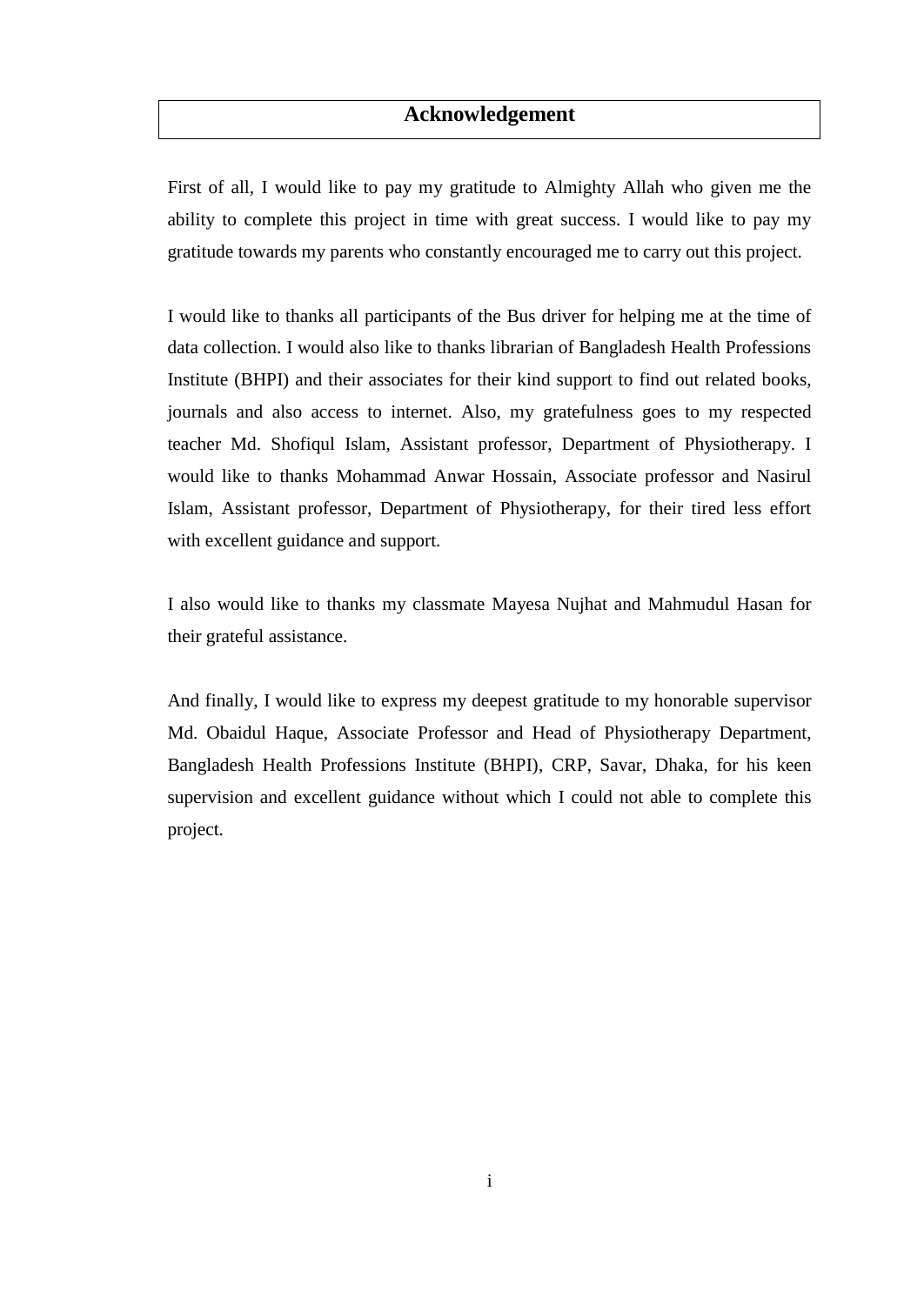# **Acronyms**

| <b>BHPI</b> | <b>Bangladesh Heath Professions Institute</b>  |  |
|-------------|------------------------------------------------|--|
| <b>BMRC</b> | <b>Bangladesh Medical Research Council</b>     |  |
| <b>CRP</b>  | Center for the Rehabilitation of the Paralysed |  |
| <b>MSD</b>  | Musculoskeletal Disorder                       |  |
| <b>SPSS</b> | <b>Statistical Package of Social Science</b>   |  |
| <b>VAS</b>  | Visual Analogue Scale                          |  |
| <b>WHO</b>  | World Health Organization                      |  |
| <b>WRMD</b> | Work Related Musculoskeletal Disorder          |  |
| <b>WRNP</b> | <b>Work-Related Neck Pain</b>                  |  |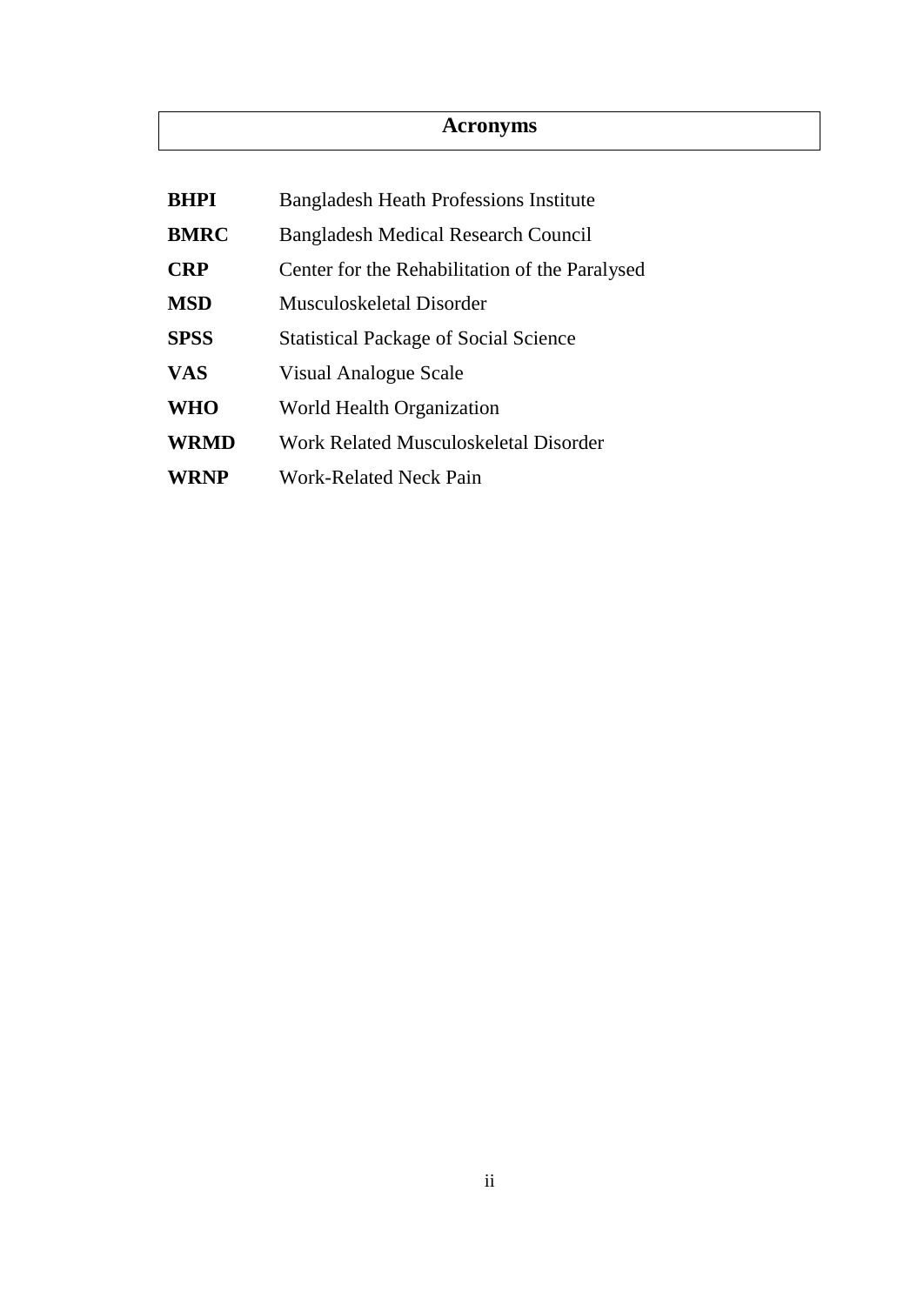# **List of figures**

# **Page No.**

| Figure-1:  | Prevalence of neck pain                               | 18 |
|------------|-------------------------------------------------------|----|
| Figure-2:  | Age of the participants who had experienced neck pain | 19 |
| Figure-3:  | Marital status of the participants                    | 20 |
| Figure-4:  | <b>Educational</b> status                             | 21 |
| Figure-5:  | Duration of pain suffering                            | 22 |
| Figure-6:  | Severity of neck pain                                 | 23 |
| Figure-7:  | Hampered of bus driving due to pain                   | 24 |
| Figure-8:  | Pain worse due to poor posture                        | 25 |
| Figure-9:  | Absenteelism of bus driving due to pain               | 26 |
| Figure-10: | Available received treatment                          | 27 |
| Figure-11: | Outcome of treatment                                  | 28 |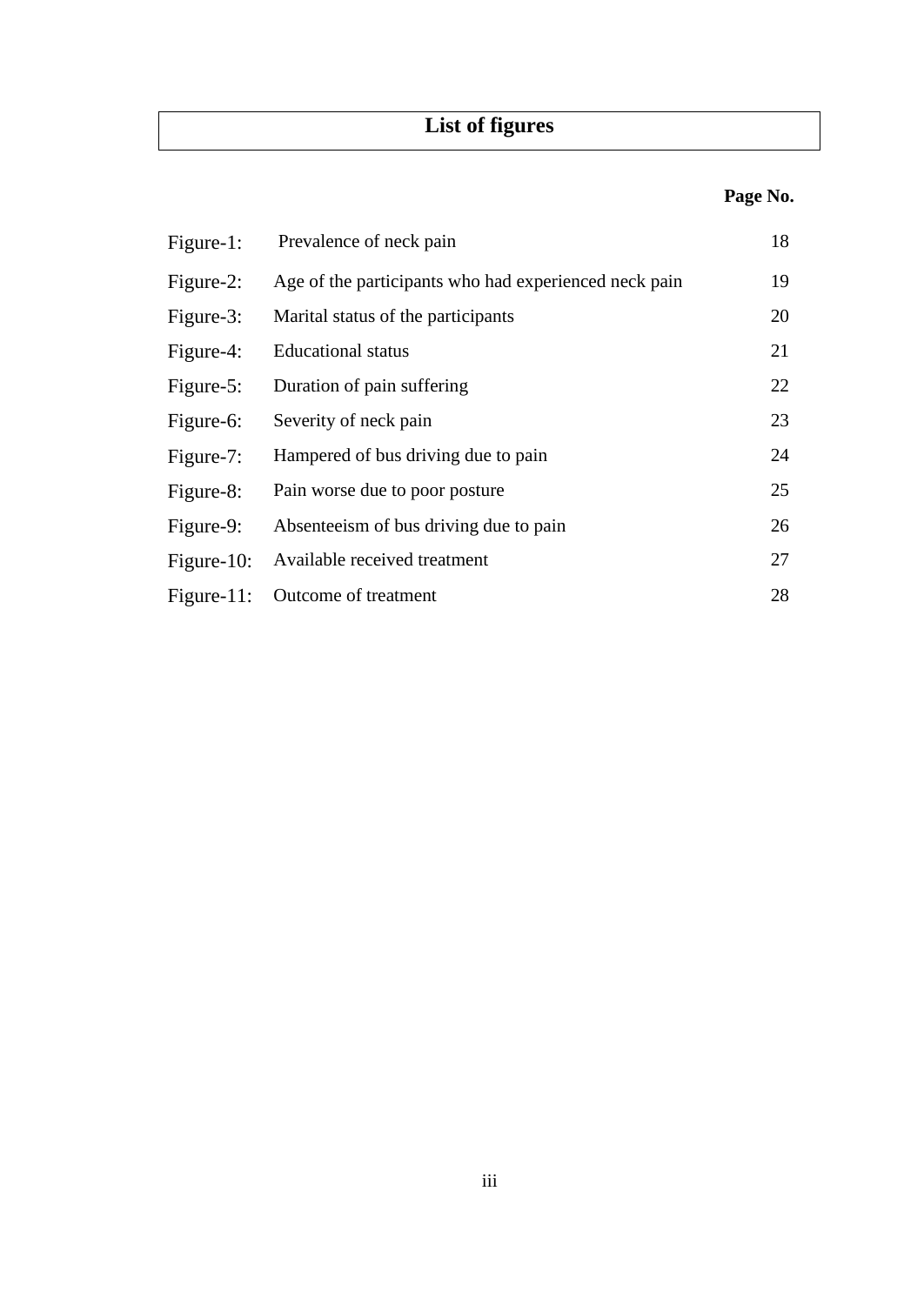# **Abstract**

*Purpose*: To identify the prevalence of neck pain among the highway bus drivers. *Objectives:* To find out the percentage of participants experiences neck pain among the bus drivers; to identify the possible causes of development of neck pain; to measure the pain intensity of bus drivers, to investigate the pain worsening posture during bus driving; to see the impact or absenteeism of bus driving due to pain; to explore the consequence of treatment after neck pain. *Methodology***:** Cross sectional study design was selected. Total 75 samples were selected by convenience sampling from Gabtoly, Syedabad and Kollanpur bus terminals, Dhaka. Data was collected by mixed type questionnaire. Descriptive statistics were used for data analysis and the results were showed in pie chart and bar chart. *Results*: The Prevalence of neck pain was 74.7% among the bus drivers. 27% participants experienced neck pain 4 out of 10 of VAS scale and 2% participants experienced pain 1 out of 10 in VAS scale. 66.1% participants said forward flexion resulted worse the pain. 73.2% participants experience hampered bus driving due to pain. 28.6% participants stopped bus driving due to neck pain. 23.2% participants received medication, 17.9% participants received Physiotherapy and 58.9% of the participants did not receive any treatment from health professionals. *Conclusion***:** The findings of this study suggest that the prevalence of neck pain was 74.7% among the highway bus drivers in Dhaka, Bangladesh. And this may be associated with the posture and interior design of the driver seat.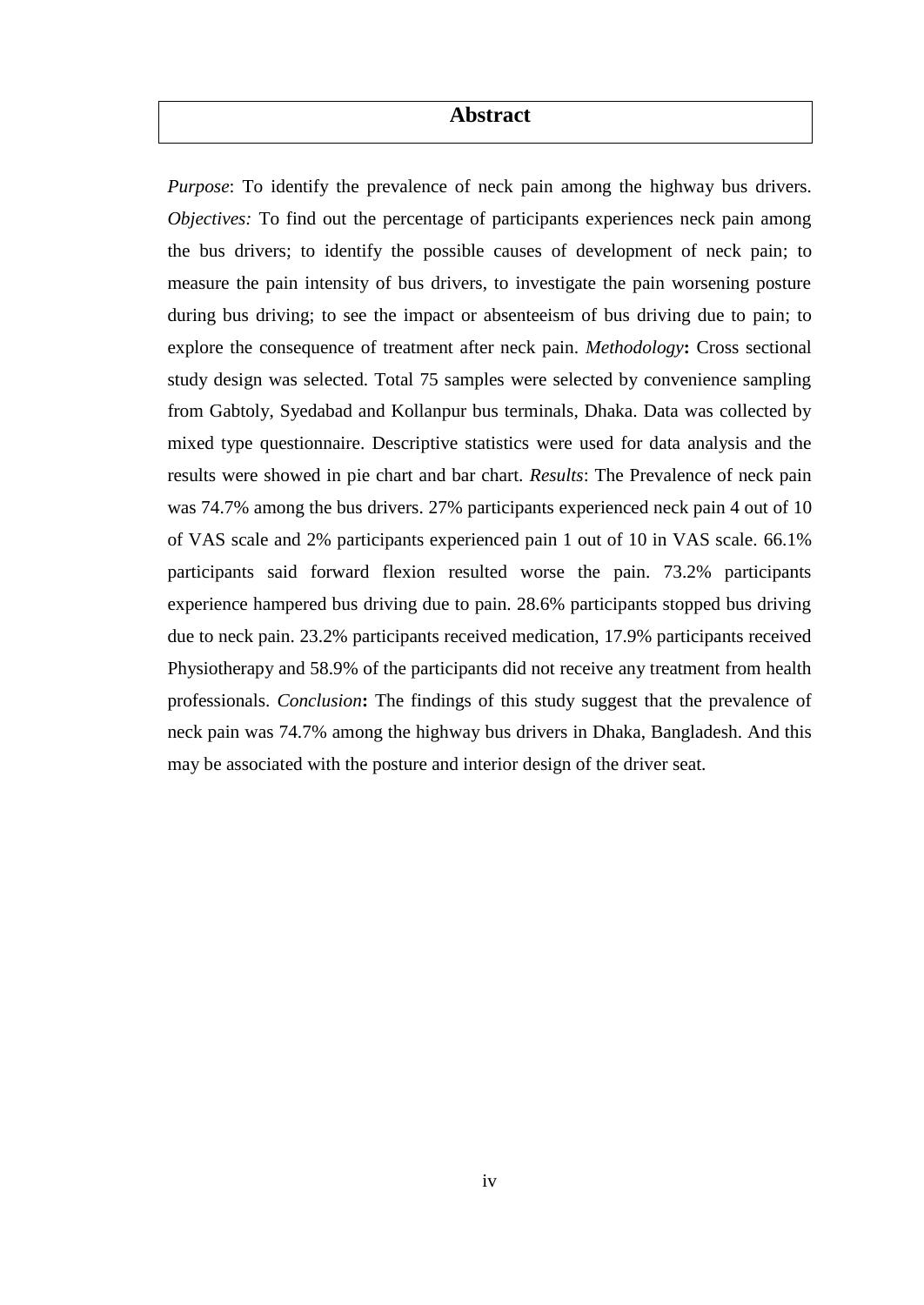#### **1.1 Background**

The driver-motor vehicle system is a complex system that involves the interaction of human, technological systems and their environment (Nasrin et al., 2012). Faulty design of driver's workplace has been identified as a major risk factor responsible for the uncomfortable conditions which operators of motor vehicles are exposed to while driving especially for a long period (Onawumi & Lucas., 2012). The professional drivers have a higher prevalence of occupational disorders than other occupational groups; and neck pain is more prevalent among the bus drivers with long driving hours than in those with short driving hours (Hossain, 2003).

Postural damage and Work-related musculoskeletal disorders (WRMD) may result in physiological illness that may develop over a long period due to prolonged mechanical stresses imposed on the musculoskeletal system that are prevalent in occupational driving especially among bus drivers (Verhagen et al., 2007). Faulty design of driver's workplace and poor sitting posture are parts of what are responsible for stresses and strains imposed by the uncontrollable conditions of the elements of workplace on drivers (Blangsted et al., 2008). Consequently, there is a need to integrate both the driver's (operator/user) capabilities and vehicular performance requirements adequately in other to reduce or eliminate the untold occupational hazards to which drivers are frequently subjected (Onawumi & Lucas, 2012).

The patients with neck pain represent the second largest population seeking manipulation or manual therapy (Muye et al., 2003). Neck pain is commonly encountered in clinical practice and the prevalence of neck pain with or without arm pain is approximately 13% of females and 9% of males in the general population (Hush et al, 2009). One out of every three individuals can recall an incidence of neck pain at least once in their lifetime and percentage is greater in work place, where 51% to 80% of laborers can recall an episode of neck and arm pain (Wlodyka-Demaille et al., 2004). The frequency of neck complains increase with age in the workplace and in the 25 to 29 age group, 25% to 30% complain of neck stiffness and 5% to 10%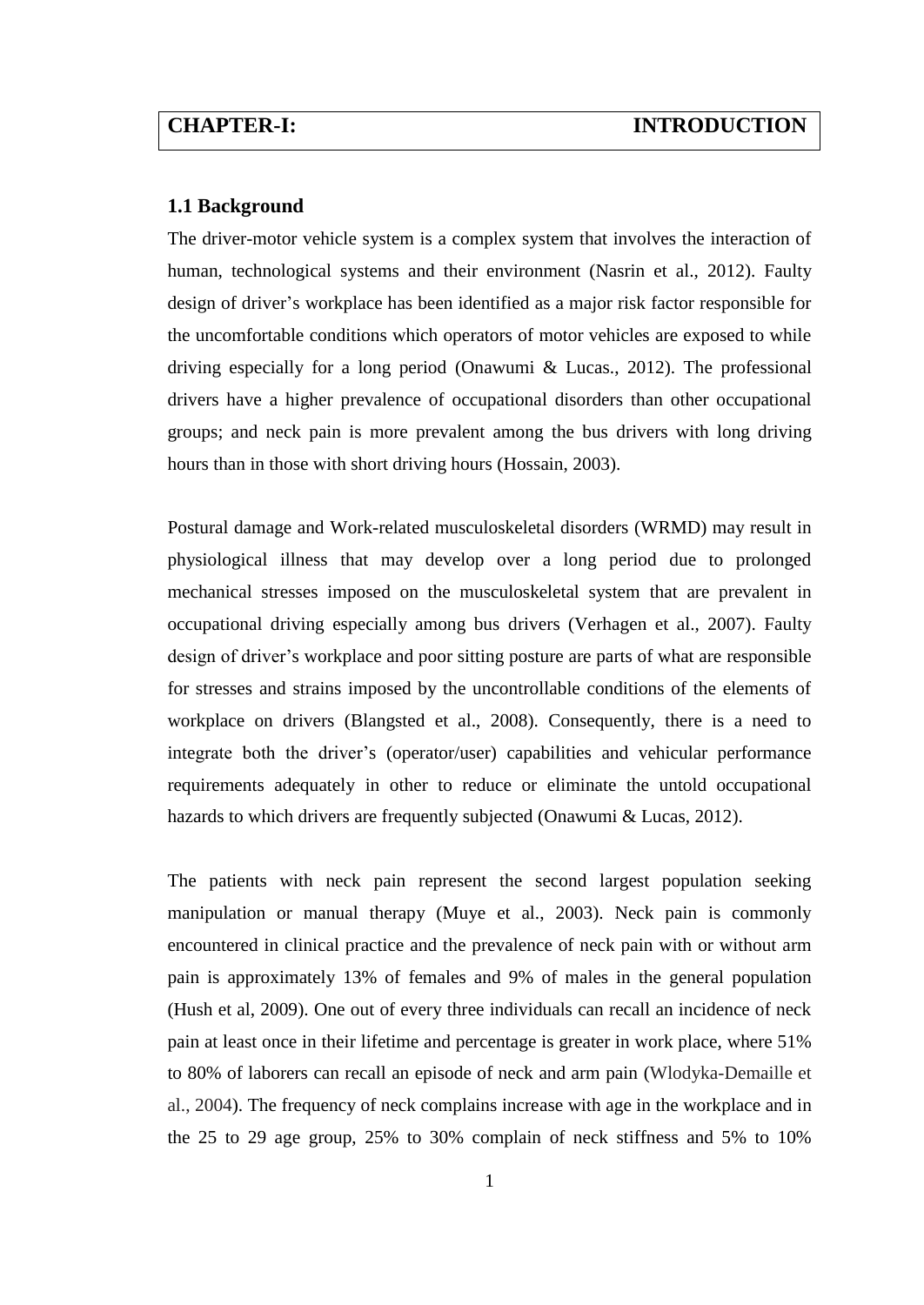complain of pain radiating into the upper limb. Overall, 45% of working men have experienced at least one episode of neck discomfort (Randall et al., 2000).

Pain in the neck is a common musculoskeletal disorder in the general population and in Saskatchewan, Canada, Cote neck pain was 66.7% and the point prevalence was 22.2%, thus it is costly in terms of treatment, individual suffering, and time lost due to work absentee (Rubinstein and van Tulder, 2008). It is generally accepted that muscles play an important role in the support and protection of joints; muscles that have direct attachments to the vertebrae are responsible for the segmental stability through the control of the neutral zone. The deep muscles of the neck, which act like dynamic ligaments, play an important role in maintaining the stability of the cervical spine (Mechelen et al., 2002).

The tendency for a positive co-relation between neck flexion and neck pain was found, suggesting an increased risk of neck pain for those who spent a high percentage of the working time ( $> 70\%$ ) with the neck at a minimum of 20 $^{\circ}$  of flexion. Working with the neck at a minimum of 20° of flexion for 25%-50% or 50%- 60% of the working time showed no increased relative risk (RR) for neck pain (Chiu et al., 2001). The analysis of the neck at a minimum of 20° of flexion was concentrated on percentages higher than 60% of the working time and unexpectedly, the relative risk for neck pain were lower for the percentage of the working time with the neck at a minimum of 45° of flexion (Ariens et al., 2002). The significant positive relationship between sitting posture and neck pain, especially workers who sat for more than 95% of the working time and the risk of neck pain was twice as high as for workers who hardly ever worked in a sitting position (Blangsted et al., 2008).

The plausible mechanism for the strong relation between prolonged sitting and neck pain which will lead to a continuous static load on the neck muscles, especially if the design of the workplace is not suitable for the worker (Linton & Tulder, 2001). Static loading of the neck muscles will induce biomechanical strain for example, an increased muscle tone which may in the long term lead to the development of neck pain (Ariens et al., 2000).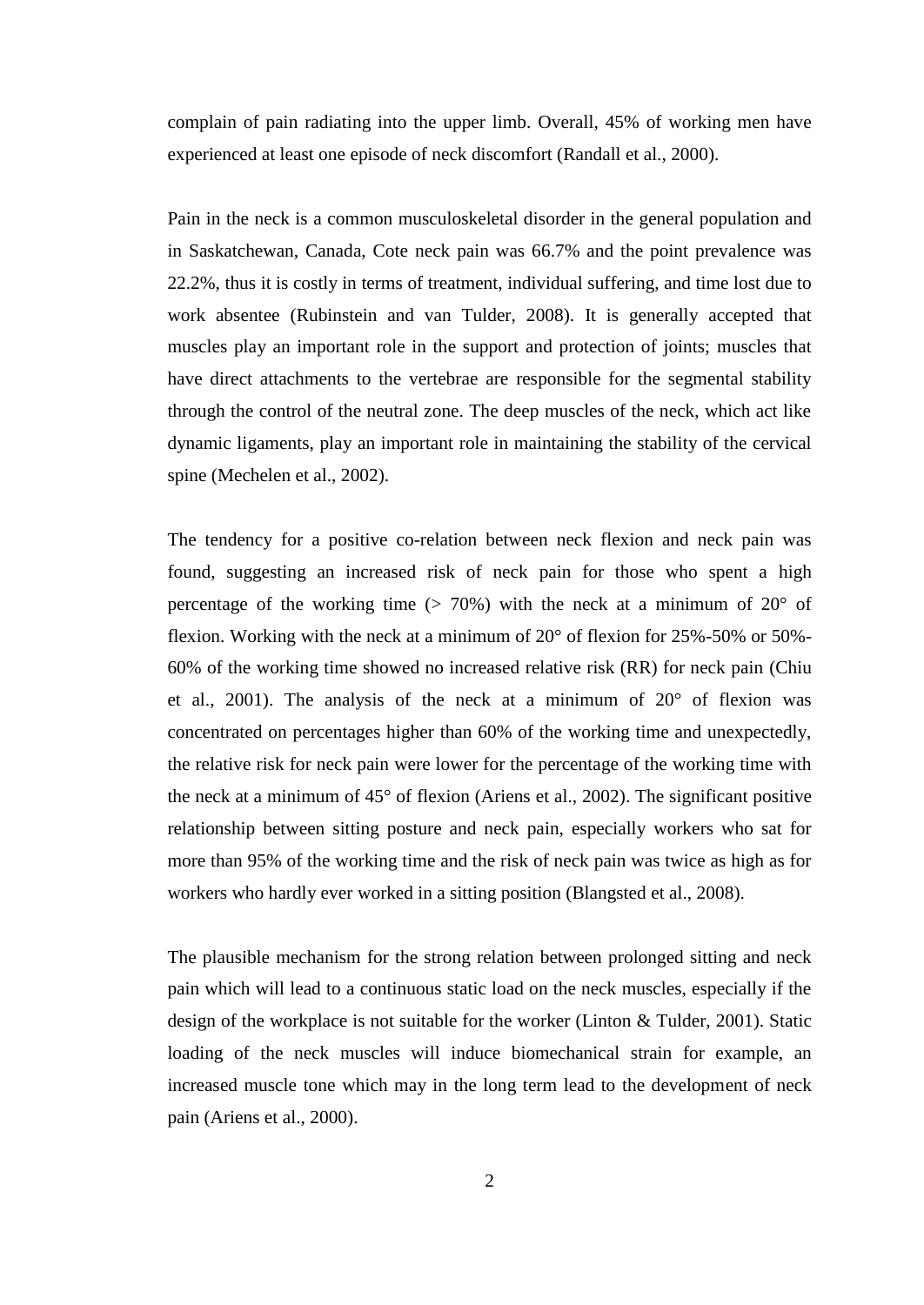Pain in the neck is a wide entity which includes e.g. non-specific neck pain and neck pain associated disorders and the symptoms are vary with physical activity and over time. Each form of acute, sub-acute or chronic neck pain, where no abnormal anatomic structure as cause of pain can be identified (Giannoula et al., 2009).

Musculoskeletal disorders (MSDs) are formed gradually in people who have inappropriate position when working and the type of disorders may cause muscular pain and skeleton damages in different parts of body such as waist, shoulders, arms and hands. MSDs also increase the possibility of disc hernia (Sadri, 2002). Public vehicle drivers showed to have a higher prevalence of MSDs, compared to other careers (Verhagen et al., 2007).

In view of the fact that the drivers spend long times behind wheels, MSDs are progressively formed over time; which may have considerable impacts on their personal and social life. The evidence showed that the people driving at least half of working hours each day suffer three times more than other workers (Waersted et al., 2010). High prevalence of spinal disorders observed among professional drivers, especially back and neck pain, usually lead to constant suffering and disease and probably pre-retirement (Pehkonen et al., 2012).

Disorders of the musculoskeletal system are the leading causes of occupational injury and disability in the United States, with neck pain is the second most common reason for the filing of workers' compensation claims. Neck pain accounts for about one fourth of all claims and for about 40 percent of absences from work and there is strong evidence of an association between musculoskeletal disorders, workplace physical factors, and non-work related characteristics (Raghuvanshi & Vinay, 2011).

The aim of the current study is to determine the frequency of neck pain in the bus drivers and its connection to some risk factors in this profession (Sadri, 2003).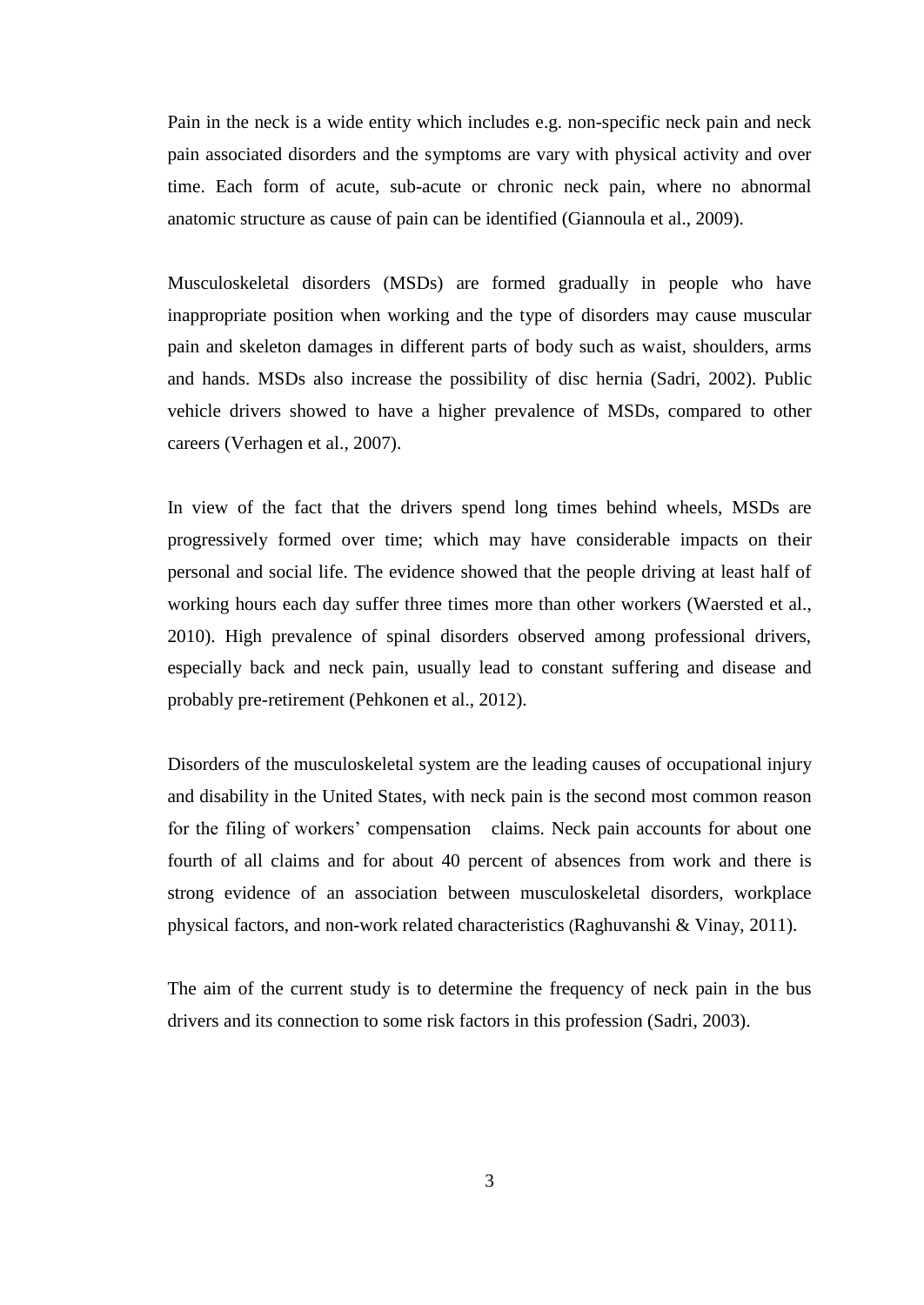#### **1.2 Rationale**

Driving is an important occupation in all perspective of a country in regards of ambulation. Several people around the world involve themselves in driving occupation. The drivers especially bus drivers suffered from many musculoskeletal symptoms including neck pain due to long duration of driving. In addition Bangladesh is a developing country and facing a lot of challenges including health issues. Some studies have showed the neck pain among the bus drivers in the few countries of the world, but the nature and prevalence has not studied before in Bangladesh. This study was designed to gather proper information about this area. The purposes of the study were to assess the nature and prevalence of neck pain among the bus drivers and the occupational and psychological factors on them. During bus driving, the drivers work in awkward body posture, sometime slouch posture, often accompanied by repetitive movements of both upper & neck. Changing posture, increased muscle activity and prolonged static head and back postures. Moreover, this helps to establish an ergonomic guideline for back rest of chair and other design of the equipments for the drivers. This study also helps to identify the bad posture that creating neck pain and to provide proper information that can help s preventive method of neck pain. At last, in the therapeutic view, the result of this study would highlight the nature of neck pain among the bus driver which may play an important role in creating physiotherapy practice in the transport sector.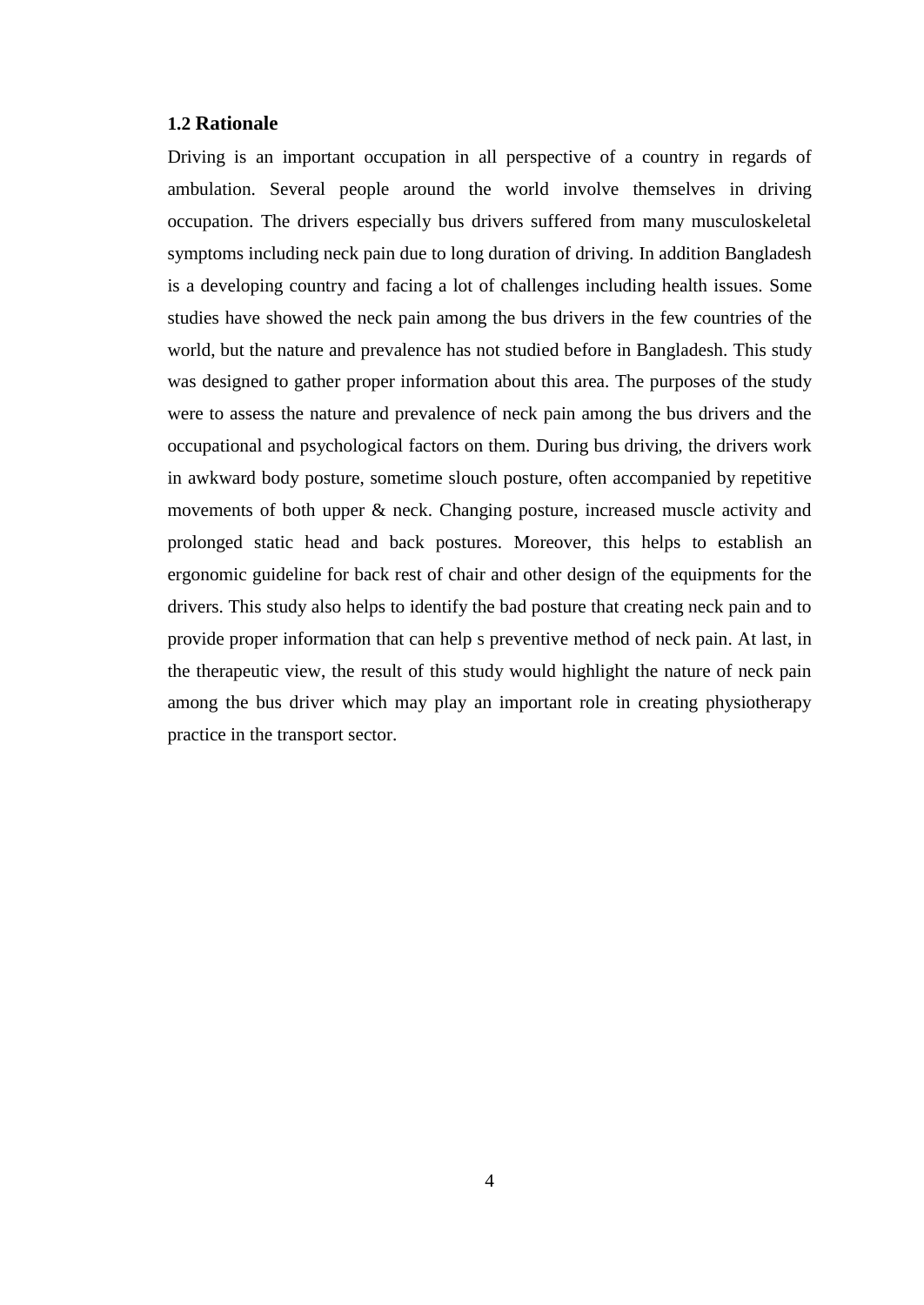# **1.3Research question**

What is the prevalence of neck pain among the bus drivers?

# **1.4Objectives**

## **1.4.1 General objective:**

Identify the prevalence of neck pain among the bus drivers.

## **1.4.2 Specific objectives:**

- To find out the percentage of participants experiences neck pain among the bus drivers.
- To identify the possible causes of development of neck pain.
- To measure the pain intensity of bus drivers.
- To investigate the pain worsening posture during bus driving.
- To see the impact or absenteeism of bus driving due to pain.
- To explore the consequence of treatment after neck pain.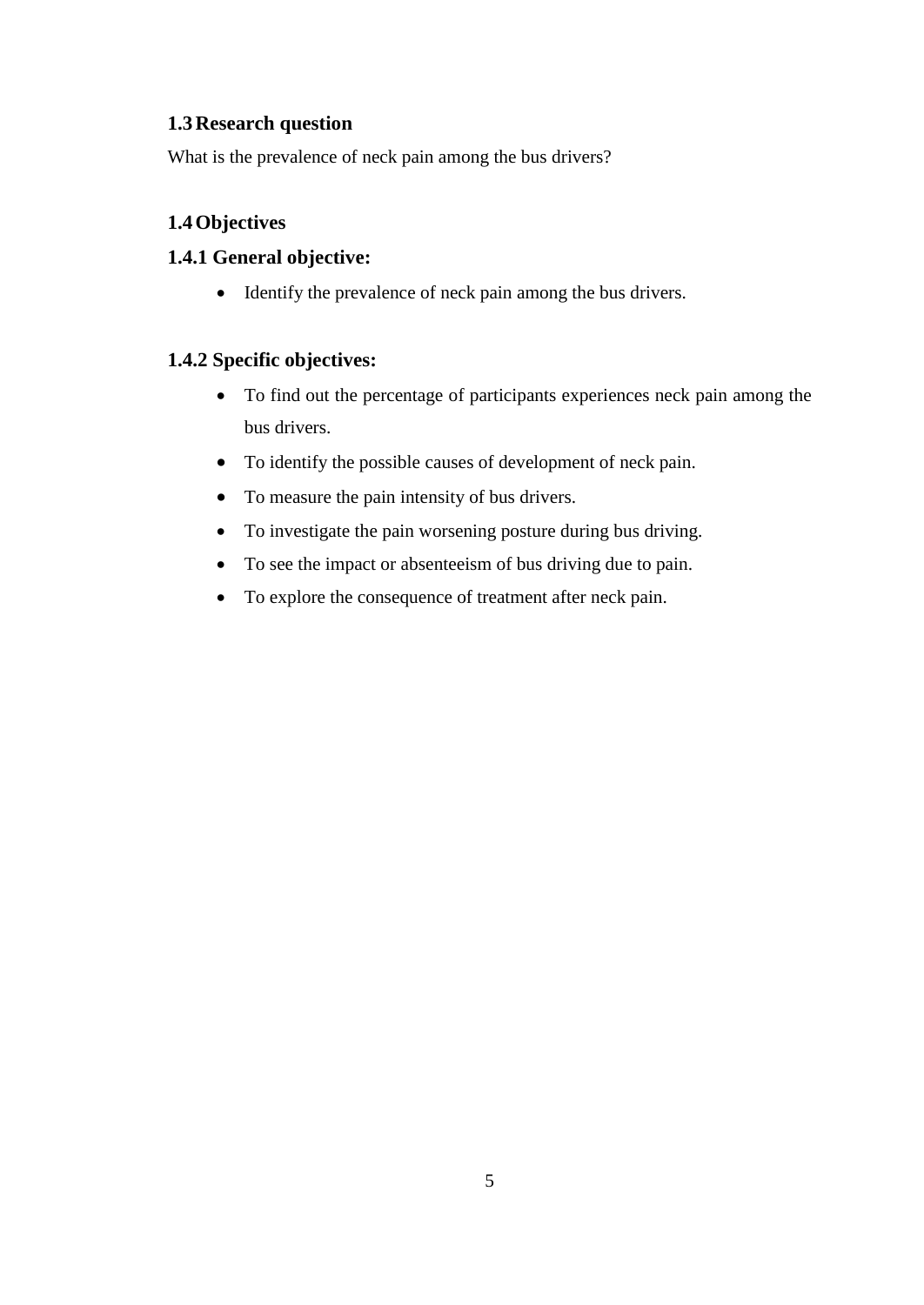# **1.5 List of variables**

**`**

# **Conceptual framework**

# **Independent variable Dependent variable**

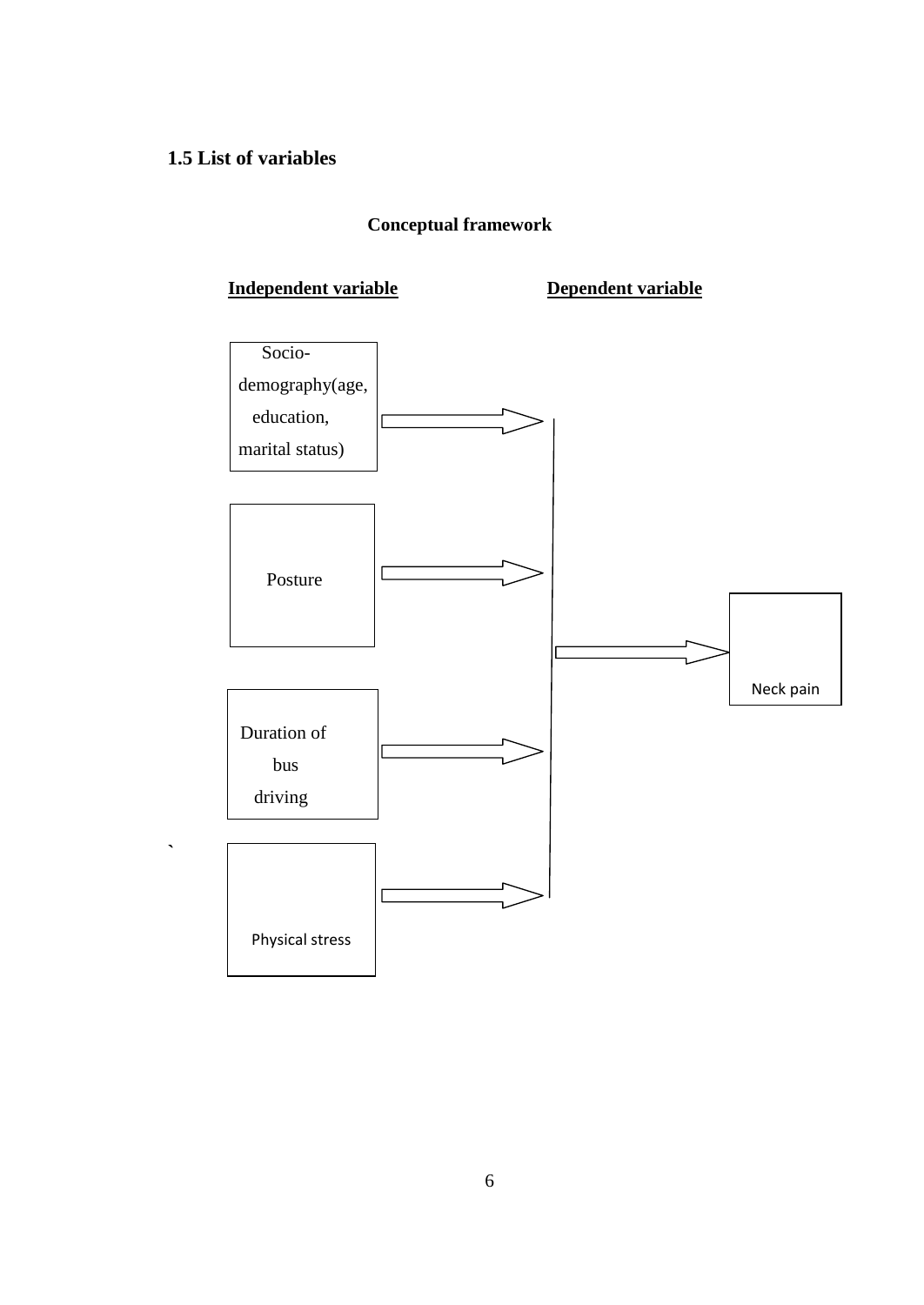## **1.6 Operational definitions**

### **Neck pain**

Neck pain is defined in this paper as pain experienced from the base of the skull (occiput) to the upper part of the back and extending laterally to the outer and superior bounds of the shoulder blade (scapula).

## **Bus driver**

A person who drive the bus regularly in the most of the days and have legal bus driving license.

### **Prevalence**

The term prevalence is defined in this paper as the percentage (%) of drivers who experienced pain in the neck due to bus driving.

## **Highway**

A highway is any public road that covers any route or path with a public right of access including footpaths.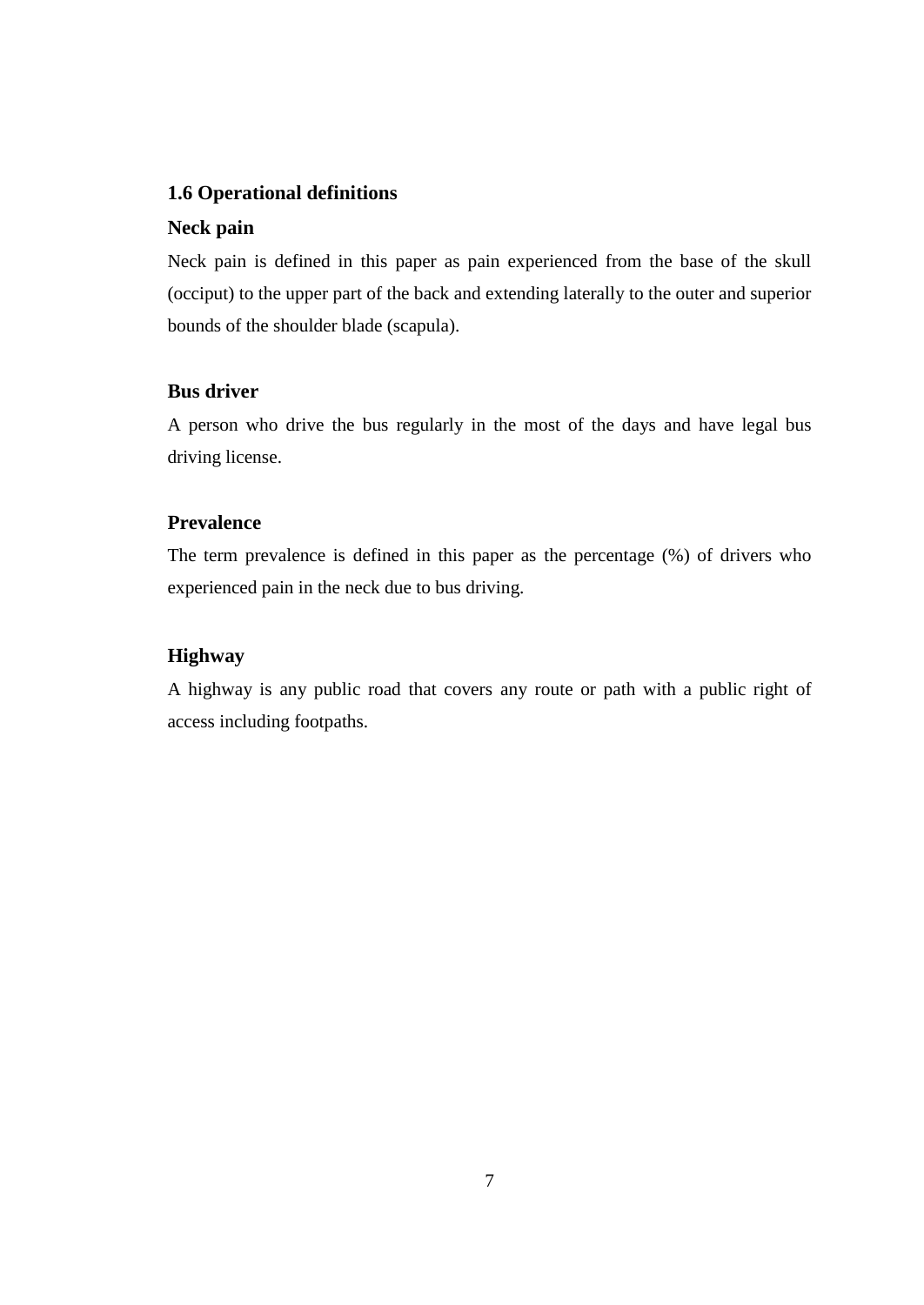Pain in the neck is an unpleasant sensory and emotional experience in the neck area associated with actual or potential tissue damage or described in terms of such damage and it is an unspecified pain symptom (or syndrome) – not a clinical sign – that covers a variety of specific disorders, for example spinal tumours, spinal infections, and fractures (Bogduk, 2003). These specific disorders only account for approximately 10% of all cases so in most cases neck pain is non-specific (i.e. no organic or pathological cause of the symptoms can be identified) and is therefore termed a functional (somatic) symptom (Mayou & Farmer, 2002). Thus, neck pain covers a range of specific pathological disorders to more somatic conditions and must therefore be seen as a heterogeneous group of pain (or perceived pain) syndromes with anatomical reference to the neck area (Viljanen et al., 2003).

The second largest cause of time off work is neck pain which is after the low back pain (LBP) and the acute neck pain is usually the result of injury or accident, most often road vehicle accidents associated with whiplash (Ylinen et al., 2003). Neck pain is the perceived as arising in a region bounded superiorly by the superior nuchal line, laterally by the lateral margins of the neck, and inferiorly by an imaginary transverse line through the T1 spinous process (Green, 2008).

The cervical spine (neck) is composed of vertebrae which begin in the upper torso and end at the base of the skull and the bony vertebrae along with the ligaments (like thick rubber bands) provide stability to the spine and the muscles allow for support and motion. The neck has a significant amount of motion and supports the weight of the head because it is less protected than the rest of the spine, the neck can be vulnerable to injury and disorders that produce pain and restrict motion (Linton, 2000).

Pain around the neck may originate from any of the pain sensitive structures in the neck include the vertebral bones, ligaments (anterior and posterior longitudinal ligaments) the nerve roots, the particular facets and capsules, muscles, and dura. Other structures of the neck region, visceral and somatic structures are encountered (Cagnie et al., 2007).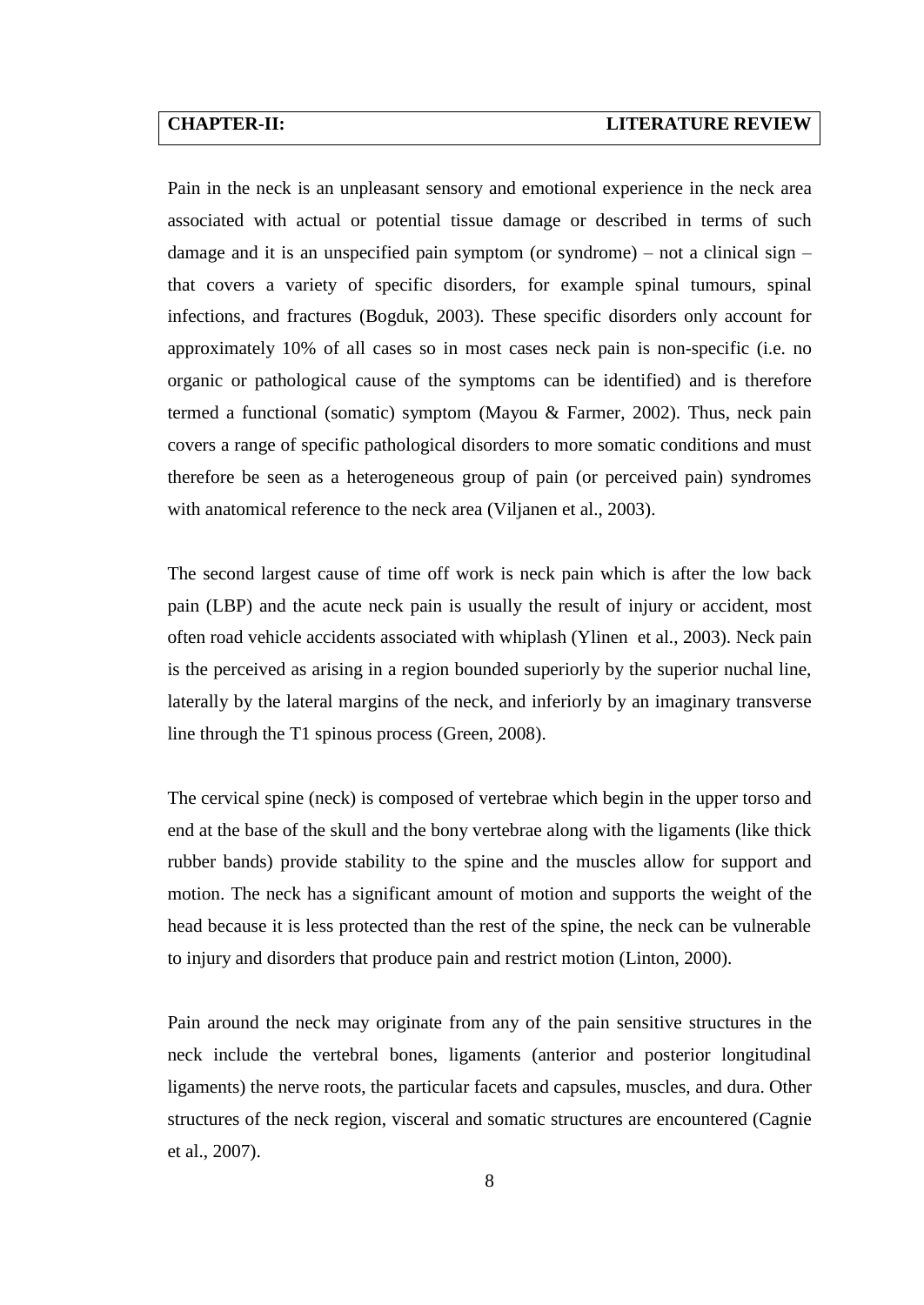The most common causes of neck pain are soft tissue abnormalities due to injury or prolonged wear and tear and in some people, neck problems may be the source of pain in the upper back, shoulders or arms and in rare cases infection or tumors can cause neck pain (von Korff et al., 2000). Degenerative diseases that cause neck pain include osteoarthritis and rheumatoid arthritis but osteoarthritis usually occurs in older people as a result of wear of the joints between the bones in the neck and rheumatoid arthritis can cause destruction of the joints of the neck. Both of these major types of arthritis can cause stiffness and pain (Wolsko, 2003).

Degeneration in the cervical disc also causes neck pain because the disc acts as a shock absorber between the bones in the neck and in cervical disc degeneration (typically age 40 onwards), the normal gelatin-like center of the disc degenerates and the space between the vertebrae narrows. As the disc space narrows, added stress is applied to the joints of the spine causing further wear and degenerative disease. The cervical disc may also protrude and cause pressure on the spinal cord or nerve roots when the rim of the disk weakens; this is known as a herniated cervical disc (Eltayeb et al., 2011).

The cervical spine is so flexible because it supports the head and is extremely vulnerable to injury and thus motor vehicle or diving accidents, contact sports, and falls may result in neck injury. The regular use of safety belts in motor vehicles can help to prevent or minimize injury (Picavet & Schouten, 2003). A "rear end" automobile collision may result in hyperextension, a backward motion of the neck beyond normal limits, or hyperflexion, a forward motion of the neck beyond normal limits. Most common injuries are to the soft tissues, i.e., muscles and ligaments and severe injury with fracture or dislocation of the neck may damage the spinal cord and cause paralysis (Palmer et al., 2001).

The causes of neck pain have focused on occupational risk factors either with regard to specific occupations (i.e. dentists, nurses, bus drivers, office workers, etc.) or to specific physical and psychosocial risk factors across a variety of different occupations or populations (Trinkoff et al., 2002).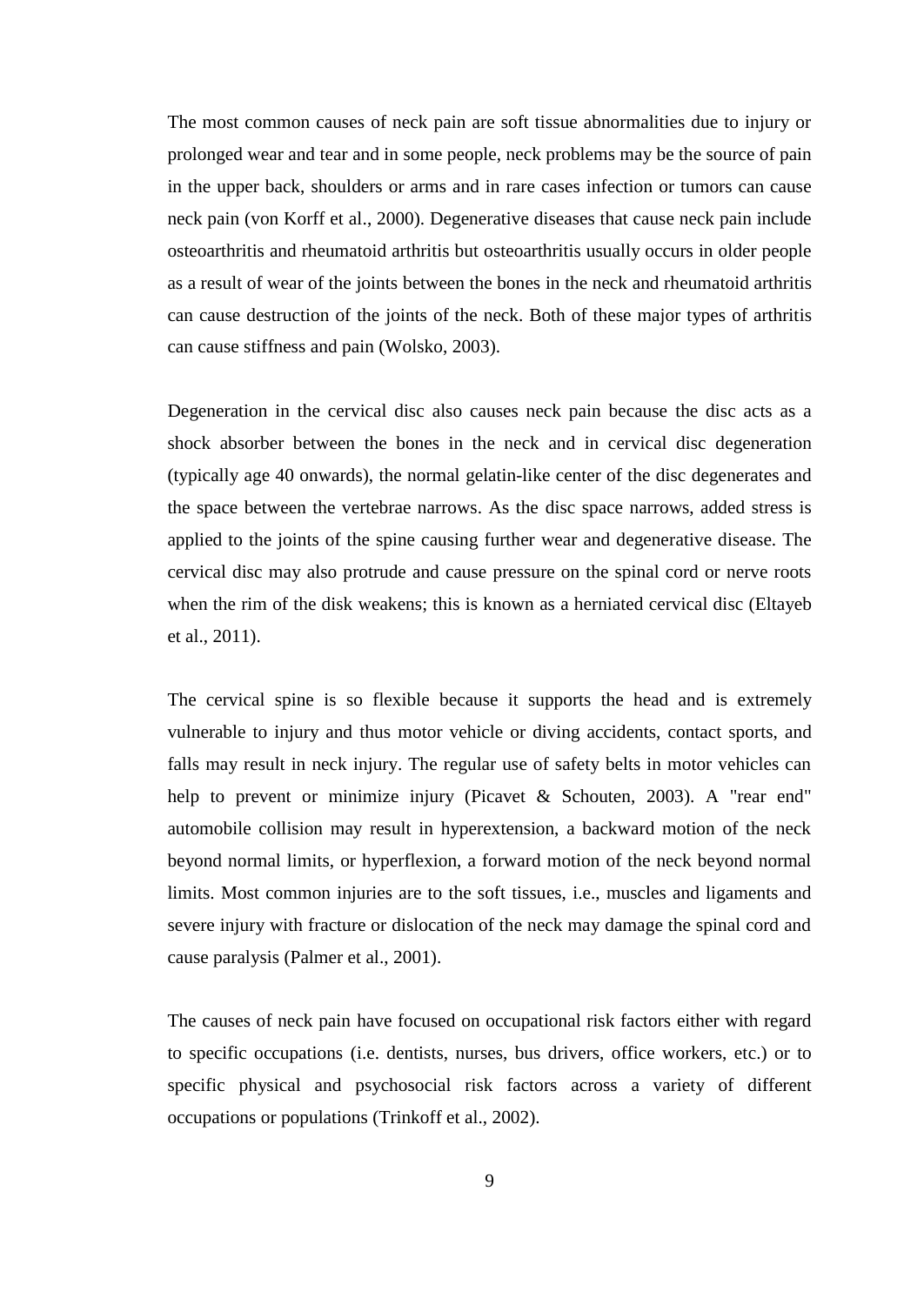In the epidemiological studies there have been demonstrated that neck pain is more common in women than in men and the magnitude of these observed sex differences in the prevalence of neck pain, however, has yet to be established. Further, it would be relevant to examine how these sex differences are related to pain intensity and disability (Smith et al., 2004). Biological and psychosocial factors have been suggested as explanations of the sex-specific pain differences. Experimental studies on mechanical pressure pain thresholds have shown that females have a lower pain threshold than men, and it has been suggested that this reduced pain threshold leads to increased risk of musculoskeletal pain. The increased pain sensitivity and decreased pain tolerance in women point to biological factors as a possible explanation for the gender disparities (Smith et al., 2003).

The sex difference in experimental pain may be explained by both psychosocial factors and biological factors; and is therefore of interest to further investigate whether sex differences in pain reporting are associated with neck pain intensity and disability and also to investigate whether genetic factors are related to these seemingly opposite clinical results (Gross et al., 2002).

The less common causes of neck pain include tumors, infections, or congenital abnormalities of the vertebrae. The more common and less sever neck pain causes include:

Physical and emotional stresses can cause muscles to tighten and contract, resulting in pain and stiffness ; prolonged postures - many people fall asleep on sofas and chairs and wake with sore necks; poor posture - prolonged use of a computer keyboard ; minor injuries and falls- car accidents, sporting events and day to day minor injuries ; referred pain- mostly from upper back problems ; over-use - muscular strain is one of the most common causes ; obesity - weak abdominal muscles often disrupt the spine's balance, causing the neck to bend forward to compensate (Bot et al., 2005).

The individual with neck pain complains of aching discomfort in the base of the neck and upper back. Headaches, stiffness, torticollis, and noisy joints are common (Adegoke et al., 2008). Neck soreness on one or both sides, burning pain, tingling sensations, stiffness, pain around the shoulder blades, Arm complaints (pain,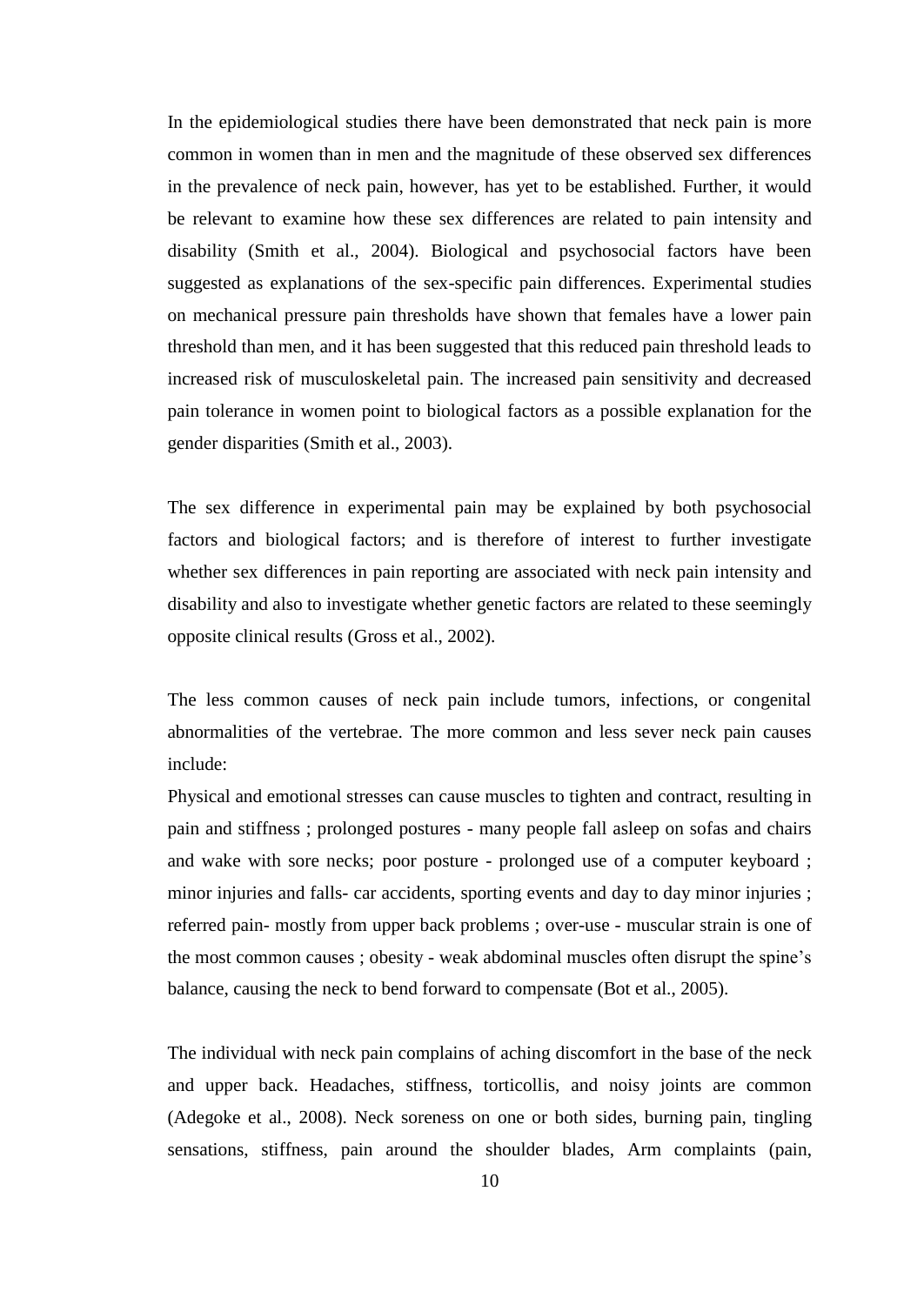numbness, or weakness), pain that moves around the body, dizziness and headache are the common symptom. Trouble walking or writing, trouble swallowing or talking, nausea, blurred vision, fever, night sweats, tiredness and unintentional weight loss are the less common (Carroll et al., 2004).

Pain around the neck is one of the symptoms of meningitis, a relatively rare but very serious contagious infection; need urgent medical care if neck pain present with: High fever, sensitivity to light, irritability, severe tenderness with neck movement. Neck pain also can be due to injury. A severe neck injury could be life-threatening; may need medical treatment if neck pain present with: Numbness, weakness, tingling symptoms (Korhonen et al., 2003).

Around two thirds of European Union (EU) workers report being exposed to repetitive hand and arm movements and a quarter to vibrations from tools; significant risk factors for work related neck and upper limb disorders. Many workers, in a wide range of jobs, develop work related upper limb disorders (WRULDs) and they are the most common form of occupational disease in Europe, accounting for over 45 % of all occupational diseases (Nevala-Puranen et al., 2003).

Despite the lack of specific diagnoses neck pain is a heavy socio-economic burden in terms of health care utilization and sick leave and in the Netherlands the estimated cost-of-illness of neck pain in 1996 was about 1% of the health care expenditure; in Sweden the annual total cost of low back pain and neck pain was 1% of the Gross National Product (GNP) with indirect costs that is costs due to absenteeism and disability being 10 times as high as the direct costs that is healthcare consultations (Waersted et al., 2010).

These estimates may be considered fairly conservative as sickness absence seems to be increasing; especially for women and it may increase partly be explained by the risk of developing longstanding discomfort and development of more widespread pain. Still, people with neck pain continue to go to work with a resulting loss in productivity (Aasa et al., 2005). Between 20% and 40% of the general population seek treatment for neck pain at some time during their lives and the impact of neck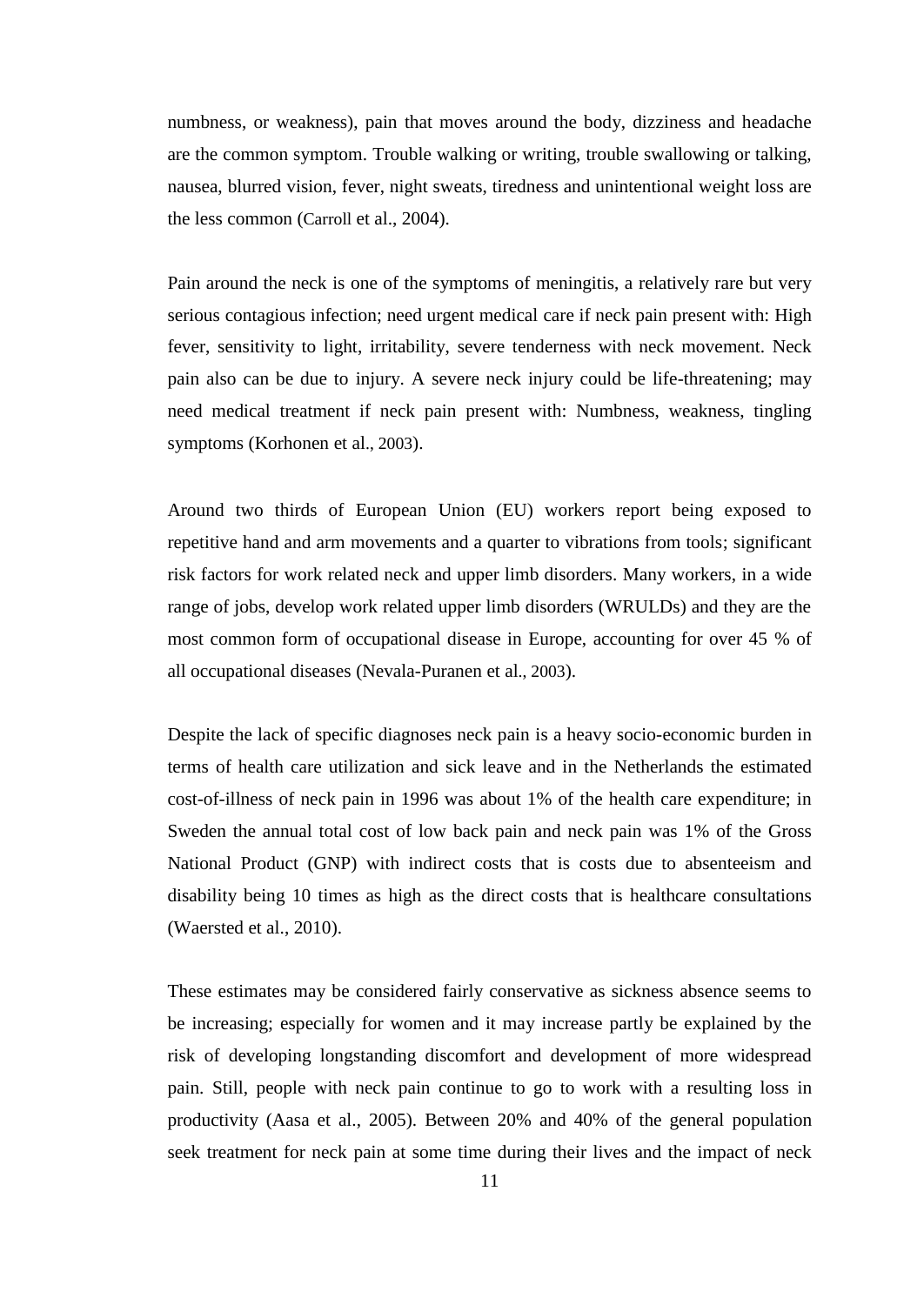pain is considerable, it is therefore important to study what causes neck pain in order to identify possible preventive measures (Cote et al., 2000).

The pain around the neck is treated by numerous physical therapies and the range of complexity depending on the severity and underlying causes of the pain. Treatment is administered by chiropractic, osteopathic and physical therapy and all of these specialties treat neck pain issues but the benefit of mobilization and manipulation is not clear (Gross et al., 2004).

Also, the neck pain can be eased via many self help techniques such as stretching, strength building exercises. Non-traditional methods such as Acupressure, Reflexology and therapeutic massage are commonly used as well (Hoving et al., 2002). About one-half of neck pain episodes resolve within one year and about 10% of cases become chronic (Binder, 2007).

The clinical evidence reports that although they are widely used as first line therapy, there is also sufficient evidence on the effects of analgesics, non-steroidal antiinflammatory drugs (NSAIDs), muscle relaxants and antidepressants for neck pain, but there are adverse effects associated with a number of drugs used to treat neck pain. The efficacy of analgesics or non-steroidal anti-inflammatory drugs (NSAIDs) for the treatment of acute neck pain is significant. Along with analgesics or NSAIDs muscle relaxants such as diazepam and phenobarbital have greater effect for the treatment of acute neck pain (Carragee et al., 2008).

For the treatment of acute spinal pain, the guidelines on acute pain management, published by the National Health and Medical Research Council of Australia (1999), state that 'Opioids (oral) may be required in the acute stage, with regular rather than pain-contingent dosing with a short-acting agent such as oxycodone or codeine', but provide no evidence in support of this recommendation. It appears to be a consensus view taking into account that some patients with acute spinal pain may require analgesia stronger than that afforded by paracetamol or NSAIDs (Hoving et al., 2002).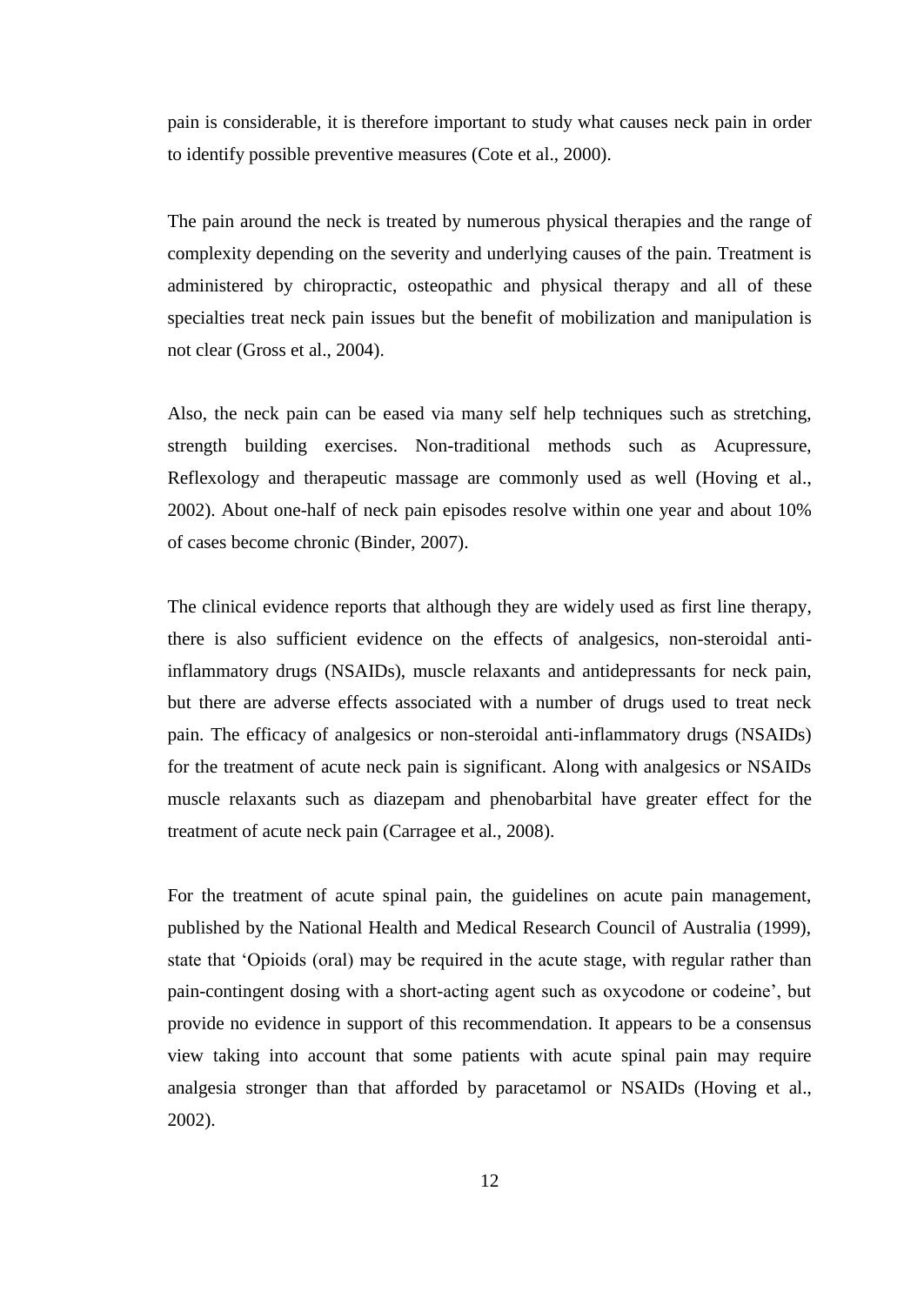One study found no statistically significant differences in outcome at one month after treatment with massage and traction, a collar, or neck and shoulder girdle exercises. In contrast, another study found that significantly fewer people treated with exercises and passive mobilization had residual pain at six and twelve weeks than those treated with a rest in a collar (Gross et al., 2010). Much of the evidence on collars stems from studies in which collars have been used as the control treatment, or as part of the index treatment. In that regard, collars have been found to be effective use with manual therapy (Hurwitz et al., 2002).

Cervical manipulation is a movement performed passively with impulse and the evidence on manipulative therapy for acute neck pain is limited to one study that assessed the immediate effects of cervical manipulation and one that followed patients for three weeks (González-Iglesias et al., 2009).

Miller et al. (2010) compared the effects of cervical manipulation with those of treatment using muscle energy techniques. Although the differences in mean decrease in pain were reported as significantly greater in favour of cervical manipulation, those differences disappear when the data are adjusted for pre-treatment differences.

Wood et al. (2001) compared cervical manipulation with treatment with an NSAID. Although differences in favour of cervical manipulation were apparent immediately after treatment, there were no differences at one week and three weeks after treatment.

Cervical passive mobilization is movement performed passively at a slow, rhythmic rate. Systematic reviews have differed in the way that they have interpreted and treated the studies available on mobilization therapy for neck pain (Gross et al., 2010). One review analyzed studies that addressed chronic neck pain as well as those that addressed acute neck pain, and studies that used cervical manipulation as well as cervical passive mobilization. It calculated effect-sizes for individual studies but ventured no explicit conclusions concerning the efficacy of mobilization (Muller & Giles, 2005). One study, published only in abstract form assessed the efficacy of spray and stretch therapy for myofascial pain of the neck. This study found spray and stretch to be no more effective than placebo (Hakkinen et al., 2007).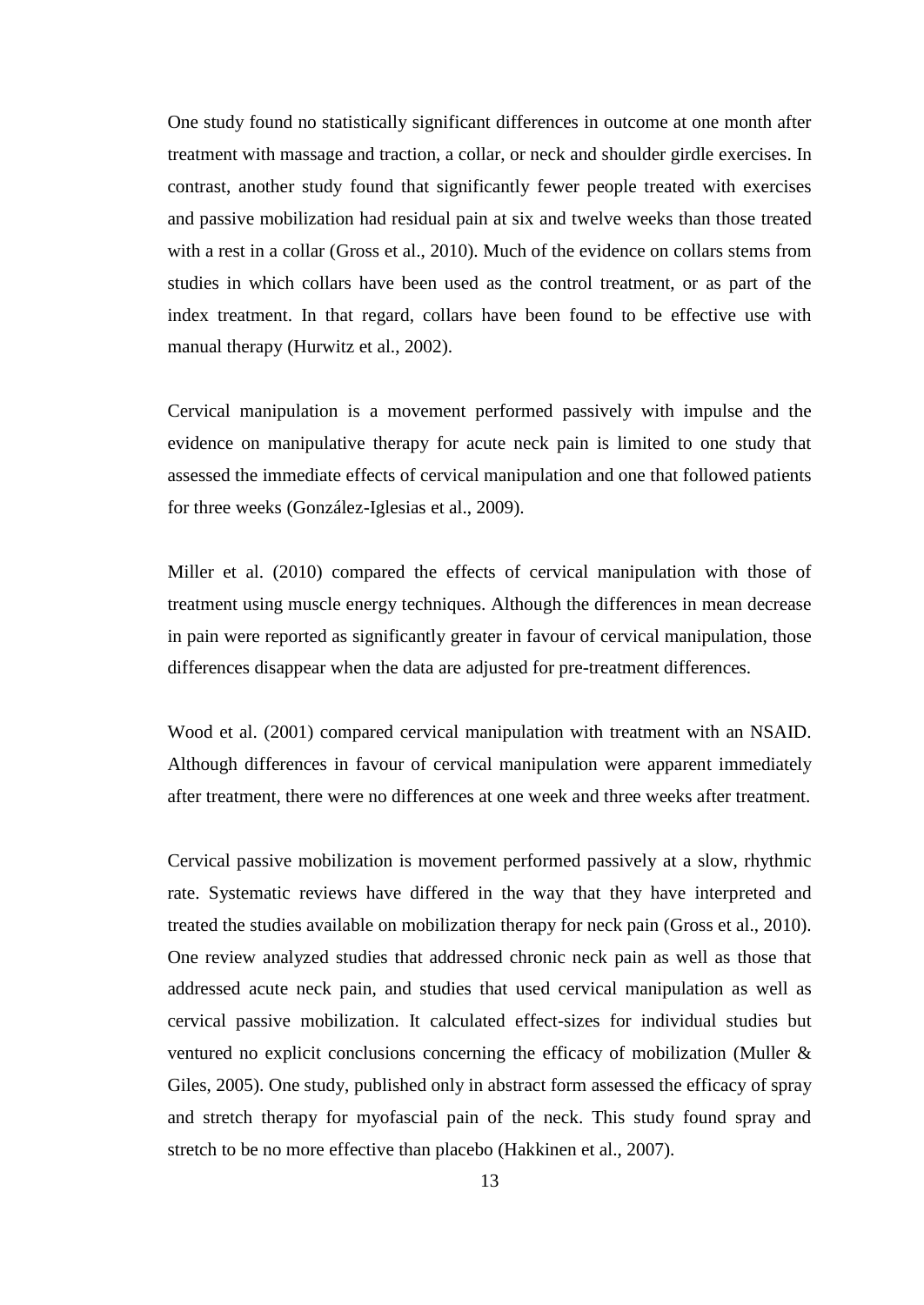#### **3.1 Study design**

Descriptive analytical cross sectional study design was carried out to find out the prevalence of neck pain among the bus drivers. This design has been selected because it is simple, time saving, less expensive and useful for descriptive study.

#### **3.2 Study area**

The site of study areas are Gabtoly, Syedabad and Kollanpur bus terminal. These bus terminals have been choose because of the highway bus drivers are found in these terminals.

#### **3.3 Sample size**

Sample size for cross sectional study done by following equation-

$$
n = \left\{ \frac{z(1-\frac{\alpha}{2})}{d} \right\}^2 \times pq
$$

Here,

$$
Z(1 - \frac{\alpha}{2}) = 1.96
$$
  
P= 0.78  
q= 1-p  
d= 0.05

So the researcher aimed to focus his study by 384 samples following the calculation above initially. But the researcher was able to include 75 subjects instead of 384 due to resource constraint.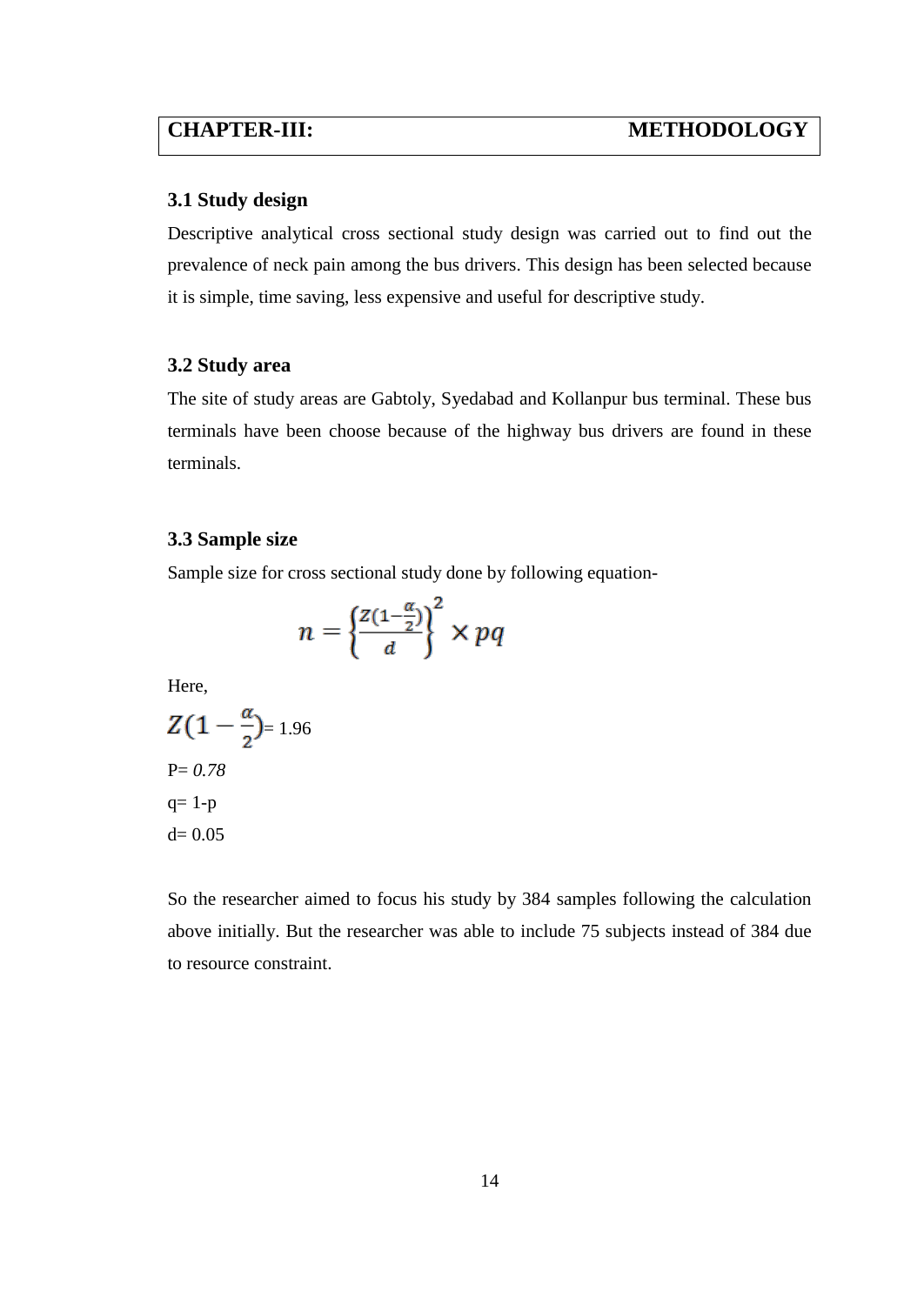#### **3.4 Sampling technique**

Data were collected from the bus drivers in convenience sampling technique in which the participants were willing to participate in the interview and answer to the questionnaire.

#### **3.5 Method of data collection**

Following convenience sampling procedures the interviewer was gone to the bus drivers to take permission if they are in this study or not. Firstly, the researcher introduced him and the research project as well its purpose. Then researcher met with individual subject to find out if they are interested in participating. For data collection, the researcher used English type of questionnaire with the consent of supervisor for easiest wording and translates them into Bangla for understanding.

#### **3.6 Data analysis**

The collected data was illustrated with bar graphs and pie graphs. By this survey a lot of information was collected. All these results gave a basic idea about the prevalence of neck pain among highway bus drivers. Thus the data has been analyzed by SPSS 16(Statistical package of social science) software program. SPSS is a comprehensive and flexible statistical analysis data management solution. SPSS can take data from almost any type of file and use them generate tabulated reports, charts, and plots of distributions and trends, descriptive statistics, and conduct complex statistical analyses.

Data analysis is the process of systemically arranging presenting information in order to search for ideas. The aim of data analysis is to find out the meaning of the collected information.

#### **3.7 Data collection tools**

Pen, paper, questionnaire, pen drive, Harvard referencing, SPSS 16(Statistical Package for the Social Sciences) and computer.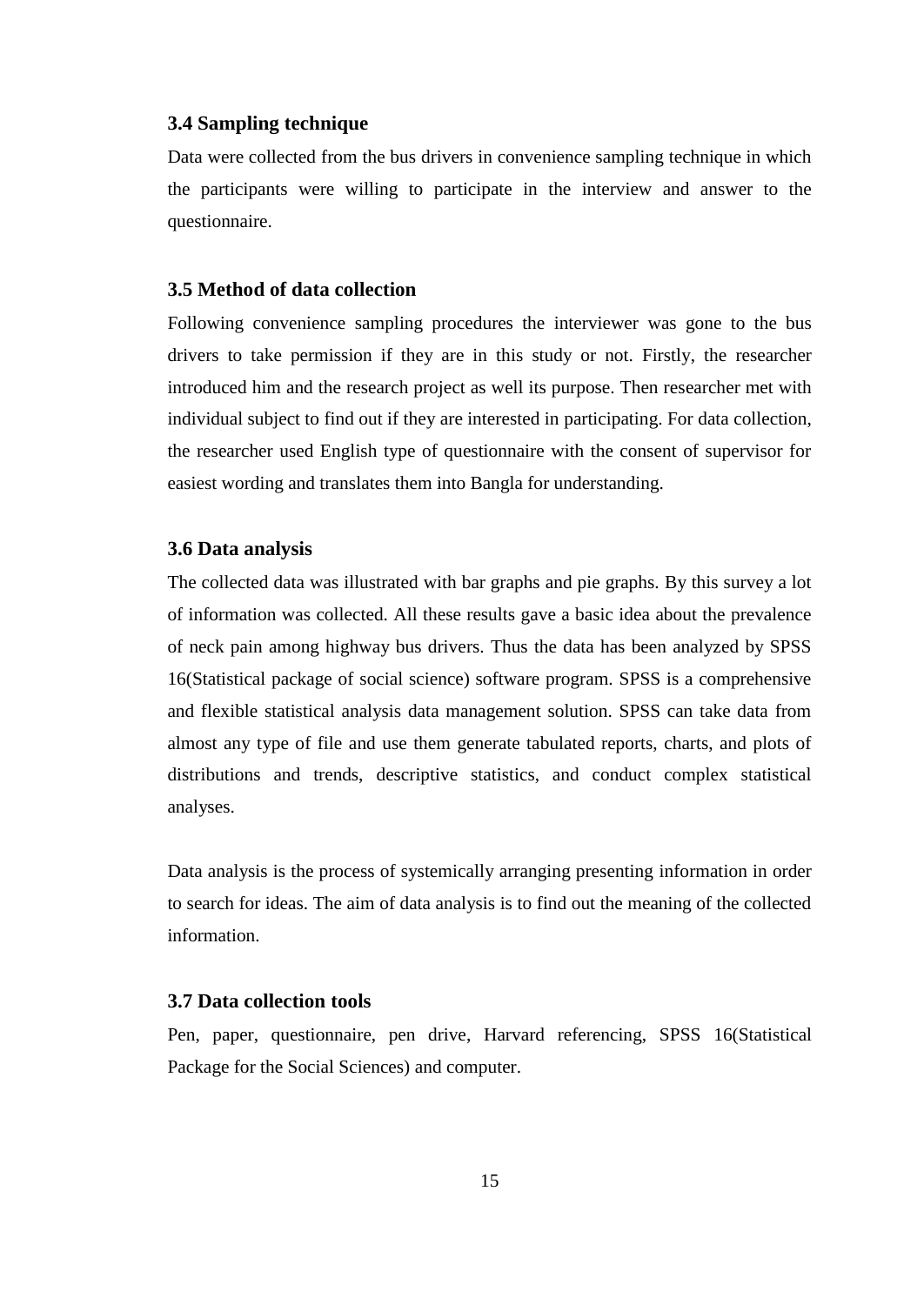### 3.8 **Inclusion criteria**

- Data were collected in those subjects who had literacy so that he can signature into the consent form.
- Subjects who were highway bus driver, because highway bus drivers facing on more traffic jam that can lead stresses on the soft tissues of the neck.

## **3.9 Exclusion criteria**

- Subjects who were Dhaka city bus driver (less than 50 kilometer), perhaps of not producing fatigability of the soft tissues around the neck.
- Subjects who were alcohol user, perhaps they were mentally unstable and irritating.

### **3.10 Ethical consideration**

- The proposal of the research has been passed through ethical review board.
- All the participants were informed about the purpose of the study and their consent have been obtained.
- The researcher has ensured the confidentiality of participants' information, sharing information only with the research supervisor.
- The researcher has followed the guideline of WHO and BMRC.

#### **3.11 Informed Consent**

Written consent was taken from each individual subjects before data collection. For this study, interested subjects were given consent forms and the purpose of the research and consent forms were explained to the subjects. They were told that participation is fully voluntary and they have right to withdraw at any time. They were also told that confidentiality will be maintained. Information might be published in any presentations or writing but they will not be identified. The study results might not have any direct effects on them but the members Physiotherapy population may be benefitted from the study in future. And the subjects would not be embarrassed by the study. At any time the researcher will be available to answer any additional questions in regard to the study.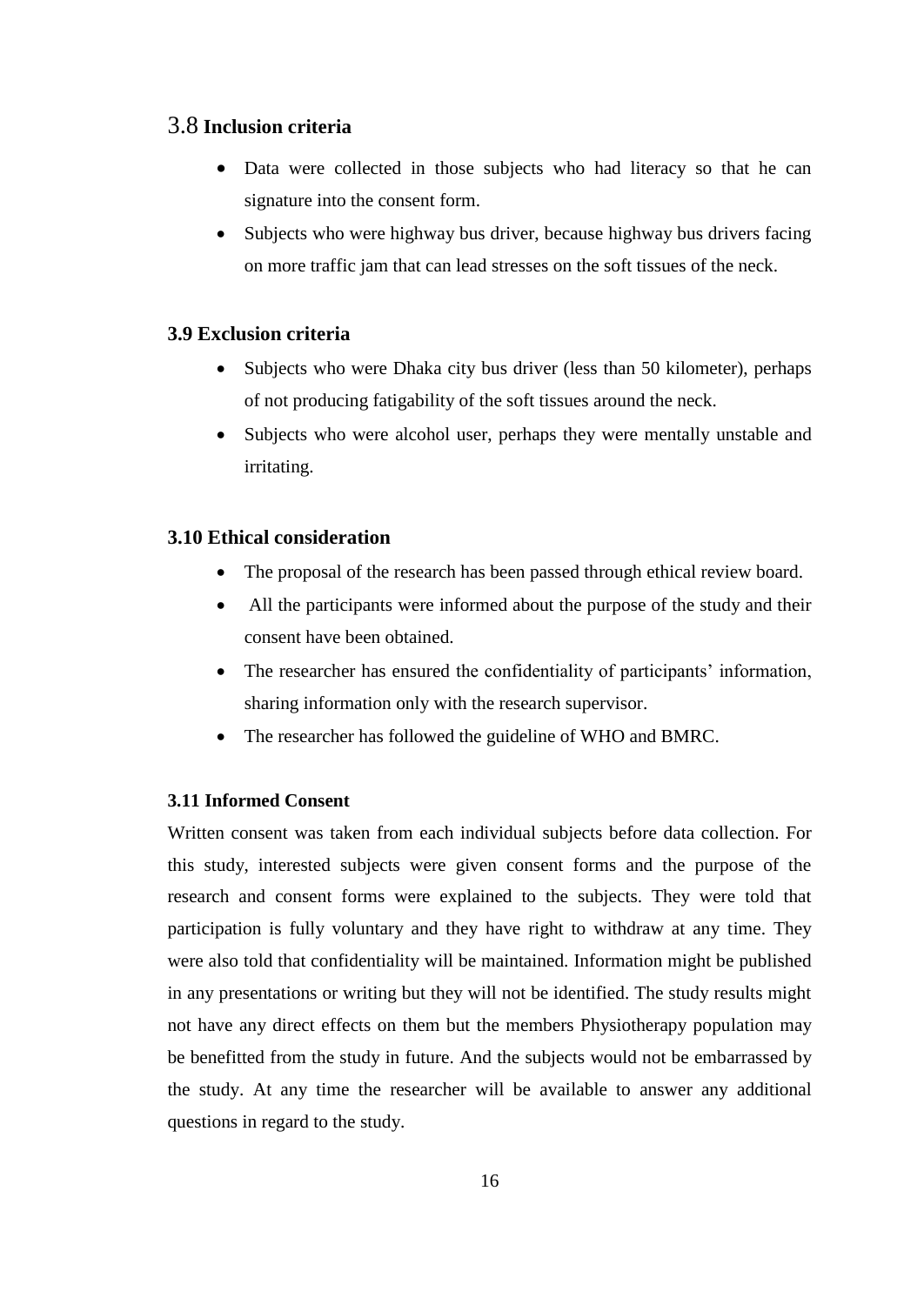## **3.12 Limitations**

- Samples were collected from Gabtoly, Kollanpur and Syedabad bus terminal. But it should to collect from different divisions in Bangladesh to make it more generalized.
- Total numbers of sample were 75 which were very small in number to generalize the result.
- The researcher was a  $4<sup>th</sup>$  year B.Sc. in physiotherapy student and this was his first research project. He had limited experience with techniques and strategies in terms of the practical aspects of research. As it was the first research of the researcher so might be there were some mistakes by the researcher.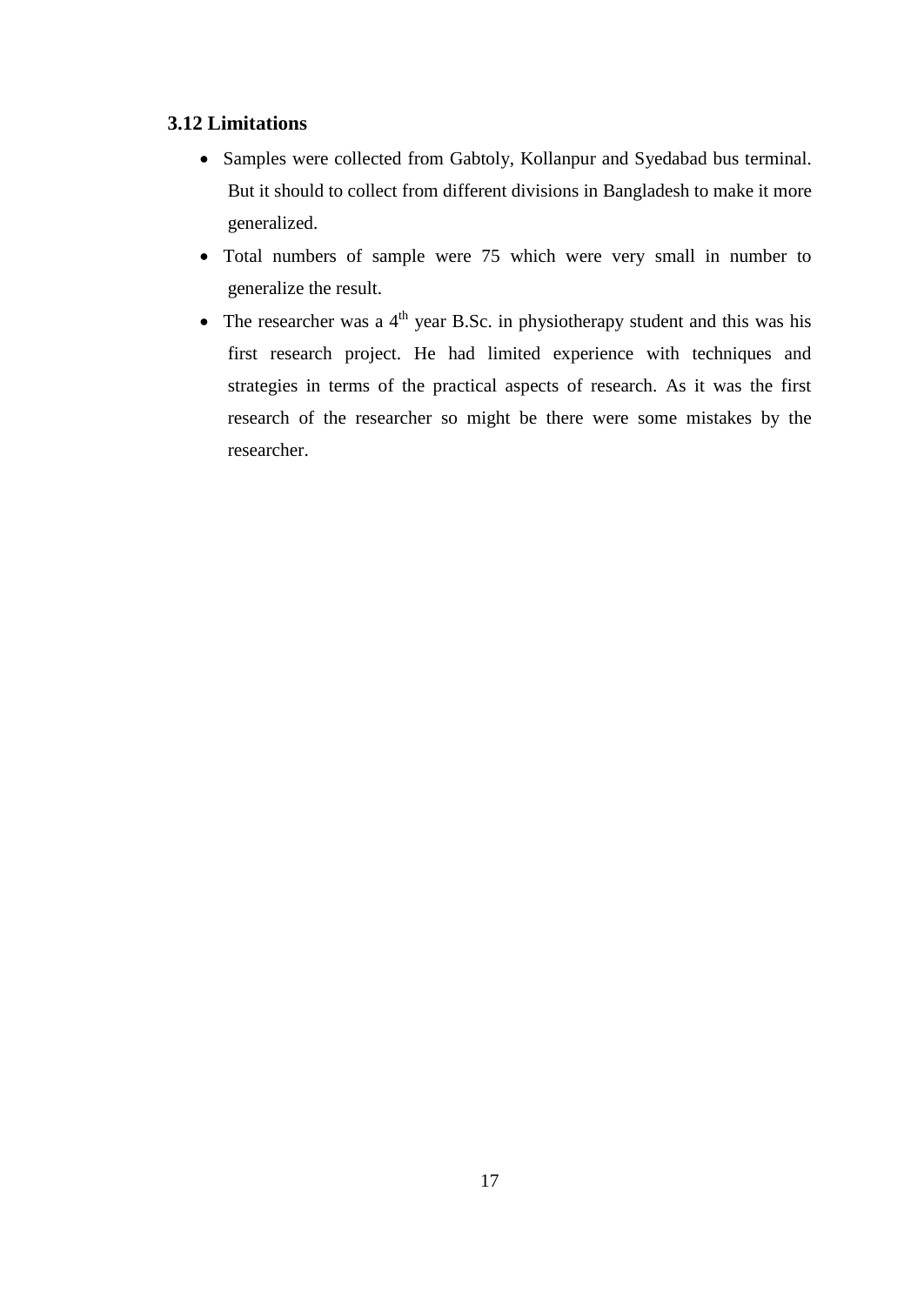# **CHAPTER-IV: RESULTS**

# **Prevalence of neck pain**

In this study found that 56 (74.7%) participants out of 75 participants have suffered from neck pain (Figure-1)



Figure-1: Prevalence of neck pain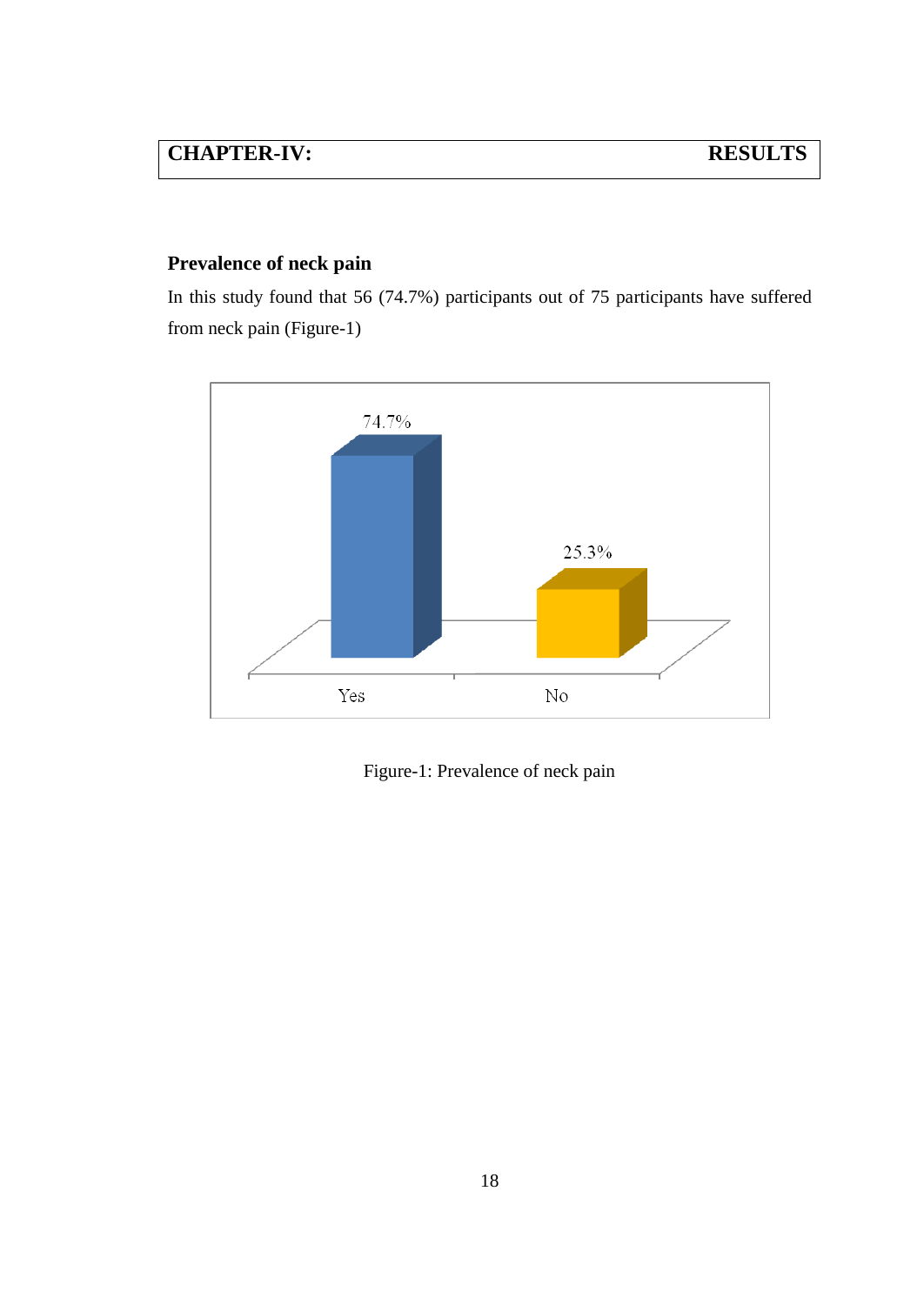## **Age of the participants who had experienced neck pain**

The study showed that among the 75 participants, 56 participants had suffered from neck pain which lowest age was 22 and highest age was 56 years. Their mean age was 37.23 years. And there were 19 (25.34%) participants in between 22-29 years, 18 (24%) participants in between 30-38 years, 18 (24%) participants in between 39-42 years and 20 (26.67%) participants in between 43-56 years (Figure-2).



Figure-2: Age of the participants who suffered neck pain.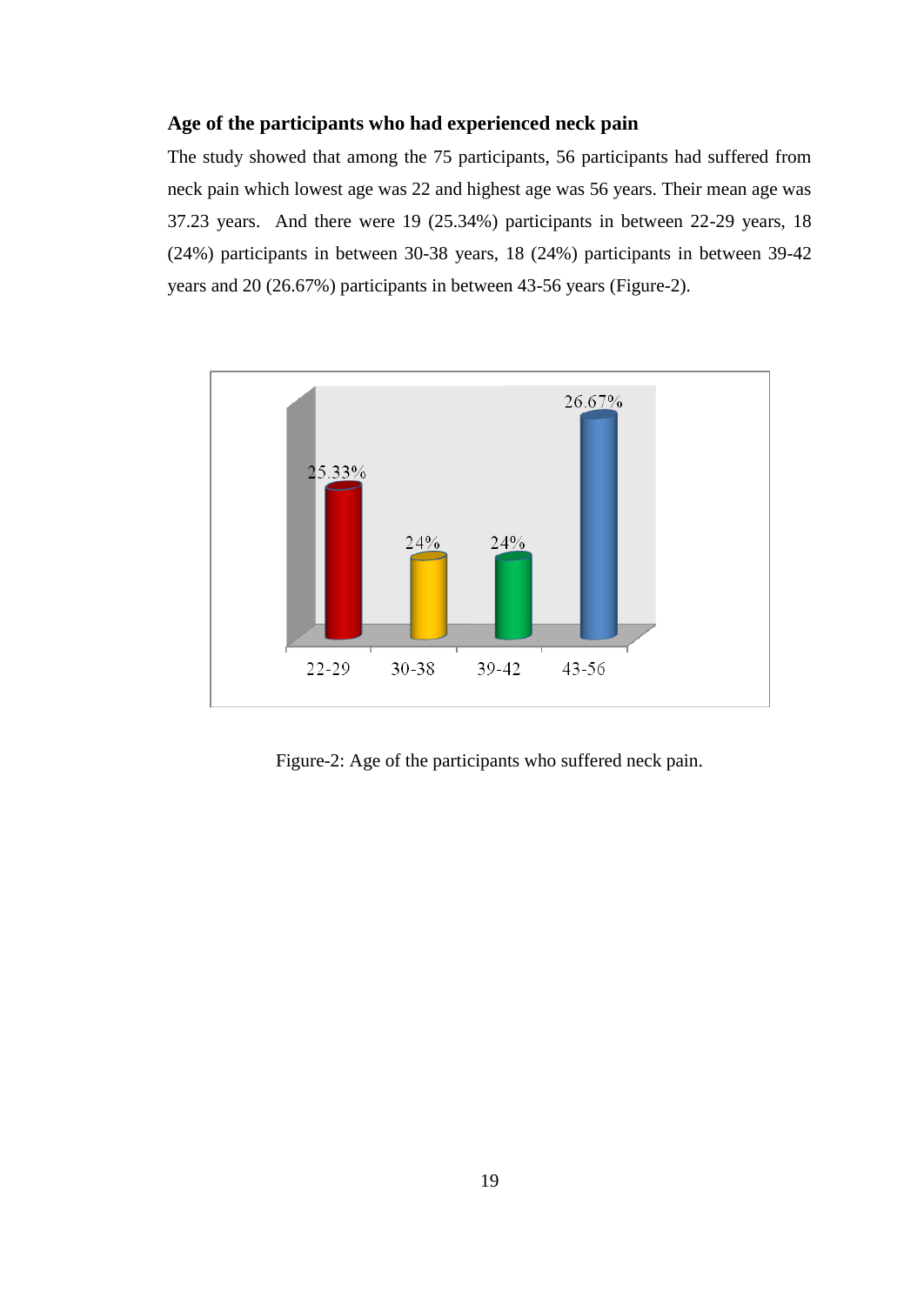## **Marital status**

Study shows that 65 (86.7%) of the participants was married, among them 47 (72%) of the participants experienced neck pain; 9 (12%) of the participants was unmarried, among them 5 (56%) of the participants experienced neck pain and 1 (1.3%) of the participants was divorced who did not experience neck pain among the total 75 participants (Figure-3).



Figure-3: Marital status of the participants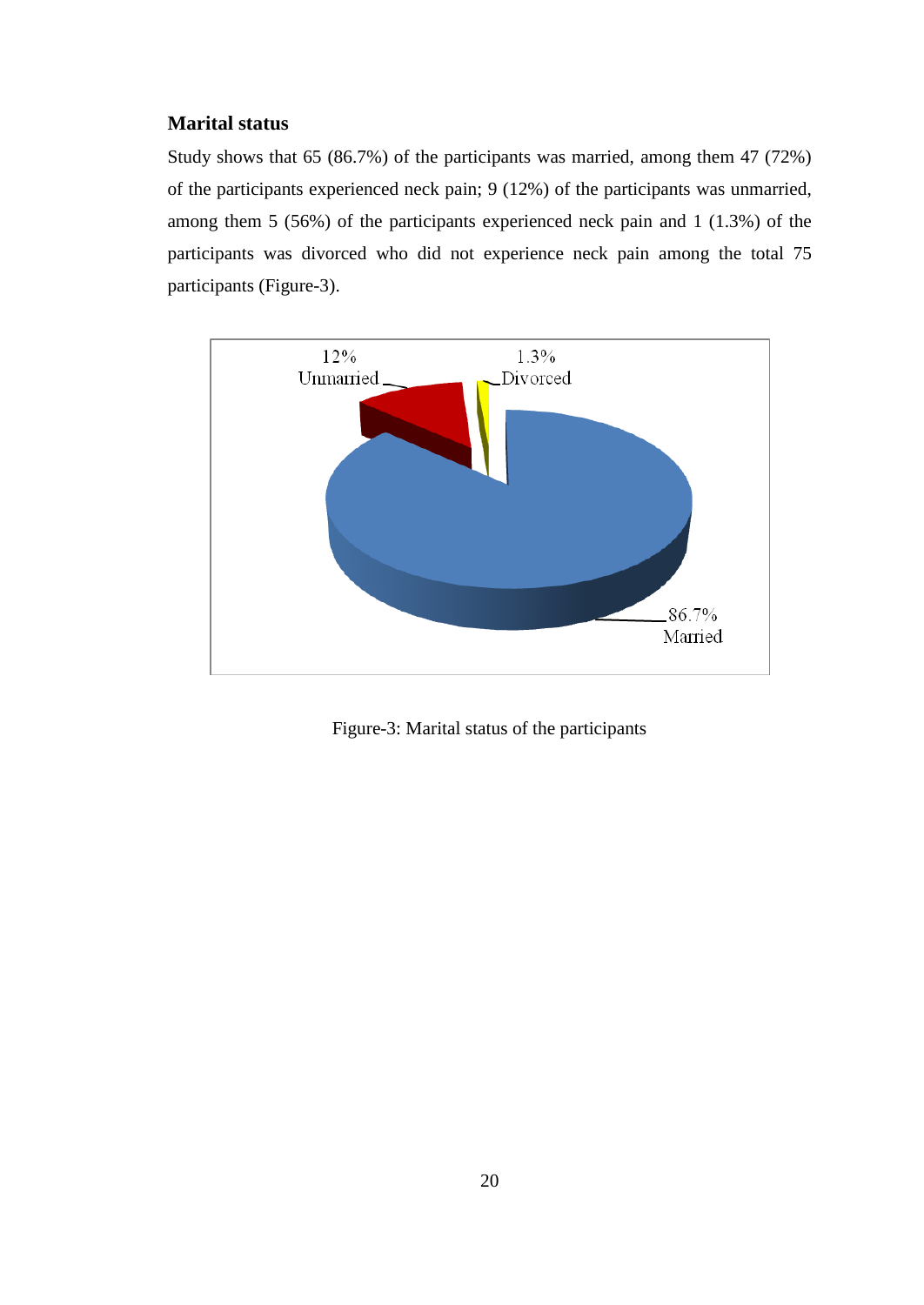### **Educational status**

In the study 57 (76%) of the participants completed primary education, among them 44 (77%) participants experienced neck pain; 16 (21.3%) of the participants completed their secondary education (SSC), among them 12 (75%) participants experienced neck pain; 2 (2.7%) of the participants never attended in the school, between them 01 participant experienced neck pain; and there was no participant who completed higher secondary or bachelor education (Figure-4).



Figure-4: Educational status.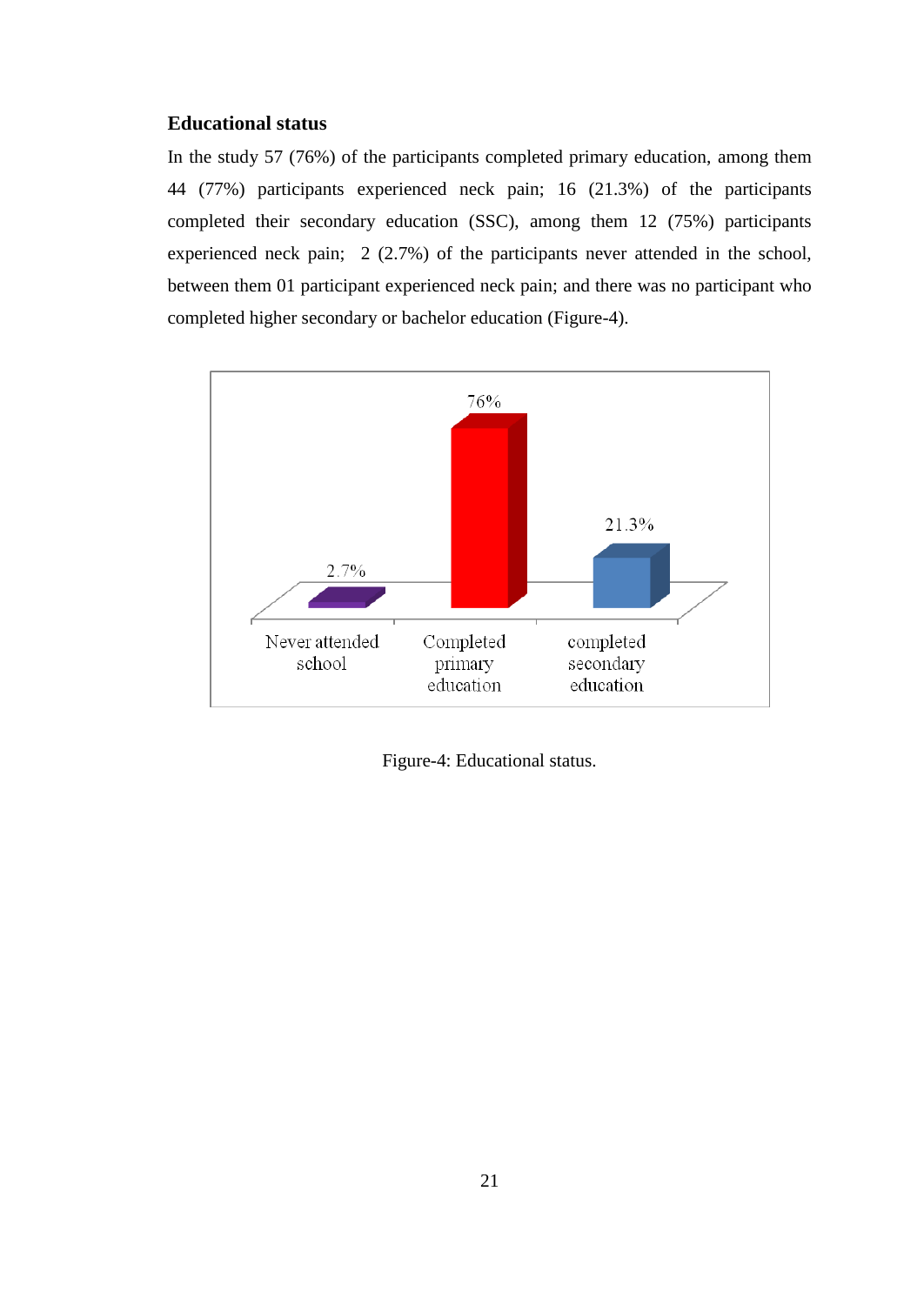# **Duration of pain suffering**

Study shows that among the 75 participants, 56 participants were suffered from neck pain. And among the 56 participants, 31 (55.4%) of the participants were suffered from years, 21 (37.5%) of the participants were suffered from months and 4 (7.1%) of the participants were suffered from days (Figure-5).



Figure-5**:** Duration of pain suffering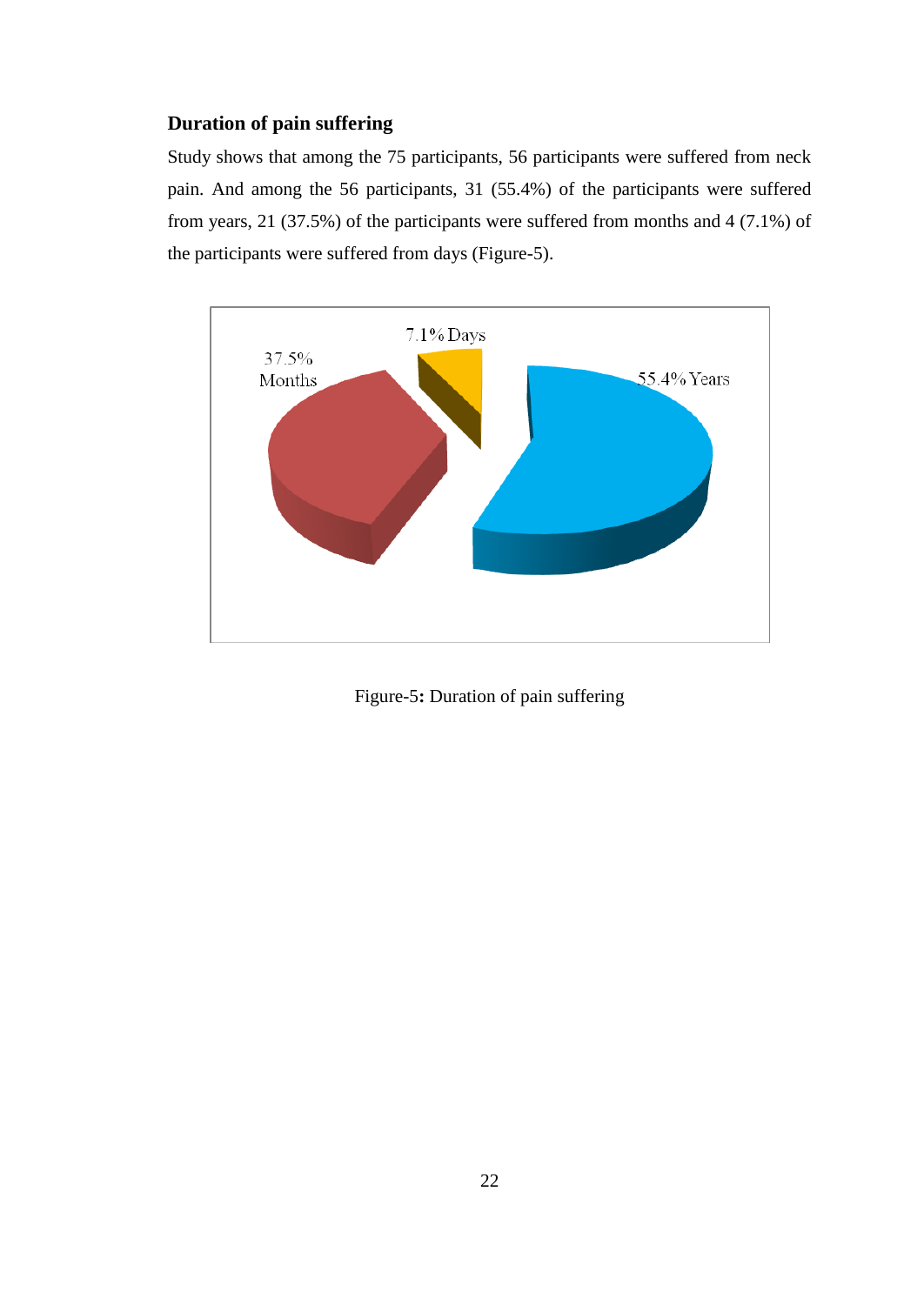#### **Severity of neck pain**

Among the 56 participants out of 75 participants, who experienced neck pain; 27% (n=15) experienced neck pain 4 out of 10 in VAS scale, 25% (n=14) experienced neck pain 2 out of 10 in VAS scale, 14% (n=8) experienced neck pain 3 out of 10 in VAS scale,  $21\%$  (n=12) experienced neck pain 5 out of 10 in VAS scale,  $11\%$  (n=6) experienced neck pain 7 out of 10 in VAS scale and 2% (n=1) experienced neck pain in 01 out of 10 in VAS scale (Figure-6).



Figure-6: Severity of neck pain.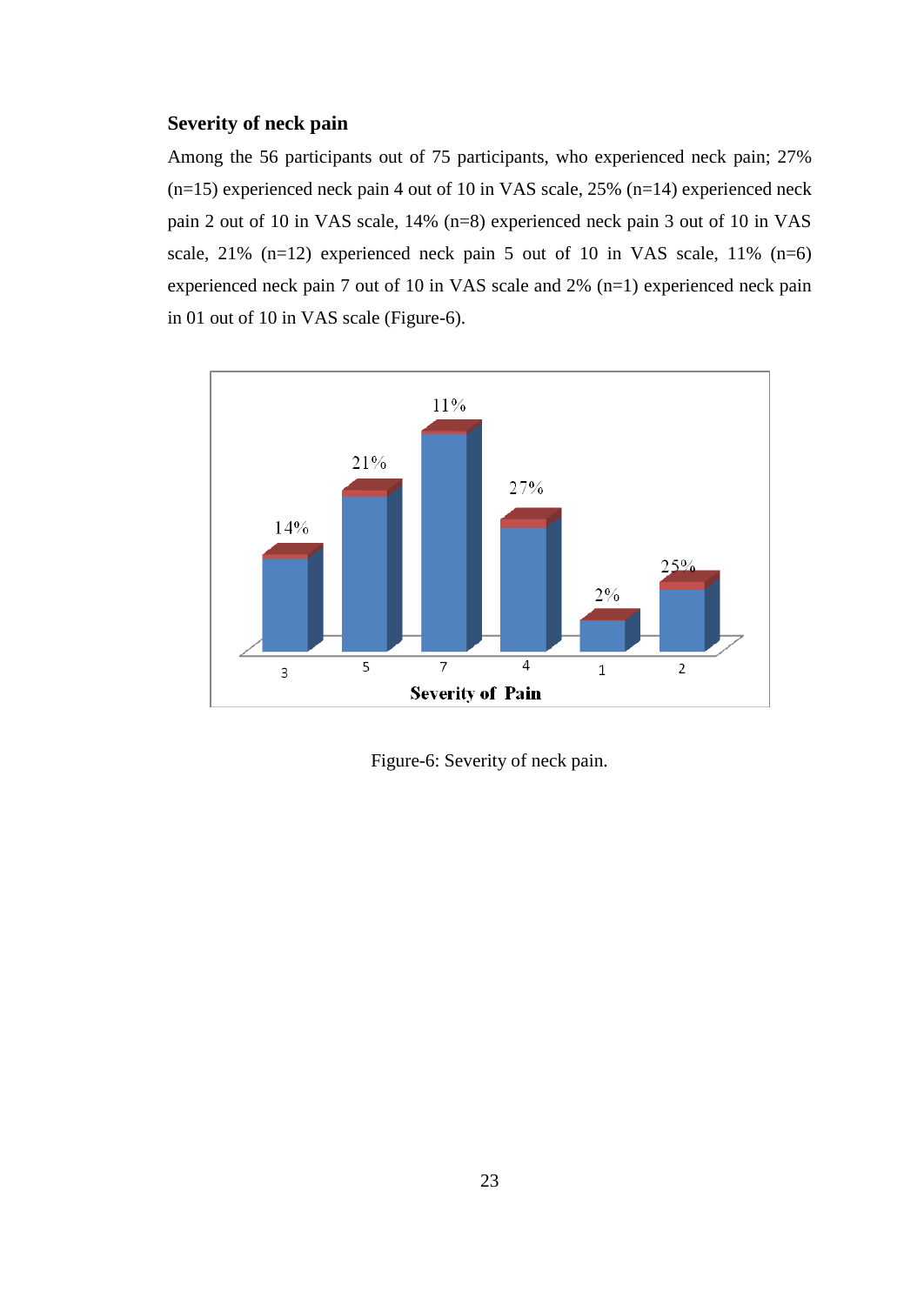## **Hampered of bus driving due to pain**

Among the 75 participants, 56 of the participants were experienced neck pain. And among the 56 participants, 41 (73.2%) participants experience hampered bus driving due to pain and 15 (26.8%) participants did not experience any hamper during bus driving (Figure-7).



Figure-7: Hampered of bus driving due to pain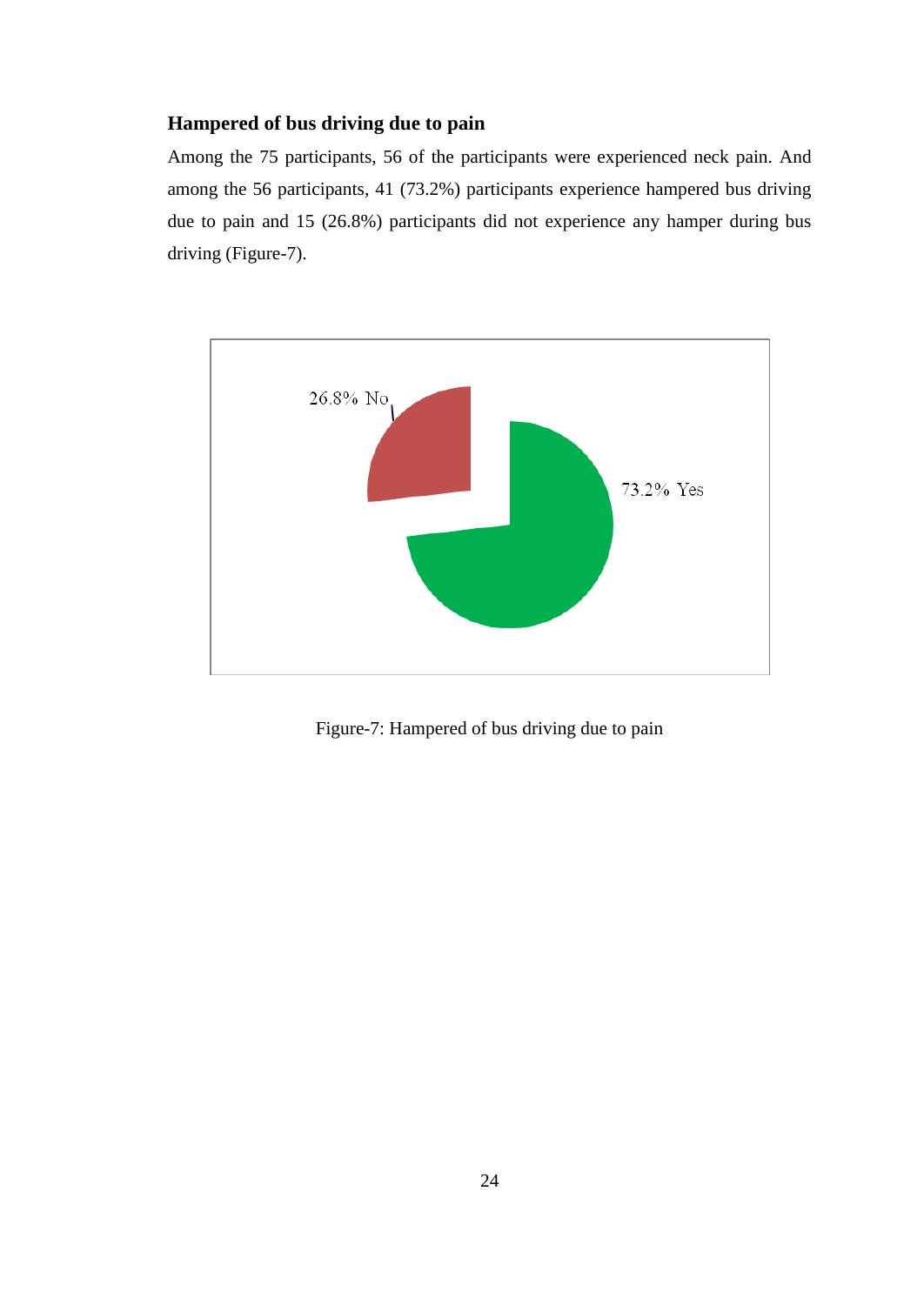#### **Pain worse due to poor posture**

Analysis shows that among the 75 participants, 37 (66.1%) participants (n=56) experienced pain that worse due to forward flexion; 13 (23.2%) participants (n=56) experienced pain that worse due to side flexion and 6 (10.7%) participants experienced pain that worse due to extension (Figure-8).



Figure-8: Pain worse due to poor posture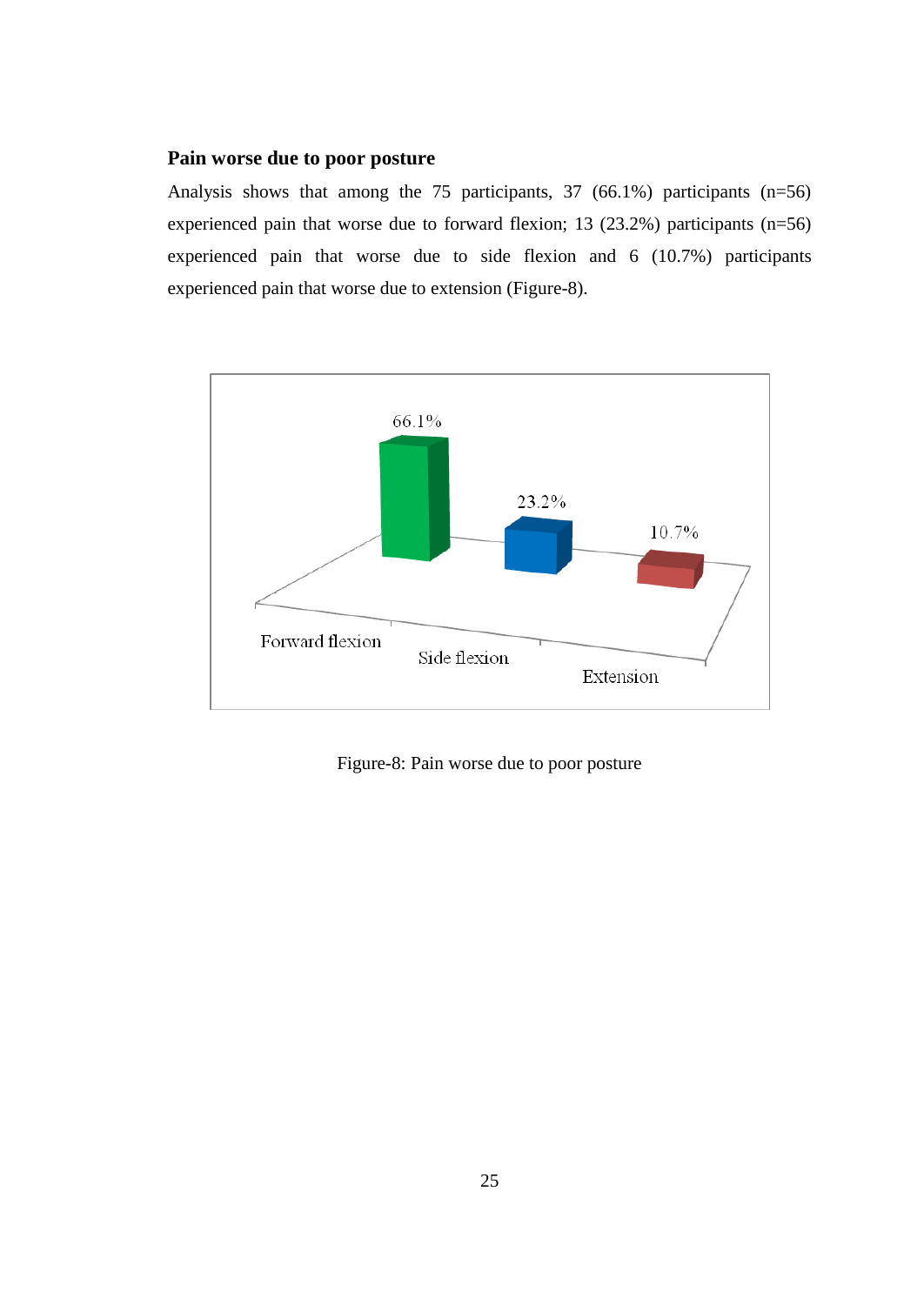# **Absenteeism of bus driving due to pain**

Study shows that 16 (28.6%) participants stopped bus driving due to pain and 40 (71.4%) of participants did not stop bus driving due to pain among the 56 participants out of 75 participants (Figure-9).



Figure-9: Absenteeism of bus driving due to pain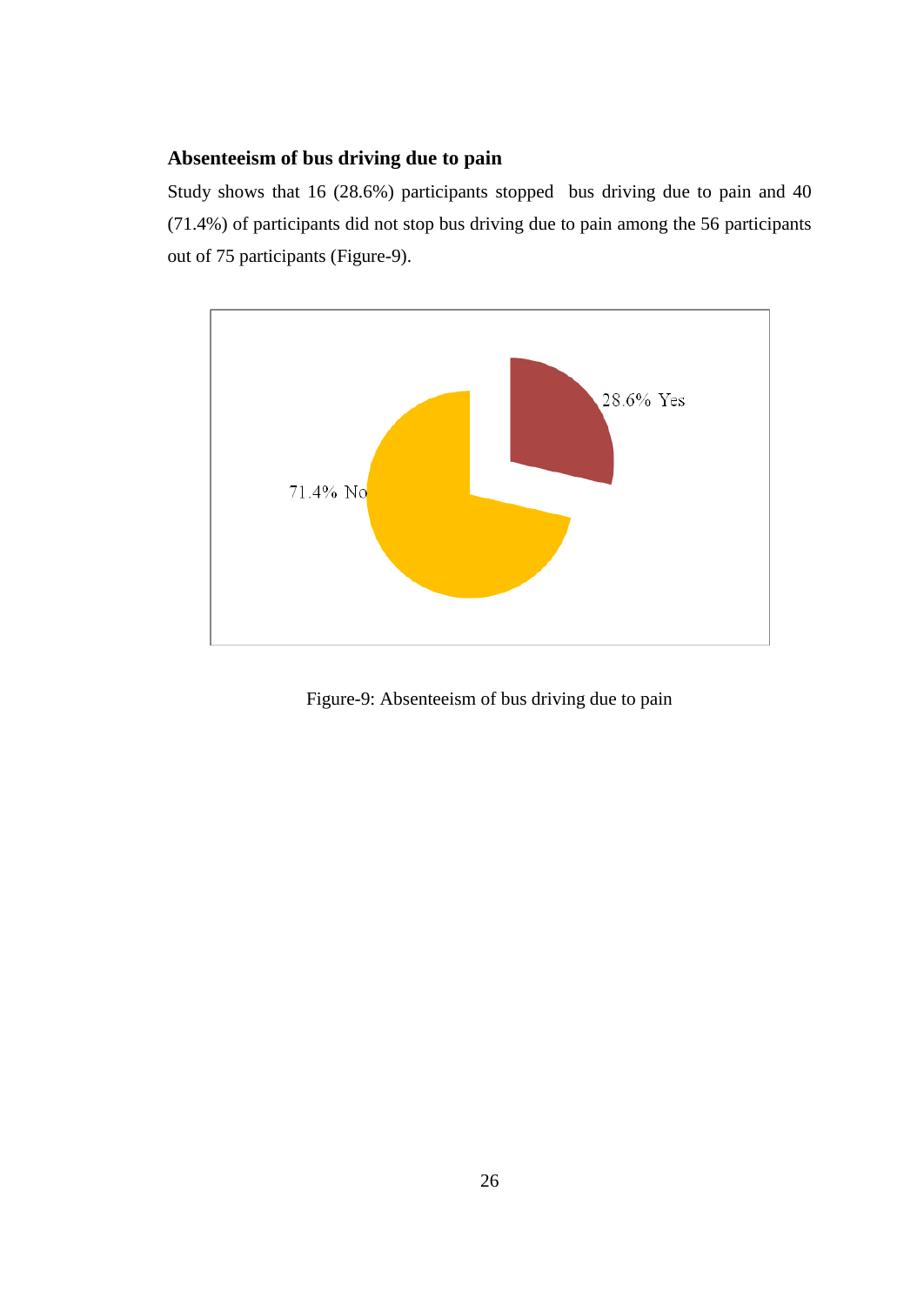#### **Available received treatment**

Study shows that among the 56 participants out of 75 participants who had suffered from neck pain received medication 13 (23.2%), received Physiotherapy 10 (17.9%) and 33 (58.9%) of the participants did not received treatment from health professionals (Figure-10).



Figure-10: Available received treatment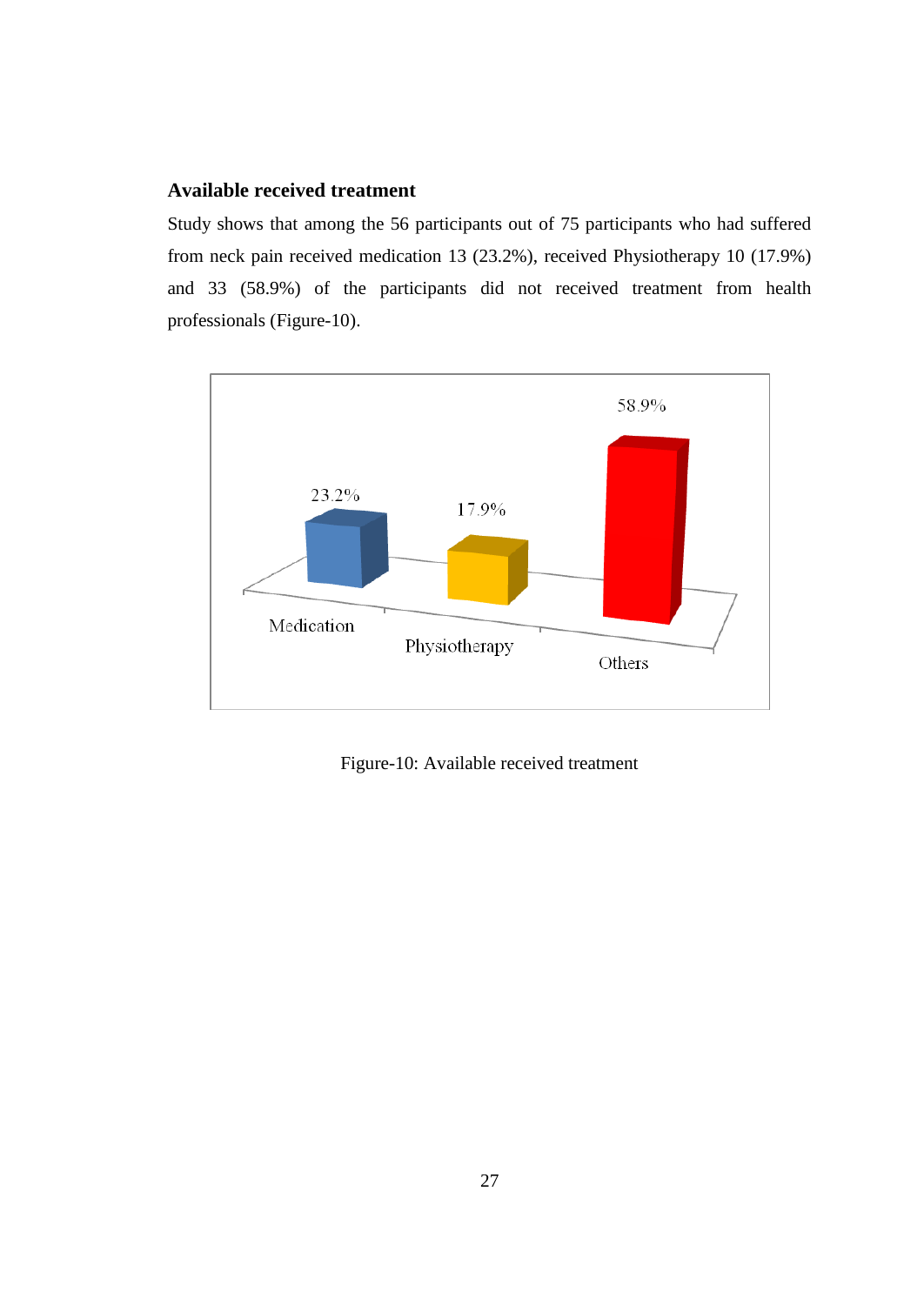## **Outcome of treatment**

In this study shows that 56 participants experienced neck pain and received treatment from health professionals and non-health professionals. And 23 (41.1%) of participants improved from neck pain, 5 (8.9%) of participants had worse neck pain and 28 (50%) of participants did not experienced any significant change from neck pain (Figure-11).



Figure-11: Outcome of treatment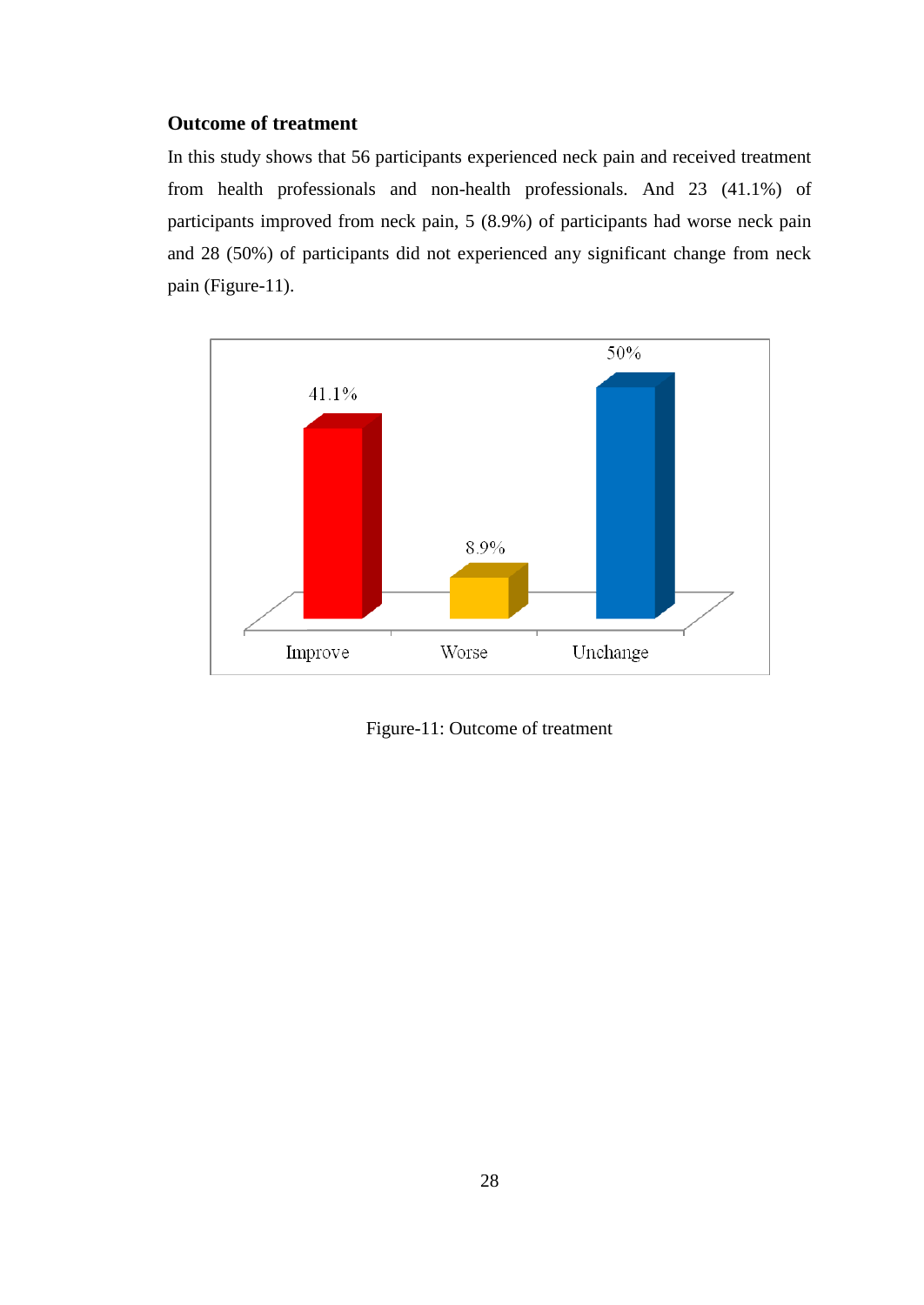# **CHAPTER-V: DISCUSSION**

The result of the study shows that neck pain is prevalent among the Bus drivers. In this study the prevalence of neck pain was 74.7%. Pehkonen et al., (2012) reported the prevalence neck pain among the Bus drivers in Sweden was 71% and Sadri (2003) shows that the 35% bus drivers suffered from neck pain in Iran.

Analysis shows that most frequent age range of participants had suffered from neck pain in between 43-56 years followed by 26.67% participants. Palmer et al., (2001) showed that 22% people in  $\lt 35$  years old were affected by neck pain, in between 35-45 years 30% people were suffered from neck pain and in > 45 years old 48% people were suffered from neck pain.

Study shows that 86.7% of the participants were married, 12% of the participants were unmarried and 1.3% of the participants were divorced. In this study, 76% of the participant completed their primary education, 21.3% completed their secondary education and 2.7% of the participants never attended in the school.

In this study, 55.4% of participants were suffered from years, 37.5% of participants were suffered from months and 7.1% of participants were suffered from days due to neck pain. Sadri (2003) reported that 22.3% of the bus drivers were suffered from pain for several months in Iran.

Study shows that 66.1% participants experienced pain due to prolong forward flexion; 23.2% of participants experienced pain due to prolong side flexion and 10.7% of participants experienced pain due to extension posture. Ariens et al., (2000) shows that awkward neck posture found to be risk factor for neck disorder.

In this study, 44.6% of the participants experienced neck pain 0-3 score in VAS scale, 48.2% experienced 4-6 score and 7.1% of the participants experienced neck pain 7-10 score in VAS scale.

Study shows that, 73.2% participants experienced hamper bus driving due to pain and 26.8% participants did not experience any hamper during bus driving.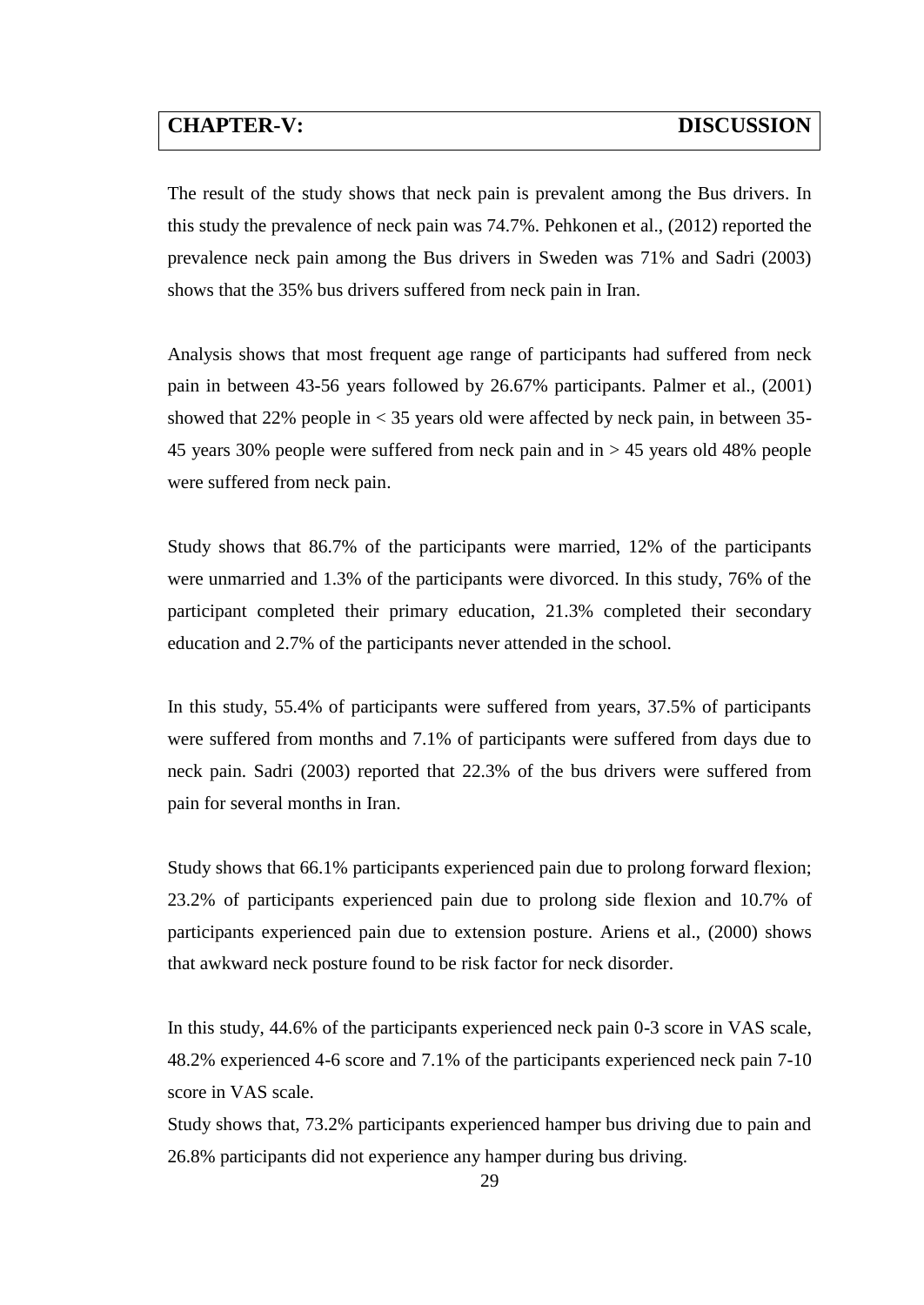Analysis shows that near about one third (28.6%) of the participants stop bus driving due to neck pain. Just only 17.9% participants who suffered from neck pain had taken physiotherapy treatment for their condition. Kompier (1996) stated that between 1974 and 1977, 07% of bus drivers in former West Berlin stop driving due to pain.

Recent literature has identified work place ergonomics as a determinant for musculoskeletal injury; Ergonomics is the science of designing the job, equipment, and workplace to fit the worker. Proper ergonomic design is necessary to prevent repetitive strain injuries, which can develop over time and can lead to long-term disability (Berkeley, 2008). This study shows that there is a high prevalence of neck pain among the bus drivers with a poor posture and ergonomics such as back rest of the driver seat, break and accelerator etc. This is in accordance with study by Pehkonen et al., (2012) who stated that known risk factors neck pain included personal attributes, working posture and seating arrangement of drivers.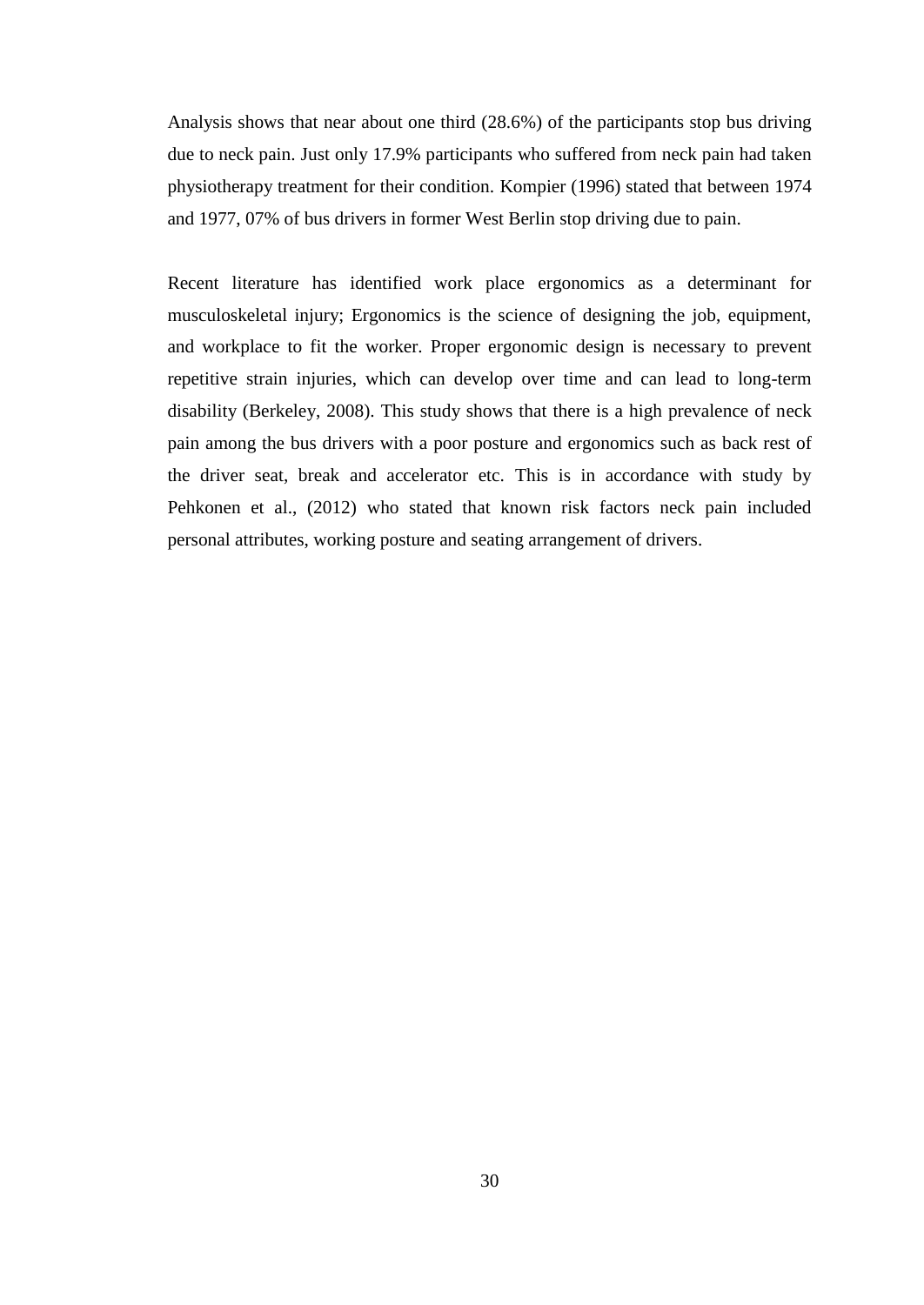# **CHAPTER-VI : CONCLUSION AND RECOMMENDATIONS**

#### **6.1 Conclusion**

Neck pain is a frequent phenomenon in Bangladesh and as well as all over the world. Sometime neck pain causes physical disability and give rise to huge costs for the society. Literature shows that neck pain is frequent among the bus drivers. The prevalence of neck pain among the highway bus drivers are 74.7% due to poor posture and the poor ergonomic setting arrangement. Age is also a main factor for developing neck pain. The study showed that among the 75 participants, 56 participants had suffered from neck pain which lowest age was 22 and highest age was 56 years. The study also shows that 16 (28.6%) participants stopped bus driving due to pain and 40 (71.4%) of participants did not stop bus driving due to pain among the 56 participants out of 75 participants. Among the affected group who suffered from neck pain 23.2% received medication , 17.9% received Physiotherapy and (58.9%) of the participants did not received treatment from health professionals. According to the participants view age, prolong neck bending posture and faulty setting arrangement had positive effect on the neck pain. In this study the researcher tried to found the factors which are harmful for them. So avoiding these factors the bus drivers can fully concentrate on their driving.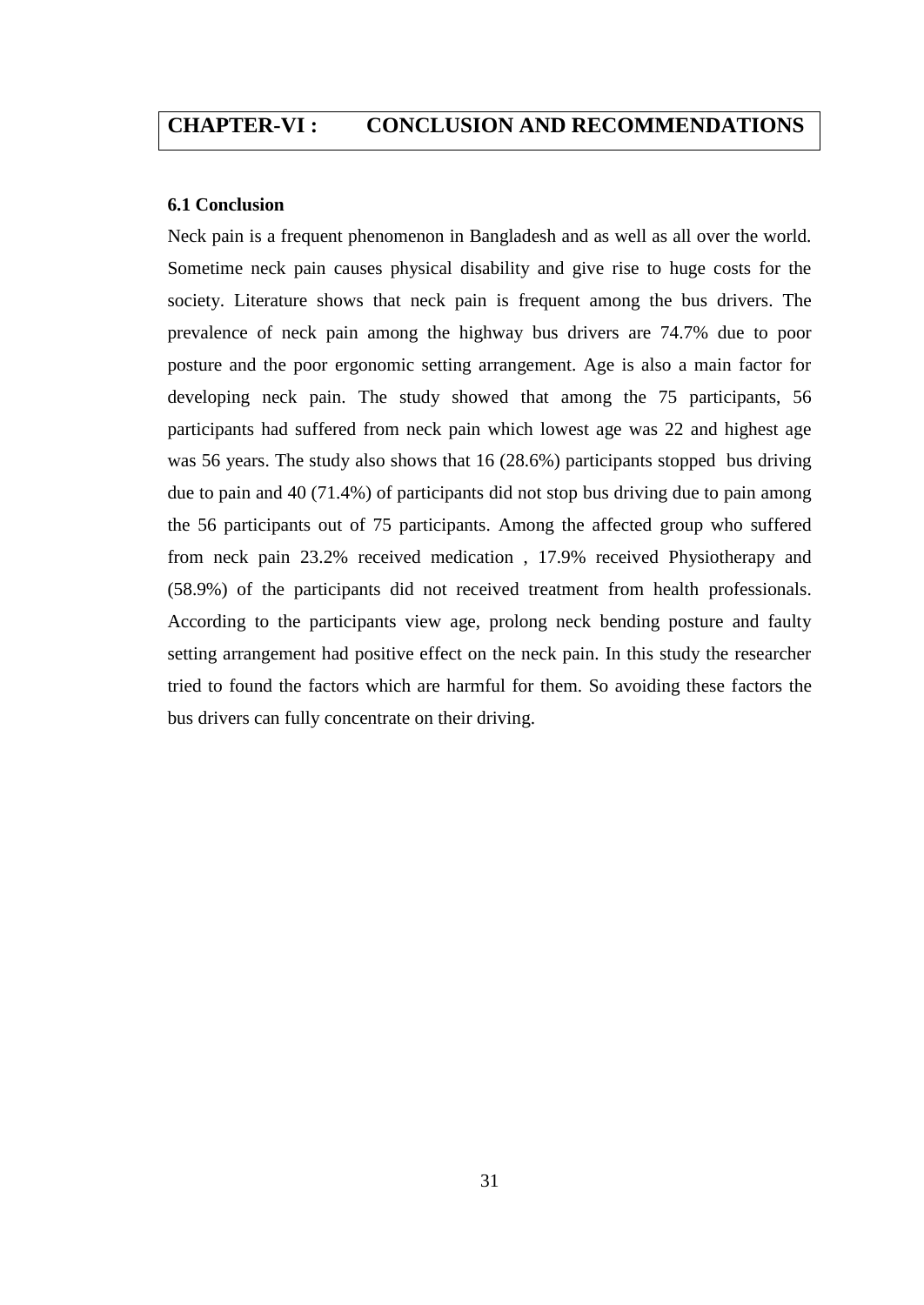### **6.2 Recommendations**

The aim of the study was to find out the prevalence of neck pain among the highway bus drivers. The main recommendations would be:

- In this study the sample were only the highway bus drivers. In future, if sample are all bus drivers, the research may be more precious.
- In this study used only 75 participants as the sample, in future the sample size would be more.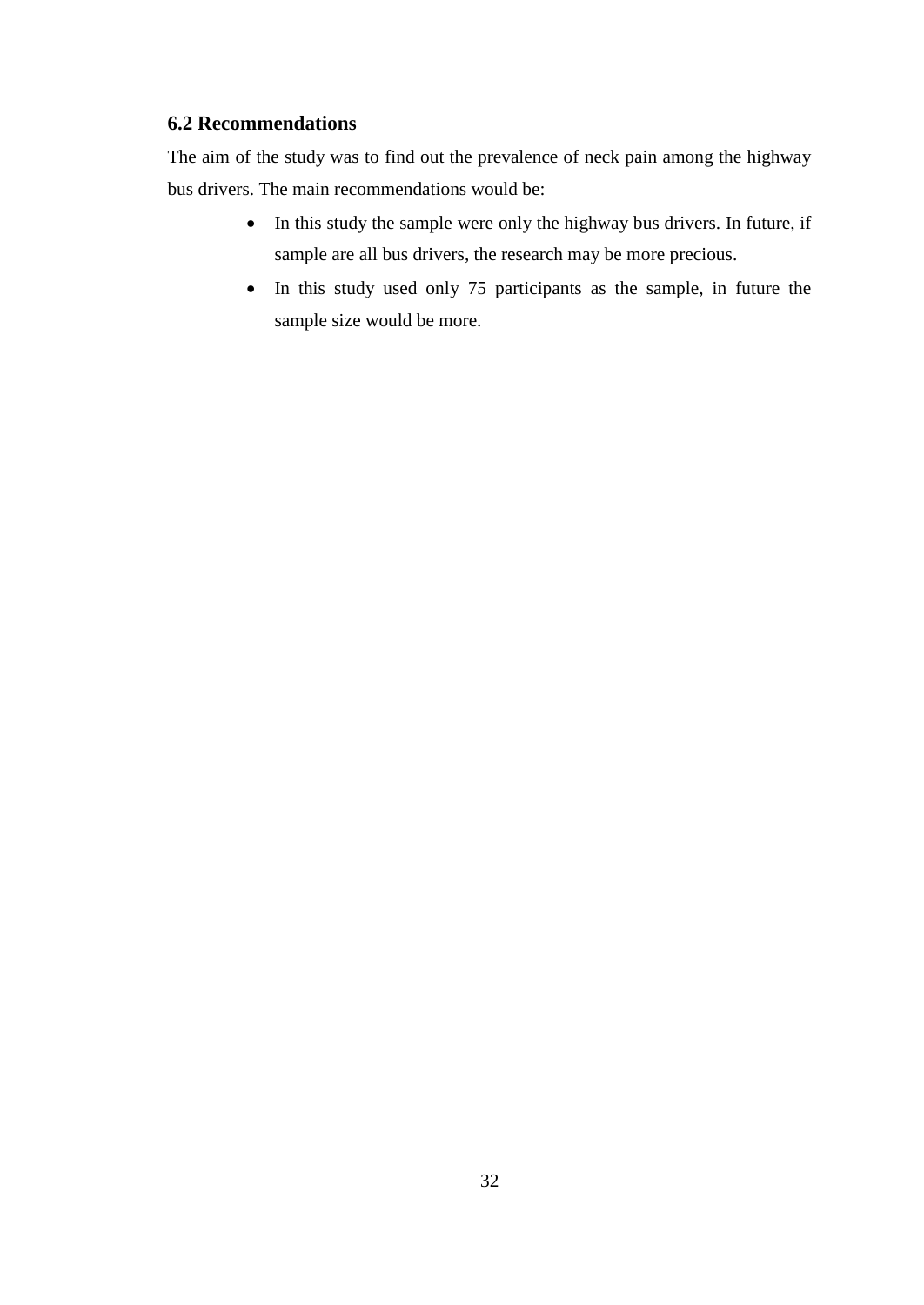## **References**

- Aasa, U., Barnekow-Bergkvist, M., Angquist, K.A., and Brulin, C., (2005). Relationships between work-related factors and disorders in the neck-shoulder and low-back region among female and male ambulance personnel. Journal of Occupational Health, 47(6), 481-489.
- Adegoke, B.O.A., Akodu, A.K. and Oeyemi, A.L. (2008). Work-related Musculoskeletal Disorder Among Nigerian Physiotherapists. BioMed Central (BMC) Musculoskeletal Disorders, 9(112): 1-9.
- Ariens, G.A., Bongers, P.M., Hoogendoorn, W.E., van der Wal, G., and van Mechelen, W., (2002). High physical and psychosocial load at work and sickness absence due to neck pain. Scandinavian Journal of work, environment & health, 28:222-31.
- Ariens, G.A.M., Van Mechelen, W., and Bongers, P.M., (2000). Physical risk factors for neck pain. Scandinavian Journal of work, environment & health, 26:7-19.
- Berkerley Lab, 2008. Integrated safety management. Ergonomics. Available @ www.lbl.gov. Retrieved on 09/04/2013.
- Binder, A.I., (2007). Cervical spondylosis and neck pain. British Medical Journal, doi:10.1136/bmj.39127.608299.80.PMID17347239.
- Blangsted, AK., Sogaard, K., Hansen, EA., Hannerz, H., and Sjogaard, G., (2008). One-year randomized controlled trial with different physicalactivity programs to reduce musculoskeletal symptoms in the neck and shoulders among office workers. Scandinavian Journal of work, environment & health, 34:55-65.
- Bogduk, N., (2003). The anatomy and pathophysiology of neck pain. Physical Medicine and Rehabilitation Clinics of North America, 14:455- 72.
- Bot, S.D.M., van der Waal, J.M., Terwee, C.B., van der Windt, D.A.W.M., Schellevis, F.G., and Bouter, L.M., (2005). Incidence and prevalence of complaints of the neck and upper extremity in general practice. Annals of the Rheumatic Diseases, doi:10.1136/ard.2003.019349.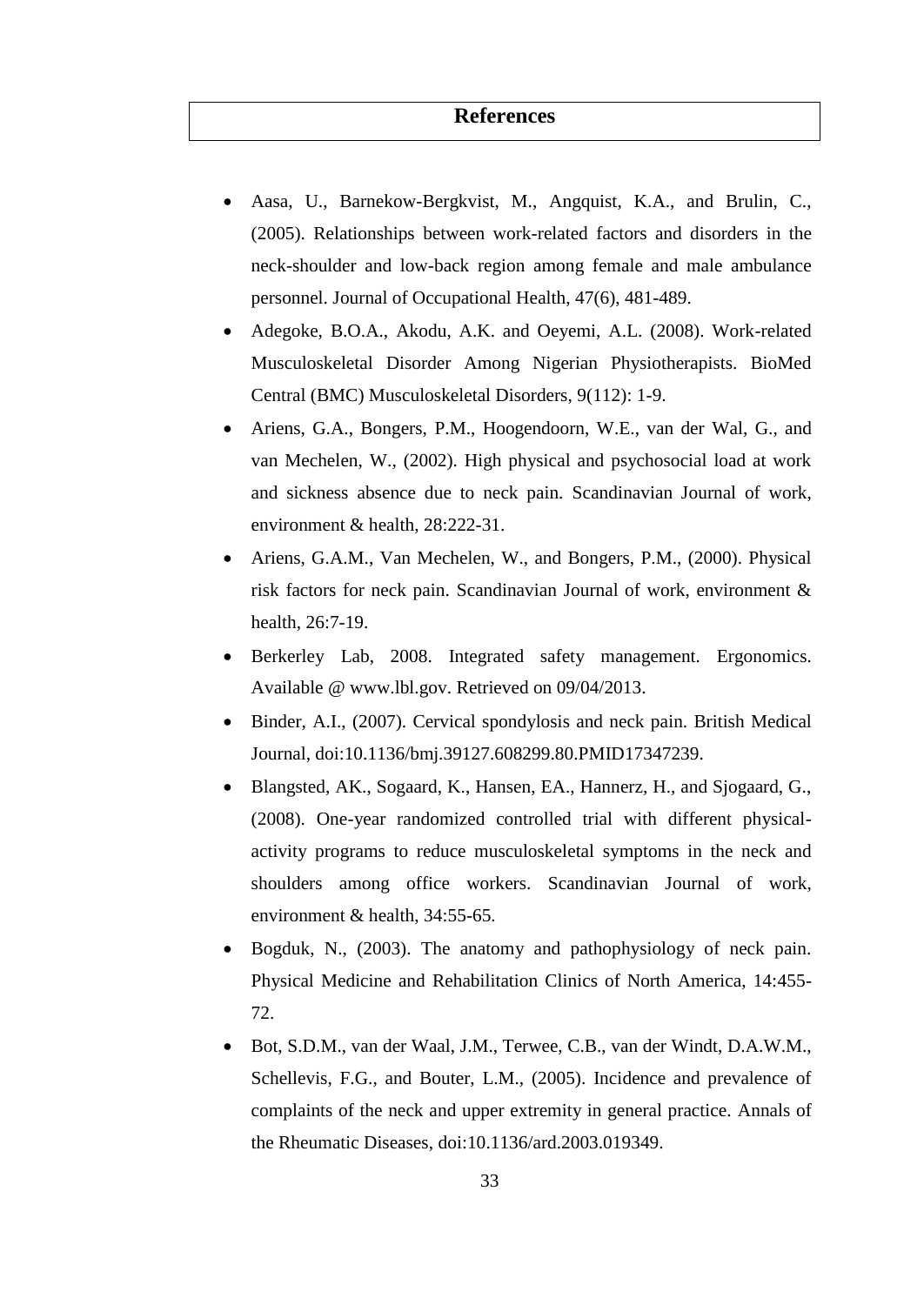- Cagnie, B., Danneels, L., Van Tiggelen, D., De Loose, V., and Cambier, D., (2007). Individual and work-related risk factors for neck pain among office workers: a cross sectional study. European Spine Journal, 16 (5):679-686.
- Carragee, E.J., Haldeman, S., Nordin. M., (2008). The burden and determinants of neck pain in the general population: results of the Bone and Joint Decade 2000–2010 Task Force on neck pain and its associated disorders. Spine, 33:S39–51.
- Carroll, L.J., Cassidy, J.D., and Cote, P., (2004). Depression as a risk factor for onset of an episode of troublesome neck and low back pain. Pain, 107:134-9.
- Chiu, T.W., Lam TH and Hedley, A.J, (2001). Subjective health measure used on Chinese patients with neck pain in Hong Kong. Spine, 26:1884–9.
- Cote, P., Cassidy, J.D., and Carroll, L., (2000). The factors associated with neck pain and its related disability in the Saskatchewan population. Spine, 25:1109-1117.
- Eltayeb, S.M., Staal, J.B., Khamis, A.H., and de Bie, R.A., (2011). Symptoms of neck, shoulder, forearms, and hands: a cohort study among computer office workers in Sudan. Journal of Clinical Pain*,* 27 (3):275- 281.
- Giannoula, Tsakitzidis., Roy, Remmen., Lieve, Peremans., Paul Van, Royen., Christiane, Duchesnes., and Dominique, Paulus., (2009). Non specific neck pain: diagnosis and treatment. Belgian Health Care Knowledge, 119:1-78.
- González-Iglesias, J., Fernández-de-Las-Pe˜nas, C., and Cleland, J.A., (2009). Thoracic spine manipulation for the management of patients with neck pain: a randomized clinical trial. Journal of Orthopedic Sports Physical Therapy, 39:20–7.
- Green, B.N., (2008). A literature review of neck pain associated with computer use: public health implications. Journal of Canadian Chiropractor Association, 52:161-7.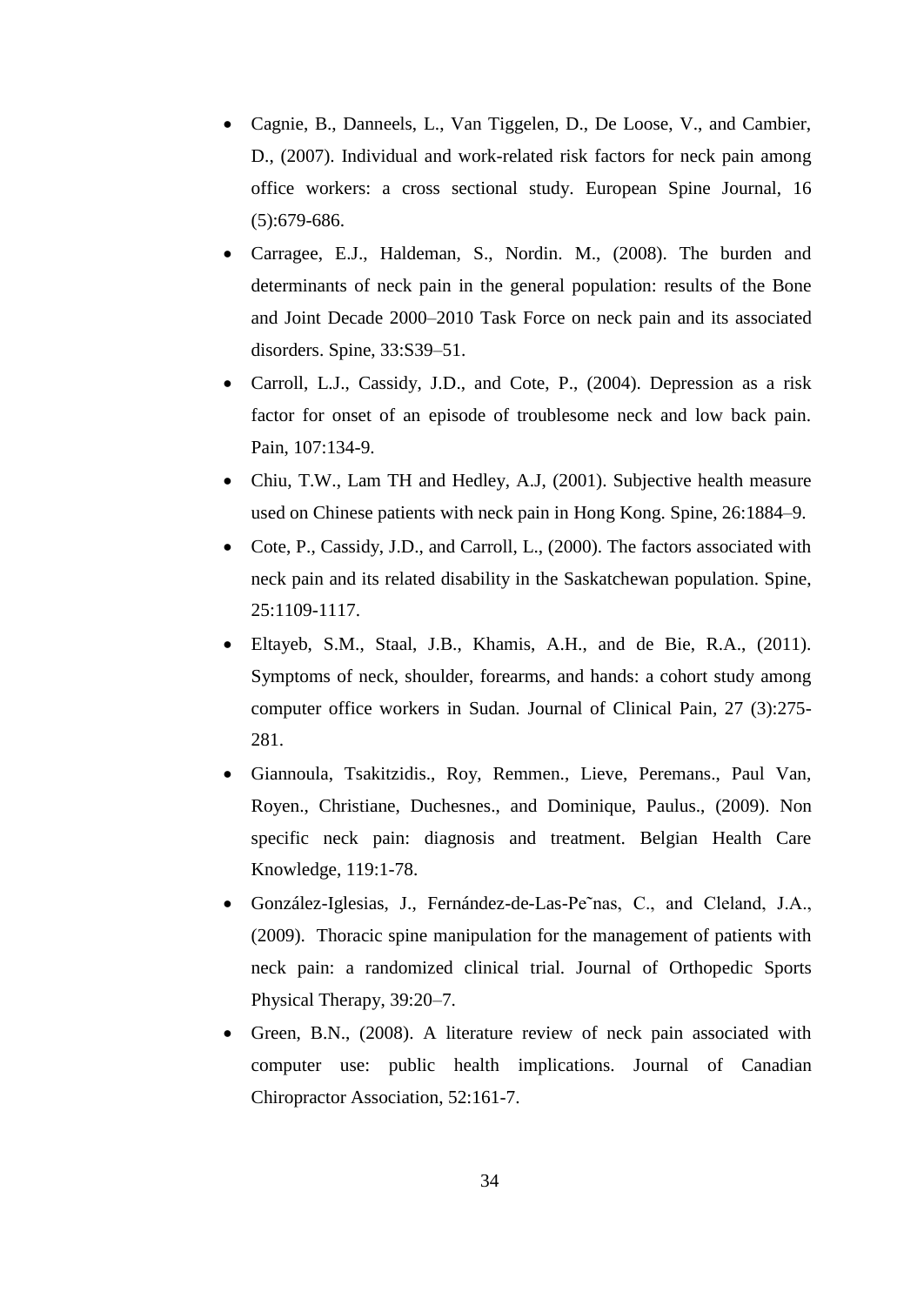- Gross, A., Miller, J., and D'Sylva, J., (2010). Manipulation or mobilization for neck pain: a Cochrane review. Manual Therapy, 15:315–33.
- Gross, A.R., Hoving, J.L., and Haines, T.A., (2004). Manipulation and mobilisation for mechanical neck disorders. Cochrane database of systematic reviews, doi:10.1002/14651858.CD004249.
- Gross, A.R., Kay, T., Hondras, M., Goldsmith, C., Haines, T., Peloso, P., Kennedy, C., and Hoving, J., (2002). Manual therapy for mechanical neck disorders: a systematic review. Manual Therapy, 7:131-149.
- Hakkinen, A., Salo, P., and Tarvainen, U., (2007). Effect of manual therapy and stretching on neck muscle strength and mobility in chronic neck pain. Journal of Rehabilitation Medicine, 39:575–9.
- Hossain, G.S., (2003). Risk factors of musculoskeletal disorders in bus drivers. [e-journal]  $6$   $(3)$ :  $214$  –  $215$ . available:  $\lt$ http://www.ams.ac.ir/AIM/0363/015.pdf > [accessed on 27 March 2013].
- Hoving, J.L., Koes, B.W., and de Vet, H.C., (2002). Manual therapy, physical therapy, or continued care by a general practitioner for patients with neck pain: A randomized, controlled trial. Annual International Medicine, 136:713–22.
- Hurwitz, E.L., Morgenstern, H., and Harber, P., (2002). A randomized trial of chiropractic manipulation and mobilization for patients with neck pain: clinical outcomes from the UCLA neck-pain study. American Journal of Public Health 92:1634–41.
- Hush, J.M., Michaleff, Z., Maher. C.G., and Refshauge, K., (2009). Individual, physical and psychological risk factors for neck pain in Australian office workers: a 1-year longitudinal study. European Spine Journal, 18:1532-40.
- Kompier M.A.J., (1996). Bus drivers: Occupational stress and stress prevention. University of Nijmegen. Available: < [http://www.bvsde.paho.org/bvsast/i/fulltext/bustress/bustress.pdf>](http://www.bvsde.paho.org/bvsast/i/fulltext/bustress/bustress.pdf) [accessed on 08 May 2013].
- Korhonen, T., Ketola, R., Toivonen, R., Luukkonen, R., Häkkänen, M., and Viikari-Juntura, E., (2003). Work-related and individual predictors for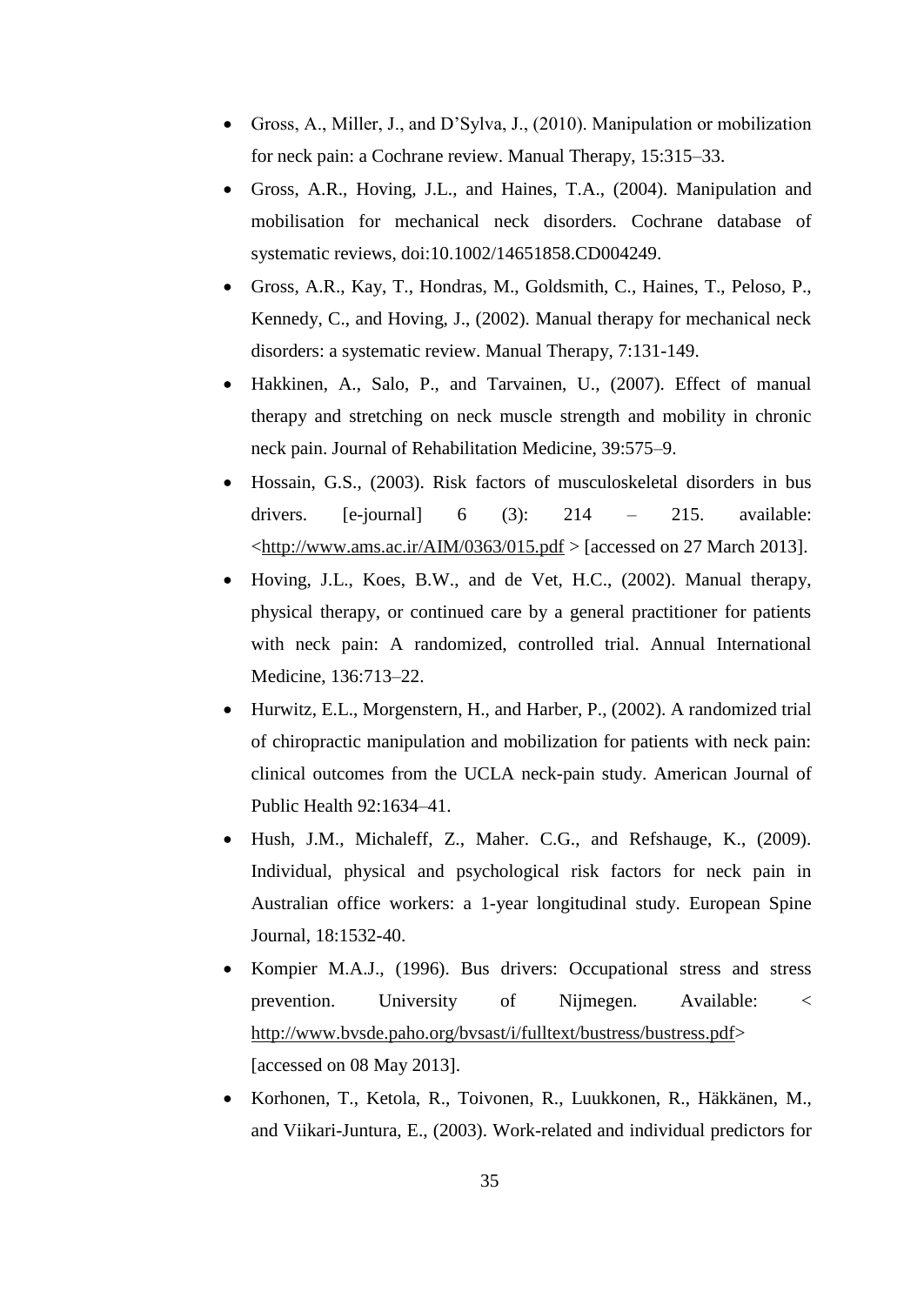incident neck pain among office employees working with video display units. Occupational Environmental medicine*,* 60 (7):475-482.

- Linton, S.J., (2000). A review of psychological risk factors in back and neck pain. Spine, 25:1148-56.
- Linton, S.J., and van Tulder, M.W., (2001). Preventive interventions for back and neck pain problems: what is the evidence?. Spine, 26:778-87.
- Mayou, R., and Farmer, A., (2002). ABC of psychological medicine: Functional somatic symptoms and syndromes. British Medical Journal, 325:265-268.
- Miller, J., Gross, A., and D'Sylva, J., (2010). Manual therapy and exercise for neck pain: A systematic review. Manual Therapy, 15:334–54.
- Muller, R., and Giles, L.G., (2005). Long-term follow-up of a randomized clinical trial assessing the efficacy of medication, acupuncture, and spinal manipulation for chronic mechanical spinal pain syndromes. Journal of Manipulative Physical Therapy, 28:3–11.
- Muye, T., Gatchel, R., and Polatin, P., (2003). Occupational Musculoskeletal Disorders, Function, Outcomes and Evidence. Philadelphia: Lippincott Williams & Wilkins Awolters Kluwer company.
- Nasrin, S., Ehsanollah, H., and Seyed Al., (2012). The relationships between musculoskeletal disorders and anthropometric indices in public vehicle drivers. International journal of collaborative research on internal medicine and public health, 4(6):1173-1178.
- Nevala-Puranen, N., Pakarinen, K., and Louhevaara, V., (2003). Ergonomic intervention on neck, shoulder and arm symptoms of newspaper employees in work with visual display unit*.* International Journal of Industrial Ergonomics, 31: 1-10.
- Onawumi A, Samuel., and Lucas E, Babajide., (2012). The Prevalence of Work-Related musculoskeletal disorders among occupational taxicab drivers in Nigeria. [e-journal]11(3). Available :< www.arpapress.com/Volumes/Vol11Issue3/IJRRAS\_11\_3\_22.pdf> [accessed on 24 March 2013].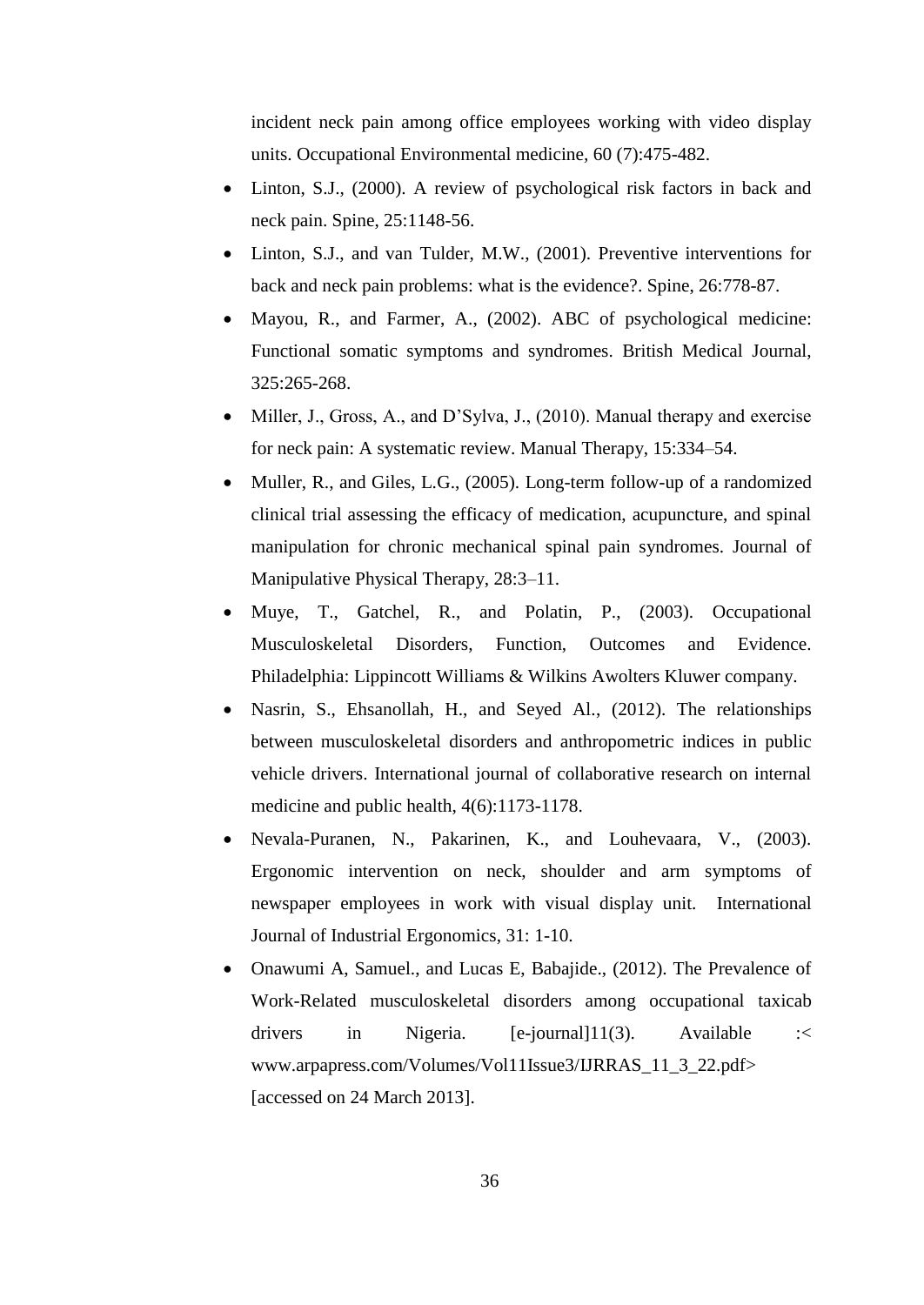- Palmer, K.T., Walker-Bone, K., and Griffin, M.J., (2001). Prevalence and occupational associations of neck pain in the British population. Scandinavian Journal of work, environment & health, 27:49-56.
- Pehkonen, I., Karmeniemi, P., and Nevala, N., (2012). Musculoskeletal pain and workload amongst city bus drivers and long distance bus drivers. University of Jyvaskyla, Finland. Available: < [http://www.nes2012.se/documents/Proceedings/Scientific/Pehkonen\\_I.pdf](http://www.nes2012.se/documents/Proceedings/Scientific/Pehkonen_I.pdf)  $>$  [accessed on 08 May 2013].
- Picavet, H.S.J., and Schouten, J.S.A.G., (2003). Musculoskeletal pain in the Netherlands: prevalence's, consequences and risk groups, the DMC (3)-study. Pain, 102(1-2), 167-178.
- Raghuvanshi, Payal., and Vinay, Deepa., (2011). Occupational risk of transport operators: An ergonomic assessment. International journal of advanced engineering research and studies, 1(1):182-184.
- Randall, L., Ralph, M., Daniel, D., Erenst, W., Dennis, J., and Mehrsheed, S., (2000). Physical Medicine and Rehabilitation, 2nd edition, USA: W. B. Sounders Company.
- Rubinstein, S.M., and van Tulder, M., (2008). A best-evidence review of diagnostic procedures for neck and low-back pain, Best Practice and Research. Clinical Rheumatology, 22(3):471-82.
- Sadri, G.S., (2003). Risk factors of musculoskeletal disorders in bus drivers.Archives of Iranian Medicine, 6(3):214-15.
- Smith, D.R., Kondo, N., Tanaka, E., Tanaka, H., Hirasawa, K., and Yamagata, Z., (2003). Musculoskeletal disorders among hospital nurses in rural Japan. Rural and Remote Health, 3(3): 241.
- Smith, D.R., Wei, N., Zhao, L., and Wang, R.S., (2004). Musculoskeletal Complaints and Psychosocial Risk Factors among Chinese Hospital Nurses. Oxford Journals*,* 54: 579-582.
- Trinkoff, A.M., Lipscomb, J.A., Geiger-Brown, J., and Brady, B., (2002**).** Musculoskeletal problems of the neck, shoulder, and back and functional consequences in nurses. American Journal of Industrial Medicine, 41(3): 170-178.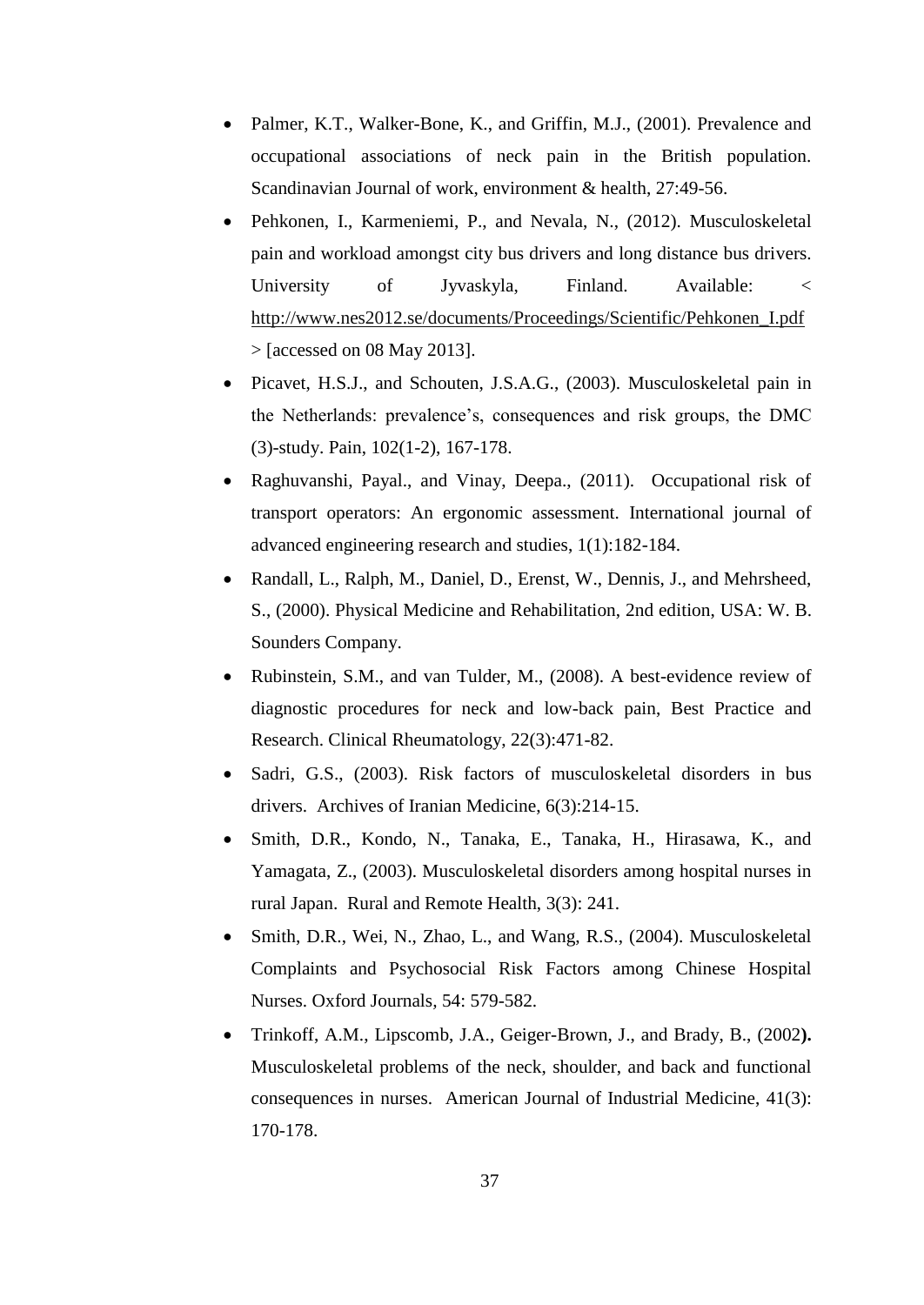- Verhagen, A.P., Karels, C., Bierma-Zeinstra. S.M., Feleus, A., Dahaghin. S., and Burdorf, A., (2007). Exercise proves effective in a systematic review of work-related complaints of the arm, neck, or shoulder. Journal of Clinical Epidemiology, 60:110-7.
- Viljanen, M., Malmivaara, A., Uitti, J., Rinne, M., Palmroos, P., and Laippala, P., (2003). Effectiveness of dynamic muscle training, relaxation training, or ordinary activity for chronic neck pain: randomised controlled trial. British Medical Journal, 327:475-7.
- Von Korff, M., Jensen, MP., and Karoly, P., (2000). Assessing global pain severity by self-report in clinical and health services research. Spine, 25:3140-51.
- Waersted, M., Hanvold, T.N., and Veiersted, K.B. (2010). Computer work and musculoskeletal disorders of the neck and upper extremity: a systematic review. BioMed Central Musculoskeletal Disorders, doi: 10.1186/1471-2474-11-79.
- Wlodyka-Demaille, S., Poiraudeau, S., Catanzariti, JF., Rannou, F.,Fermanian, J., and Revel, M., (2004). The ability to change of three questionnaires for neck pain. Spine, 71:317-26.
- Wolsko, P.M., Eisenberg, D.M., and Davis, R.B., (2003). Patterns and perceptions of care for treatment of back and neck pain: results of a national survey. Spine, 28:292-7.
- Wood, T.G., Colloca C.J., Matthews, R., (2001). A pilot randomized clinical trial on the relative effect of instrumental (MFMA) versus manual (HVLA) manipulation in the treatment of cervical spine dysfunction. Journal of Manipulative Physio Therapy, 24:260–71.
- Ylinen, .J, Takala, E.P., Nykanen, M., Hakkinen, A., Malkia, E., and Pohjolainen, T., (2003). Active neck muscle training in the treatment of chronic neck pain in women: a randomized controlled trial. Journal of American Medical Association, 289:2509-16.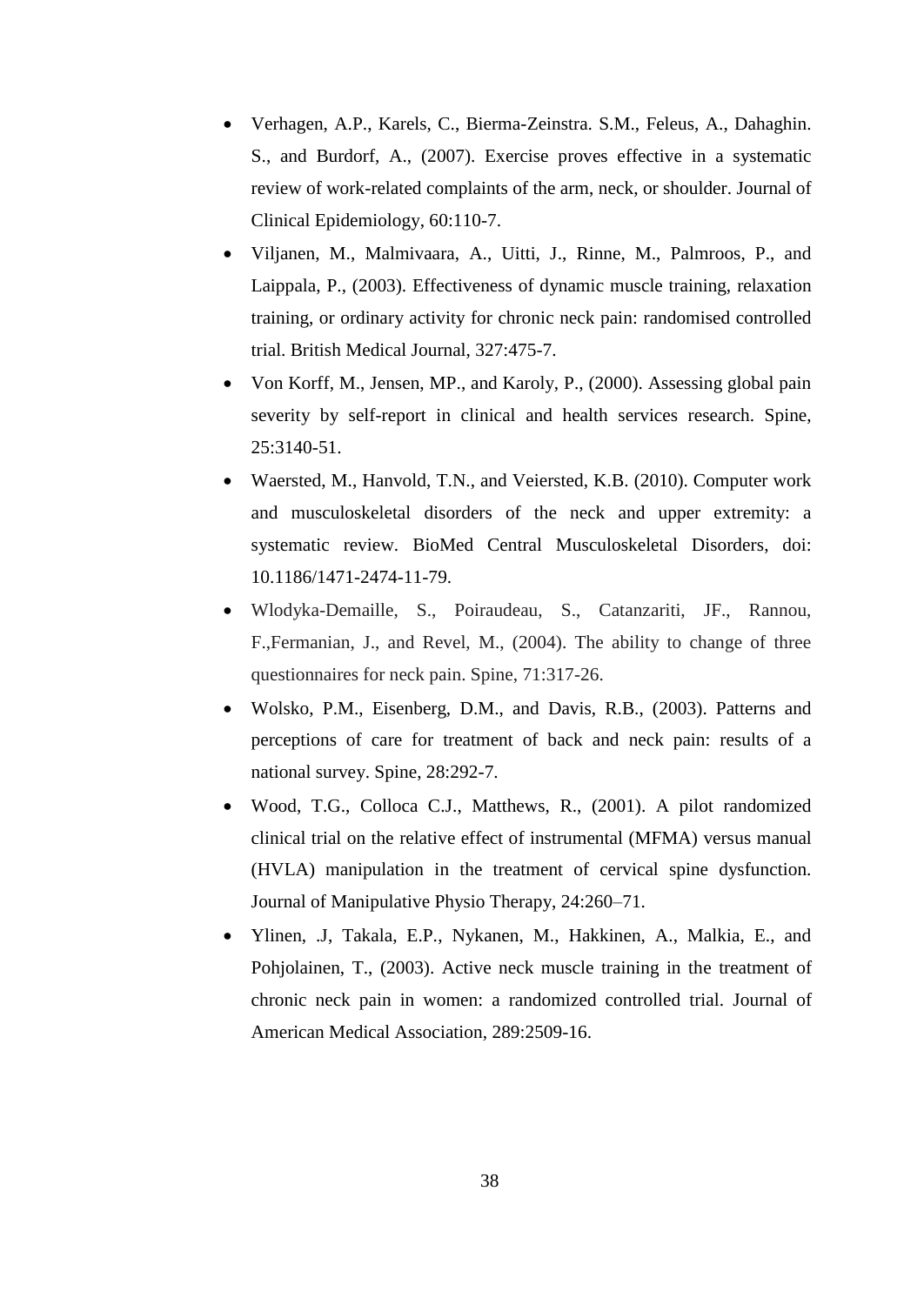### **Appendix-A**

#### *m¤§wZ cÎ*

*(*অংশগ্ৰহনকারীকে পডে শোনাতে হবে)

*আসসালামু*আলাইকুম/ নমস্কার,

*Avgvi bvg †gvt Avj-gvey`, Avwg GB M‡elYv cÖKíwU evsjv‡`k †nj\_ cÖ‡dkbm Bbw÷wUDU (weAvBPwcAvB)- G cwiPvjbv KiwQ hv Avgvi 4\_© el© we Gm wm Bb wdwRI‡\_ivwc †Kv‡m©i Awaf'³ | Avgvi M‡elbvi wk‡ivbvg*  হল "মহাসড়ক বাস চালকদের ঘাড় ব্যাথার হার"। আমি আপনাকে কিছু ব্যক্তিগত এবং ঘাড় ব্যাথা সম্পর্কে প্রশ্ন করতে চাই । এতে আনুমানিক ১৫ মিনিট লাগবে।

*আ*মি আপনাকে অবগতি করছি যে, এটা আমার অধ্যয়নের অংশ এবং অন্যকোন উদ্দেশ্যে ব্যবহৃত হবে না। এই গবেষনা আপনার বর্তমান ও ভবিষ্যত চিকিৎসায় কোন প্রকার প্রভাব ফেলবেনা। আপনি যে সব তথ্য প্রধান করবেন তার গোপনীয়তা বজায় থাকবে এবং আপনার প্রতিবেদনের ঘটনা প্রবাহে এটা নিশ্চিত করা হবে যে এই তথ্যের উৎস অপ্ৰকাশিত থাকবে।

এই অধ্যয়নে আপনার অংশগ্রহন সেচ্ছাপ্রনোদীত এবং আপনি যে কোন সময় এই অধ্যয়ন থেকে কোন নেতিবাচক *ফ*লাফল ছাডাই নিজেকে প্রত্যাহার করতে পারবেন। এছাডাও কোন নির্দিষ্ট প্রশ্ন অপছন্দ হলে উত্তর না দেয়ার এবং সাক্ষাতকারের সময় কোন উত্তর না দিতে চাওয়ার অধিকারও আপনার আছে।

এই অধ্যয়নে অংশগ্ৰহনকারী হিসেবে যদি আপনার কোন প্রশ্ন থাকে তাহলে আপনি আমাকে অথবা/ এবং মোঃ *ও*বায়দুল হক, সহযোগী অধ্যপক, ফিজিওথেরাপি বিভাগ, সিআরপি,সাভার,ঢাকা-১৩৪৩-তে যোগাযোগ করতে পারেন।

<u>আমি আপনার অনুমতি নিয়ে এই সাক্ষাৎকার শুরু করতে যাচ্ছি।</u>

হ্যাঁ………

*bv .........*

| অংশগ্রহণকারীর সাক্ষর……………………………   |
|-----------------------------------|
| সাক্ষাৎগ্রহনকারীর সাক্ষর……………………… |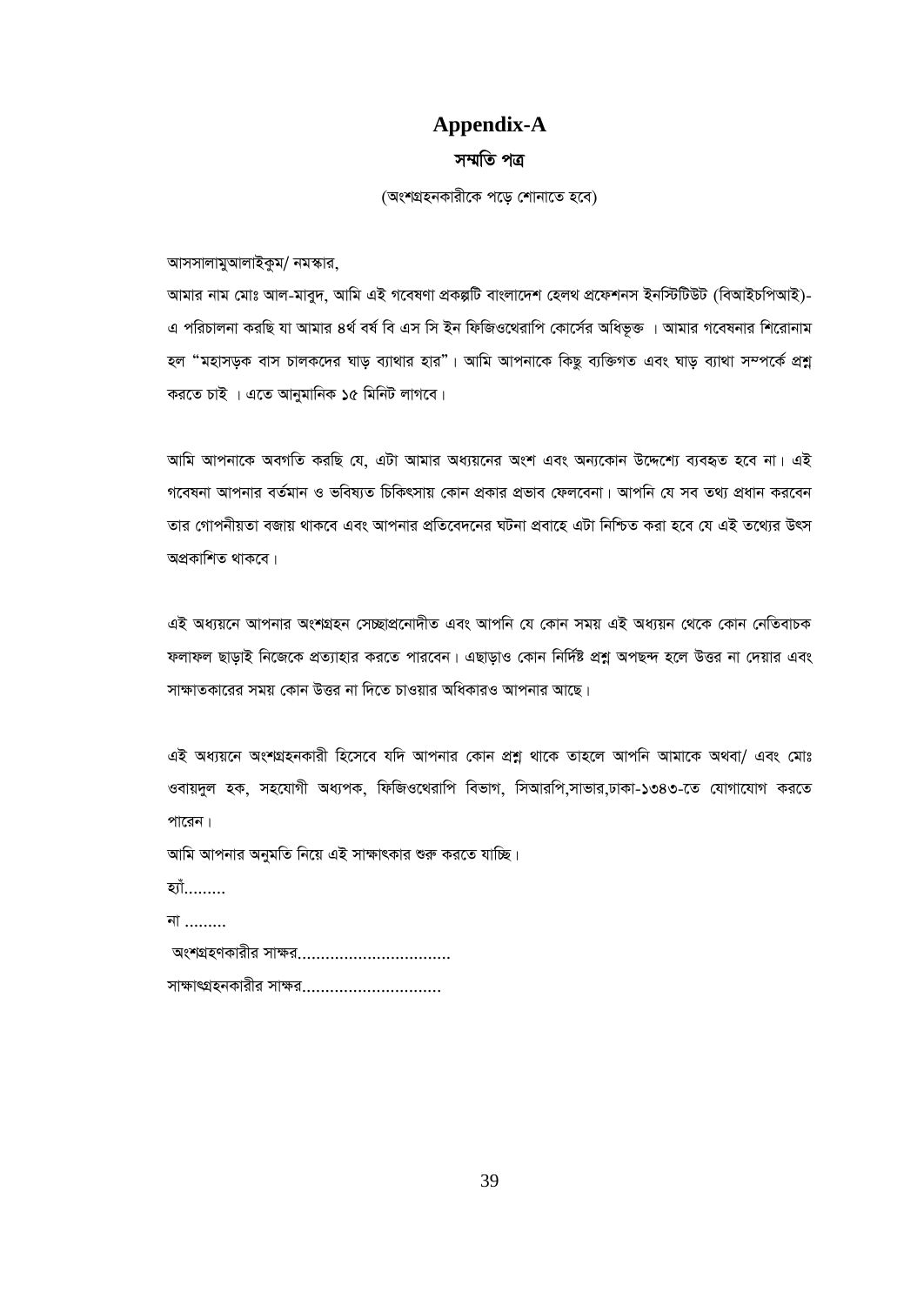#### **Appendix-B**

#### VERBAL CONSENT STATEMENT

(Please read out to the participant)

Assalamualaikum/Namasker, my name is Md: Al-Mabud, I am conducting this study for a Bachelor project study titled **"Prevalence of neck pain among the highway bus drivers"** from Bangladesh Health Professions Institute (BHPI), University of Dhaka. I would like to know about some proposal and other related questions about musculoskeletal complaints. This will take approximately 15 minutes.

I would like to inform you that this is a purely academic study and will not be used for any other purpose. The researcher is not directly related with this area (Musculoskeletal), so your participation in the research will have no impact on your present or future treatment in this area (Musculoskeletal). All information provided by you will be treated as confidential and in the event of any report or publication it will be ensured that the source of information remains anonymous. Your participation in this study is voluntary and you may withdraw yourself at any time during this study without any negative consequences. You also have the right not to answer a particular question that you don't like or do not want to answer during interview.

If you have any query about the study or your right as a participant, you may contact with Md: Al-Mabud, researcher and/or Md. Obaidul Haque, Associate Professor of Physiotherapy Department, BHPI, CRP, Savar, Dhaka-1343.

Do you have any questions before I start?

So may I have your consent to proceed with the interview?

- o YES
- o NO

Signature of the Participant……………………………… Signature of the Researcher……………………………….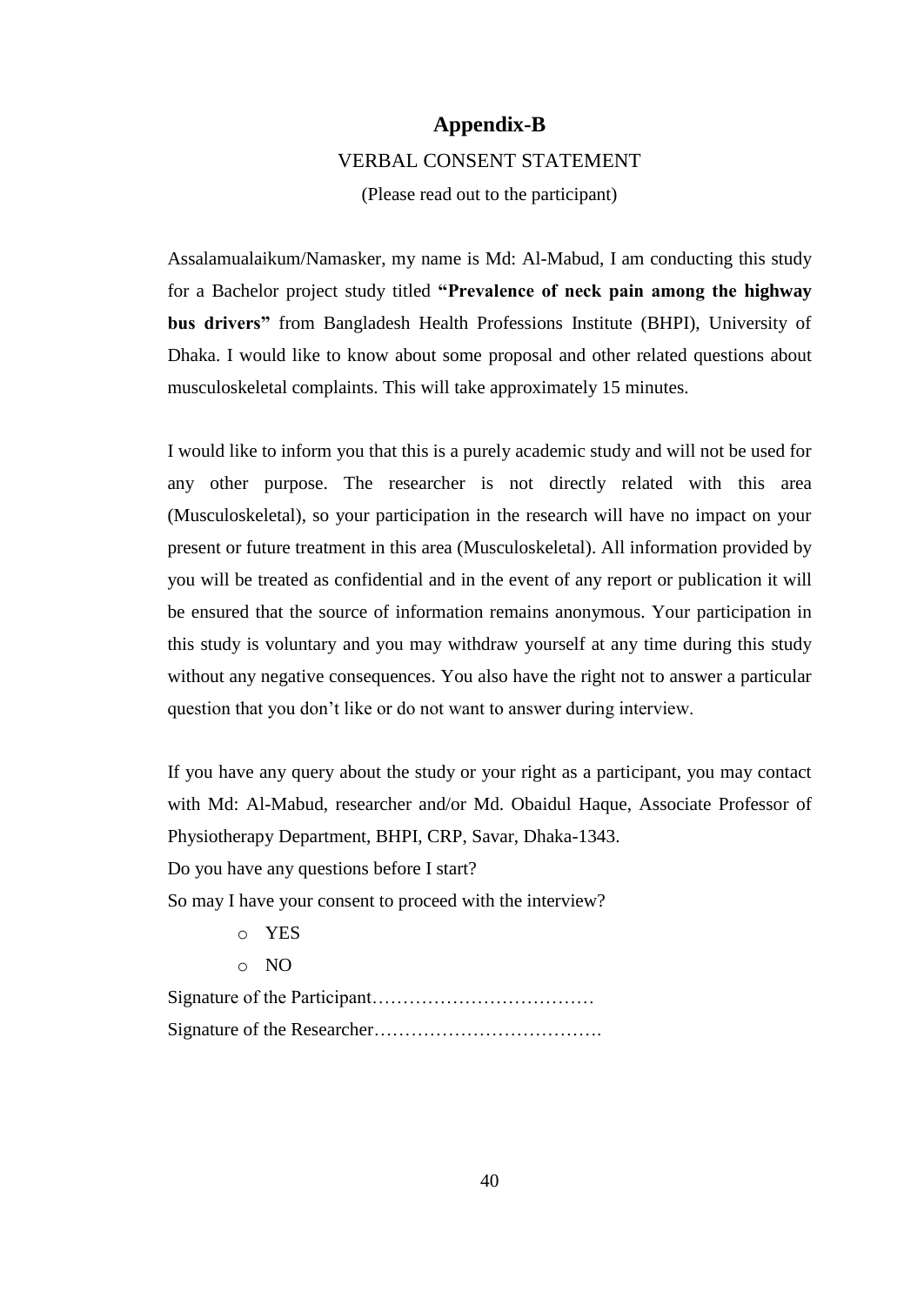# **Appendix-C**

# *মহাসড়ক* বাস চালকদের ঘাড় ব্যথার হার সম্পর্কিত প্রশ্ন পত্র

# *cÖ\_g Ask t mvgvwRK RbmsL¨v ZvwË¡K ˆewkó¨ †KvW bs*

- নাম ঃ
- বয়স ঃ
- ঠিকানা ঃ
	- o *MÖvg t* o *WvKNit*
	- o *Dc‡Rjvt* o *†Rjvt*
		- <u>০</u> বিবাহিত
			- $o$  অবিবাহিত
			- $o$  তালাকপ্ৰাপ্ত
- শিক্ষাগত যোগ্যতা ঃ

■ বৈবাহিক অবস্থা ঃ

- $\,$ ০ কখনো স্কুলে যায়নি
- o *cÖv\_wgK wkÿv m¤úbœ K‡i‡Q*
- o এস.এস.সি পাশ
- o *GBP.Gm. wm cvk*
- $\overline{\text{o}}$  সম্মান অথবা তদোৰ্ধ
- সাক্ষৎকারের তারিখ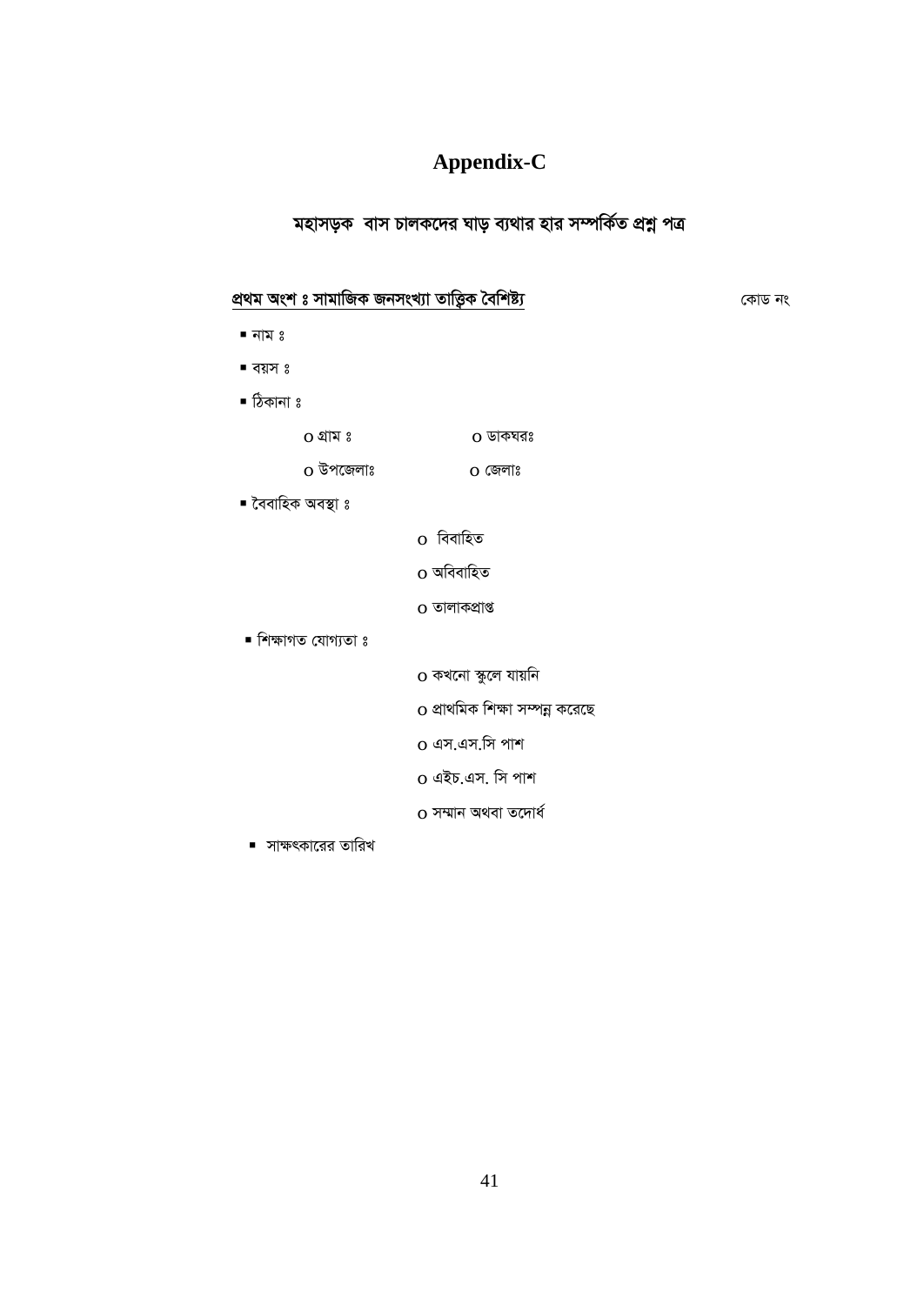#### *দ্বি*তীয় অংশ ঃ ঘাড় ব্যাথা সম্পর্কিত

<u>১. আপনি দিনে কতক্ষণ বাস চালান?</u>

```
 o 5 NÈvi Kg
```
o *5-10 NÈv* 

**০ ১**০ ঘণ্টার বেশী

#### $\lambda$  বাস চালানোর কারণে আপনি এখন ঘাড় ব্যাথা অনুভব করছেন?

42

 *0.......1........2.......3......4........5.......6.........7........8.....9.....10*

o *n¨uv* 

o *bv*

*৩.* যদি করেন, তাহলে কতদিন ধরে অনুভব করছেন?

*৫.* ঘাড় ব্যাথা কি আপনার বাস চালাতে অসুবিধা করে ?

o *eQi .........*

o *gvm ..........*

*8.* আপনার ঘাড় ব্যাথার তীব্রতার কত ?

 $o$  *पिनु*…………

o *n¨v*

o *bv*

 $O$  অল্প

*৬.* যদি করে, তবে কত টুকু ?

**o** মাঝারি

 $0$  খুব বেশি

o *GKzUI bv*

o *cÖ\_g eQ‡i*

o *cÖ\_g 5 eQ‡i*

o *5-10 eQ‡i*

o *evm Pvjv‡bv mgq* 

o বাস চালানোর পরে

*৮. ক*খন উপসৰ্গ দেখা দেয়?

*৭.* আপনি ১ম কখন গাড় ব্যাথা অনুভব করেছেন?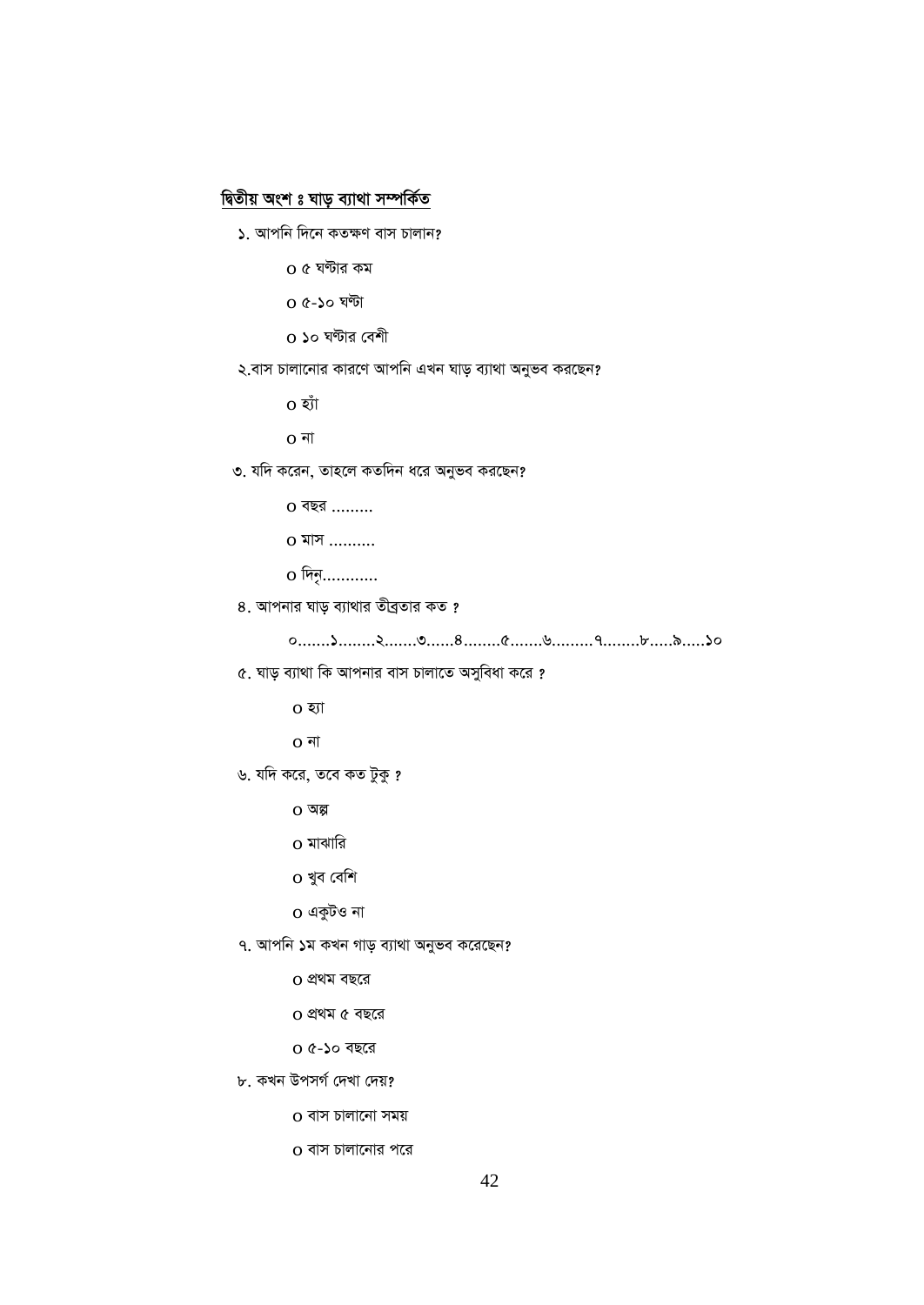- *৯. কোন অবস্থান ব্যাথা বাড়িয়ে দে*য়?
	- o সামনে ঝুকা
	- o পাশে ঝুকা
	- o পিছনে ঝুকা
	- o অন্য কিছু
- $\mathcal{L}$ o. কোন অবস্থান ব্যাথা কমায়?
	- o সামনে ঝুকা
	- o পাশে ঝুকা
	- o পিছনে ঝুকা
- *11. Avcwb Nvo e¨v\_vi Kvi‡Y wK KL‡bv evm Pvjv‡bv eÜ †i‡L‡Qb?*
	- o *n¨v*
	- o *bv*
- *12. Avcwb wK ai‡bi wPwKrmv wb‡q‡Qb?* 
	- **o** ঔষধ
	- o ফিজিওথেরাপি
	- o অন্য কিছু
- $\delta$ ৩. যদি নেন, তাহলে ফলাফল কি?
	- $0$  উন্নতি
	- $0$  অবনতি
	- o *GKB iKg*
- $\overline{\phantom{a}}$ ১৪. আপনার মতে, ঘাড় ব্যাথা কি বাস চালানোর সাথে সম্পর্কিত ?
	- o *n¨v*
	- o *bv*

#### *AskMÖnYKvix ¯^vÿi M‡el‡Ki ¯^vÿi*

*........................... .......................*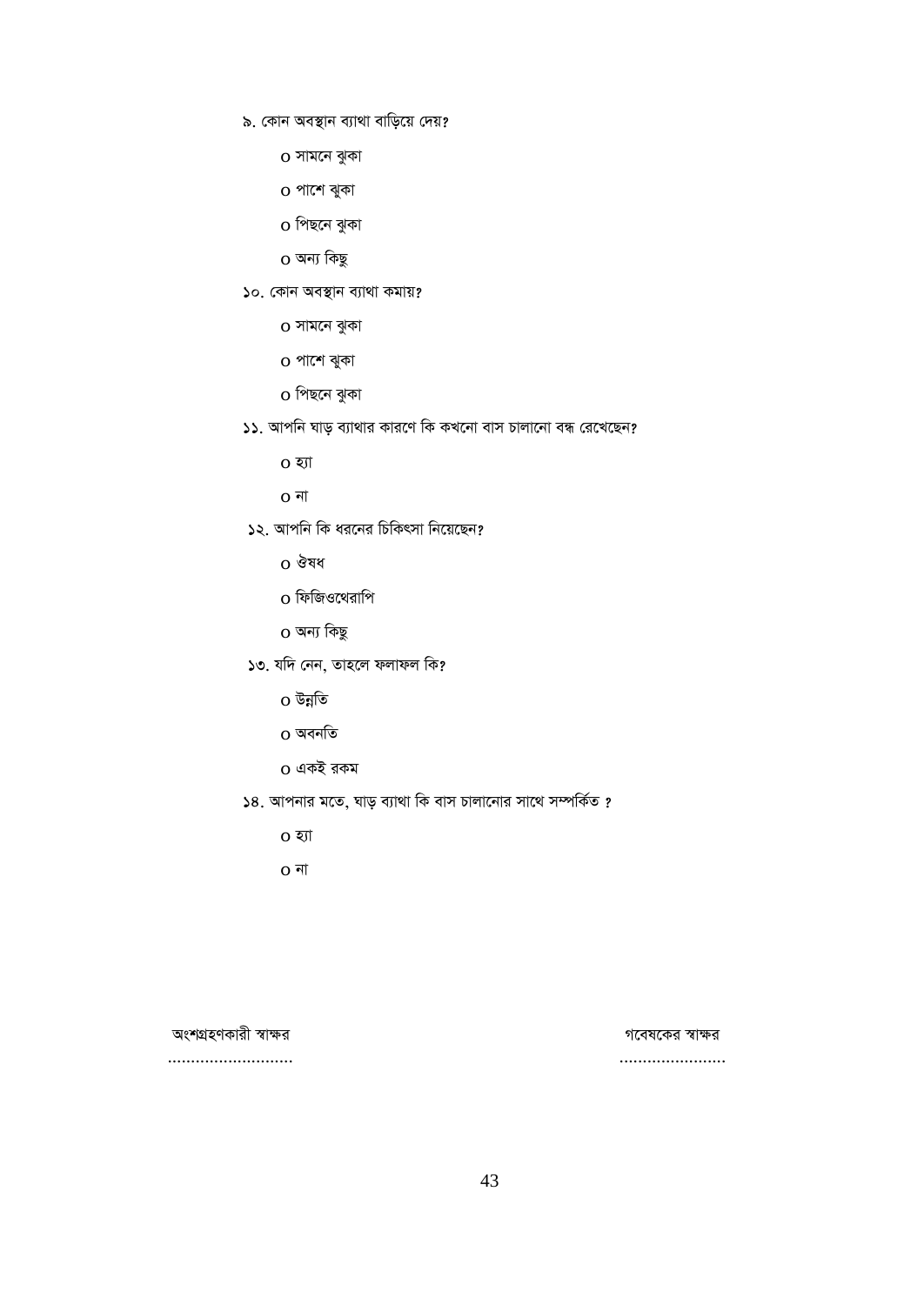# **Appendix-D**

# **Questionnaires**

# **Title: Prevalence of neck pain among the highway bus drivers.**

# **Part-A: Socio-demographic characteristics**

| Name<br>$\bullet$                                                |                                                       | ID no.    |
|------------------------------------------------------------------|-------------------------------------------------------|-----------|
| Age                                                              |                                                       |           |
| Address<br>$\bullet$                                             | $:$ Vill -                                            | Post O. - |
|                                                                  | Thana -                                               | Dist. -   |
| Marital status<br>$\bullet$                                      |                                                       |           |
|                                                                  | Married<br>$\circ$                                    |           |
|                                                                  | Unmarried<br>$\circ$                                  |           |
|                                                                  | Divorced<br>$\circ$                                   |           |
| <b>Educational</b> status<br>0                                   | $\ddot{\cdot}$                                        |           |
|                                                                  | Never attended school<br>$\bigcap$                    |           |
|                                                                  | Completed primary education<br>$\circ$                |           |
|                                                                  | Completed secondary education(SSC)<br>$\circ$         |           |
|                                                                  | Completed higher secondary education (HSC)<br>$\circ$ |           |
|                                                                  | Bachelor or above<br>$\circ$                          |           |
| $\mathbf{r}$ $\mathbf{r}$ $\mathbf{r}$ $\mathbf{r}$ $\mathbf{r}$ |                                                       |           |

• Date of interview: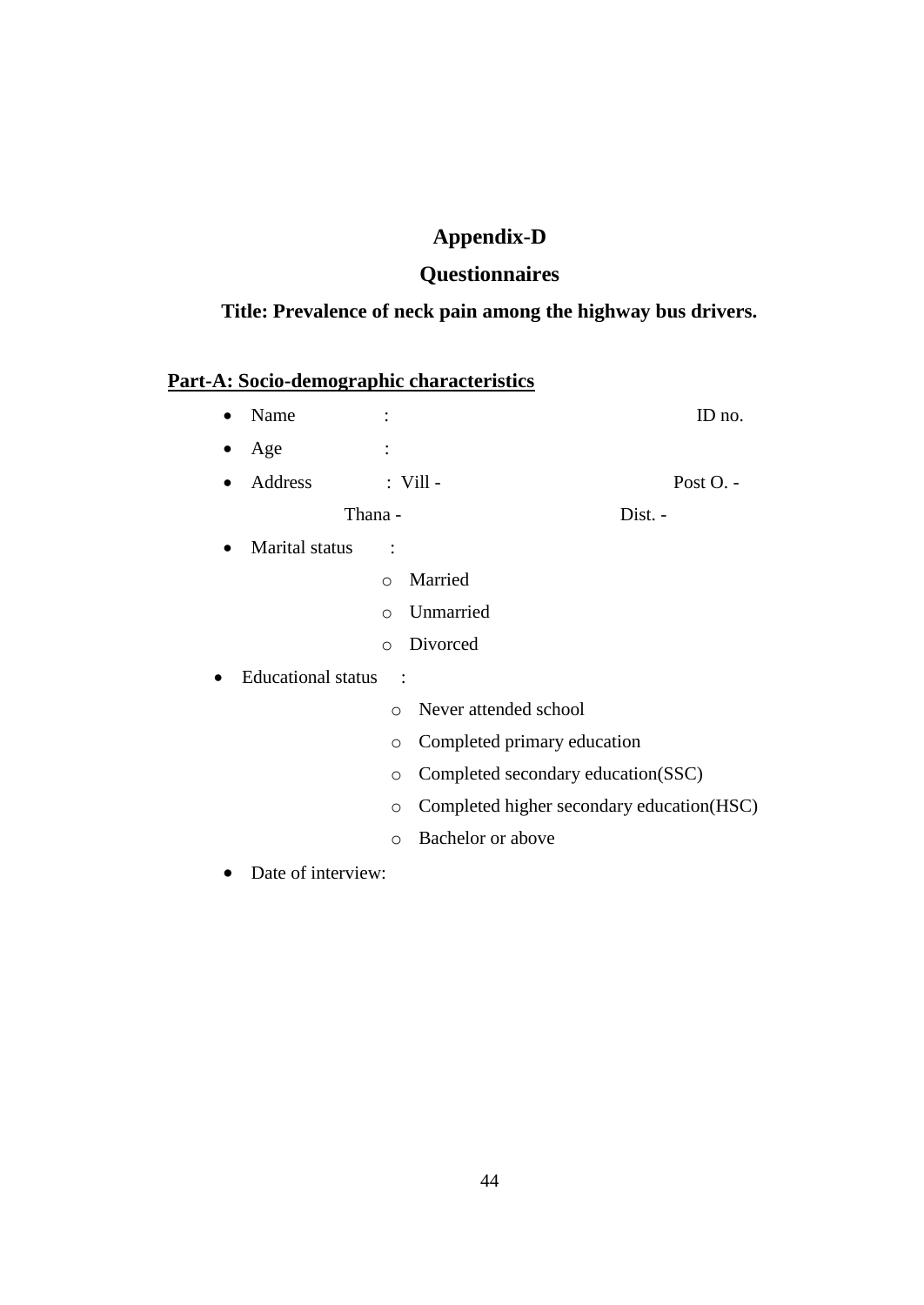#### **Part B: Neck pain related**

1. How long time do you drive the bus in a day?

- o Less than 5 hours
- $\circ$  5-10 hours
- o More than 10 hours
- 2. Do you currently suffer from neck pain due to bus driving?
	- o Yes
	- o No
- 3. If yes, than how long do you suffer your current neck pain?
	- o Years
	- o Months
	- o Days
- 4. How do you describe the severity of the neck pain you suffer from?

0…1…2…3…4…5…6…7…8…9…10

- 5. Does the neck pain hamper your bus driving?
	- o Yes
	- o No
- 6. If yes, then to what extend does your pain hamper your bus driving?
	- o Mildly hamper
	- o Moderately hamper
	- o Severely hamper
	- o Not at all
- 7. When did you first experience neck pain?
	- o In first year of work?
	- o In first 5 years of year?
	- o 5-15 years of work?
- 8. When did the symptoms occurs?
	- o During bus driving
	- o After bus driving
- 9. Which posture makes your pain worse?
	- o Forward flexion